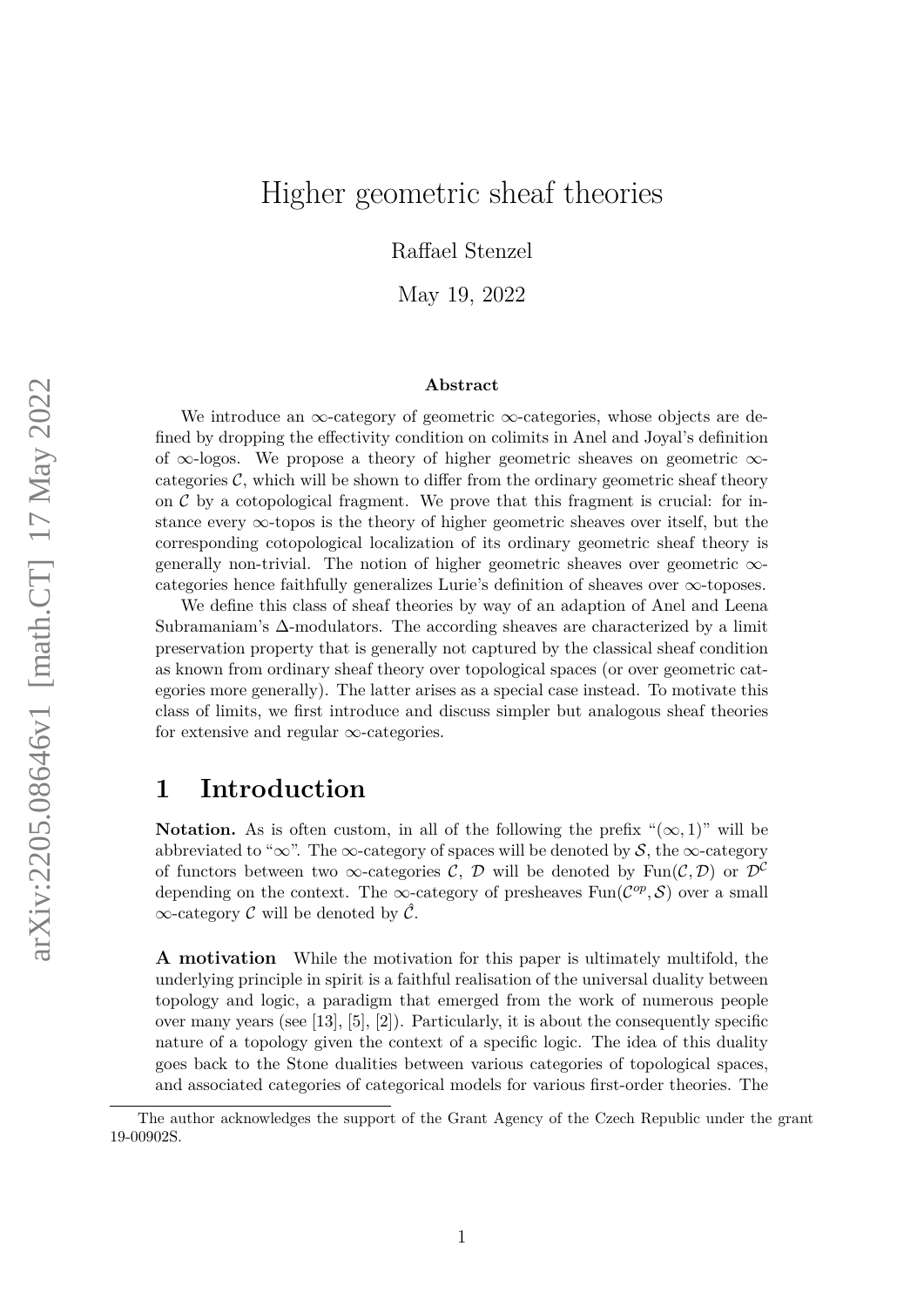arguably most popular of such is given by the adjunction

$$
\text{Top} \xrightarrow{\text{pt}} \text{Frm}^{op},
$$

between the category Top of topological spaces and the opposite of the category Frm of frames and frame morphisms – that is, is the category of categorical models of "propositional theories" ([\[5,](#page-35-1) 1.2.5.(f)]). Here,  $\mathcal{O}(X)$  is the frame of opens on a topological space *X*, and  $pt(F)$  is the space of points associated to a frame *F*. This adjunction restricts to a well-known equivalence of full subcategories, spanned by the sober topological spaces on the one side, and the frames with enough points on the other side ([\[9,](#page-35-2) Corollary II.1.7]). The identification of X with  $\mathcal{O}(X)$  holds up especially when it comes to sheaf theory, since sheaves on a space *X* are by definition sheaves on the frame  $\mathcal{O}(X)$  equipped with its canonical Grothendieck topology. Generally, the canonical topology on a frame *F* is generated by covers of the form  $(U_i \to U | i \in I)$  such that  $\bigcup_{i \in I} U_i = U$ . In other words, a cover of *U* is a set-indexed diagram  $U_{\bullet}: I \to F_{/U}$  such that the associated map colim $U_{\bullet} \to U$  is an isomorphism in *F*.

A faithful categorification of the theory of frames is the theory of geometric categories. These are the categorical models for general geometric theories, where propositional theories are exactly the geometric theories with no sorts and 0-ary relation symbols only. Classifying toposes for coherent and, more generally, geometric theories play a central role both in geometry and categorical logic. In the following, let "geometric" be an umbrella term for coherent, geometric and *κ*-geometric for some regular cardinal *κ*.

Every geometric category comes canonically equipped with the structure of a site whose generating covers are the jointly epic families of arrows. From a logical standpoint, these notions of covers arise naturally in the characterization of the categorical model theory of geometric theories (see [\[5,](#page-35-1) 1]), and hence ultimately are based on the semantics of formulas in the associated internal language of  $\mathcal{C}$ . Or in other words, on colimits and finite limits of diagrams of subobjects in  $\mathcal{C}$ . The same holds for other fragments of first-order logic, such as extensive or regular theories. Indeed, the topologies considered in these contexts are always colimit covers of some form: a family  $X_i$  covers an object  $C$  if  $C$  is the colimit of a diagram associated to the family  $X_i$ , where the shape of the diagram depends on the specific sort of theory of which  $C$  is considered to be a model. This is obviously the case for the extensive topology on an extensive category, and less obviously so for the regular and geometric covers on a regular or geometric category (see Example [5.1](#page-15-0) for the latter). The sheaves for each of these topologies are exactly the presheaves which take the correponding class of colimits to limits of sets. Equivalently, they are the presheaves local for the covering sieves



generated by the basis of associated covers of the form  $p = (C_i \xrightarrow{p_i} C | i \in I)$ .

Now, the circumstance that formulas are modelled as subobjects is an immediate consequence of proof-irrelevance (and consequently extensionality) of first-order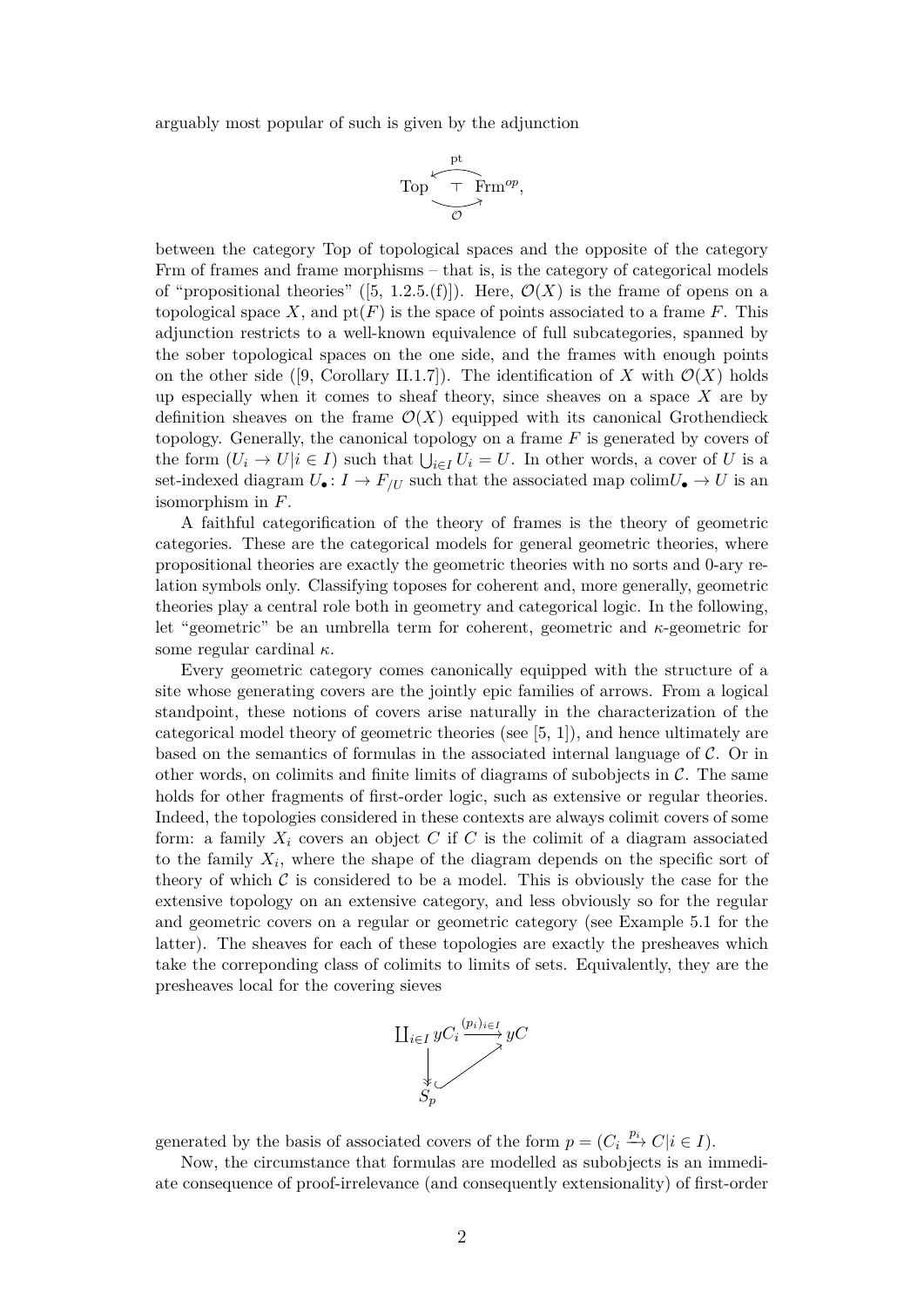logic. In the  $\infty$ -categorical context of cartesian  $\infty$ -categories with possibly more logical structure however, the internal languages are proof-relevant and non-extensional type theories ([\[12\]](#page-35-3), [\[11\]](#page-35-4), [\[18\]](#page-35-5)), and hence require the modelling of formulas as type families which are generally far from being monic. On the flipside, this poses the question what notion of topology ought to be considered to reflect this.

We are therefore motivated to study "structured" topologies on  $\infty$ -categories, generated by arrows of the form

<span id="page-2-0"></span>
$$
colim yF \to y(colim F) \tag{1}
$$

for certain classes K of diagrams  $F: I \to \mathcal{C}$ . The according sheaves, defined as the presheaves local for the class

$$
Cov_K = \{colim yF \to y(colim F) | F \in K \}
$$

are exactly the presheaves  $\mathcal{C}^{op} \to \mathcal{S}$  which take the chosen colimits to limits. One may think of such covers as structured analogues to their ordinary counterparts obtained after propositional truncation in  $\hat{\mathcal{C}}$ . Generally, an ordinary cover is given by a family  $p = (C_i \rightarrow C | i \in I)$  indexed by a set *I*, and an element of its associated sieve  $S_p \hookrightarrow yC$  over some  $d: D \to C$  C is exactly some lift of *d* to a component  $F_i$ . The structure of a sieve does not record the explicit lift, in particular it does not have the space to distinguish between different lifts. In fact, this is by design, as the notion of a covering sieve explicitly forgets data. This is the reason why sets are the only sensible choice to index the covering diagrams with in the first place, as any further structure would be forgotten by virtue of the eventual propositional truncation anyway. In contrast, the elements over an arrow  $d: D \to \text{colim} F$  of a cover of the form  $(1)$  is an explicit lift of *d* to a component  $F_i$ , and given two such lifts  $l_1: D \to F_i$ ,  $l_2: D \to F_j$ , the space of identifications between  $l_1$  and  $l_2$ computed as the equalizer of  $l_i: yD \to \text{colim}yF$  in  $\hat{\mathcal{C}}_{/y(\text{colim}F)}$  – can a priori be of any homotopy type.

Thus, independently of the above raised question of logical interpretation, it is an interesting question in itself to ask for which classes of diagrams  $K$  the  $\infty$ -category  $\text{Sh}_K(\mathcal{C})$  of Cov<sub>K</sub>-local presheaves forms an  $\infty$ -subtopos of  $\hat{\mathcal{C}}$ .

**Example.** If for instance, ignoring size issues for the moment being,  $\mathcal{C}$  is locally presentable, we may consider the class  $K$  of all small diagrams in  $\mathcal{C}$ . Then the Yoneda-embedding induces an equivalence  $y: \mathcal{C} \to Sh_K(\mathcal{C})$ . In particular, the sheaf theory  $\text{Sh}_K(\mathcal{C})$  is an  $\infty$ -topos if and only if  $\mathcal C$  was an  $\infty$ -topos in the first place. This in fact is exactly the definition of the  $\infty$ -category of sheaves on an  $\infty$ -topos in [\[14\]](#page-35-6).

**Example.** If instead we pick a very simple class K of diagrams, say, finite discrete diagrams in an extensive  $\infty$ -category C, then we obtain nothing new: The sheaves for this class are exactly the ordinary extensive sheaves (Lemma [3.3\)](#page-9-0).

The main part of this paper is concerned with a middle ground: a collection  $K_{\infty}$  of higher covering diagrams in suitably defined geometric  $\infty$ -categories  $\mathcal{C}$ . We will see that the sheaf theories for the associated bases  $Cov_{K_{\infty}}$  yield a new class of ∞-toposes in general, but recover Lurie's definition of sheaves over an ∞-topos whenever C is an  $\infty$ -topos. In particular, we will see that every  $\infty$ -topos is the  $\infty$ category of  $\text{Cov}_{K_{\infty}}$ -sheaves over itself, and show that this is a distinguishing feature from the ordinary geometric Grothendieck topology on an ∞-topos.

Technically, one of the perks of these structured sheaf theories is that their development avoids the common rather artificial decomposition of arrows into epimorphisms and monomorphisms, the isolated argumentation for monomorphisms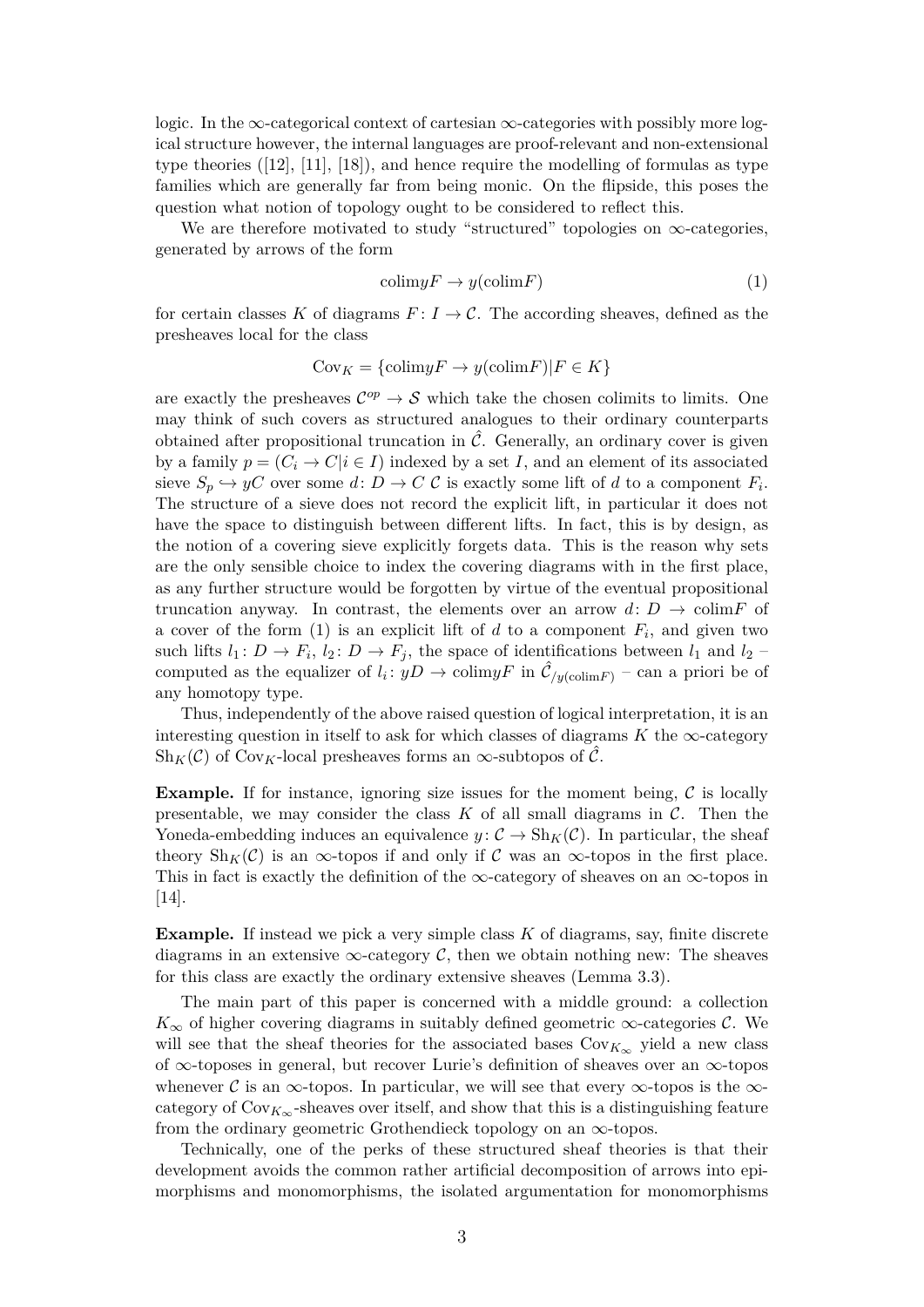first, and then the deduction of a statement about general arrows second, which is prevalent in ordinary topos theory, as well as in the construction of  $\infty$ -toposes in two steps from a concrete topological followed by an abstract cotopological localization.

**Summary of results** In this paper, we study ∞-categorical instances of three classical ordinary categorical sites, but do so essentially by replacing property by structure in the way described above. The questions we will pursue are when does this generate an  $\infty$ -topos, and what can we say about it? For instance, how do these constructions relate to their ordinary counterparts?

To answer these questions, we will will make use of the theory of modulators defined in [\[4\]](#page-35-7), which serve the purpose of bases for generalized topologies on small  $\infty$ categories. We will introduce the notion of an Id-modulator and discuss its relation to the various notions of modulators from [\[4\]](#page-35-7) in Section [2.](#page-4-0) The other three sections each study a canonical Id-modulator over *κ*-extensive, regular, and *κ*-geometric ∞ categories, respectively, where each of the three notions will be defined accordingly.

In Section [3,](#page-8-0) we define the *κ*-extensive Id-modulator

$$
Cov_{\text{Ext}} = \{ \coprod_{i \in I} y(C_i) \to y(\coprod_{i \in I} C_i) | I \in \text{Set}_{\kappa}, C_i \in \mathcal{C} \}
$$

over small *κ*-extensive  $\infty$ -categories C, and show that their associated  $\infty$ -category  $\text{Sh}_{\text{Ext}}(\mathcal{C})$  of sheaves coincides with the  $\infty$ -category  $\text{Sh}_{\text{Ext}}(\mathcal{C})$  of ordinary *κ*-extensive sheaves on C (Lemma [3.3\)](#page-9-0). In particular, the localization  $\hat{\mathcal{C}} \to Sh_{Ext}(\mathcal{C})$  is topological and sub-canonical. Furthermore, we will show that in the finite case  $\kappa = \aleph_0$  the resulting ∞-topos is hypercomplete (Corollary [3.7\)](#page-11-0), and hence has enough points whenever  $\mathcal C$  is lextensive (Corollary [3.8\)](#page-11-1).

In Section [4,](#page-11-2) we will discuss regular  $\infty$ -categories and the notion of an associated canonical Id-modulator. This example conceptually is an odd one out, but yields a natural environment to introduce notions relevant for the rest of the paper. We will look at the largest Id-modulator contained in the modulator generated by the effective epimorphisms in  $C$  – that is, the modulator generated by the  $\infty$ -connected maps in  $\mathcal{C}$  – and see that the associated sheaf theory  $\text{Sh}_{\text{Eff}_{\infty}}(\mathcal{C})$  is generally not sub-canonical and non-topological. In fact, it is generally not a localization of the  $\infty$ -category  $\text{Sh}_{\text{Eff}}(\mathcal{C})$  of ordinary regular sheaves, or vice versa (Proposition [4.4\)](#page-13-0). Yet, we obtain an inclusion of points (Remark [4.5\)](#page-13-1). We further show that  $\text{Sh}_{\text{Eff}}(\mathcal{C})$ is generally not hypercomplete, and hence generally does not have enough points, while  $\text{Sh}_{\text{Eff}_{\infty}}(\mathcal{C})$  is hypercomplete, and does have enough points (Proposition [4.6\)](#page-13-2).

Section [5](#page-14-0) is the main section of this paper. Here, we define a notion of *κ*-small higher covering diagrams in ∞-categories with pullbacks and *κ*-small colimits, and show that for *κ*-geometric  $\infty$ -categories C (i.e.  $\infty$ -categories with pullbacks and universal  $\kappa$ -small colimits), the collection hcd<sub> $\kappa$ </sub> of  $\kappa$ -small higher covering diagrams yields an Id-modulator  $\text{Cov}_{\text{hcd}_\kappa}$  (Theorem [5.11\)](#page-24-0). In a nutshell, a diagram  $F: I \to \mathcal{C}$ is higher covering if *I* has pullbacks, *F* preserves pullbacks, and furthermore all higher homotopical structure of the object colim $F \in \mathcal{C}$  can be computed by colimits of associated higher homotopical structures in *I* after pushforward with *F*. We show that the topological part of the left exact localization  $\hat{C} \to \text{Sh}_{\text{hcd}_{\kappa}}(\hat{C})$  is exactly the ∞-topos Shgeo*<sup>κ</sup>* (C) of ordinary *κ*-geometric sheaves on C (Proposition [5.13\)](#page-26-0). We will see that whenever C has descent for  $\kappa$ -small diagrams (i.e. C is a " $\kappa$ -logos"). then the higher covering diagrams in  $\mathcal C$  are exactly the pullback preserving diagrams from small  $\infty$ -categories with pullbacks (Lemma [5.17\)](#page-29-0). We will deduce that every  $\infty$ -topos is the  $\infty$ -topos of such higher geometric sheaves over itself (Theorem [5.19\)](#page-30-0), and that the same is not true for the ordinary geometric sheaves over itself. This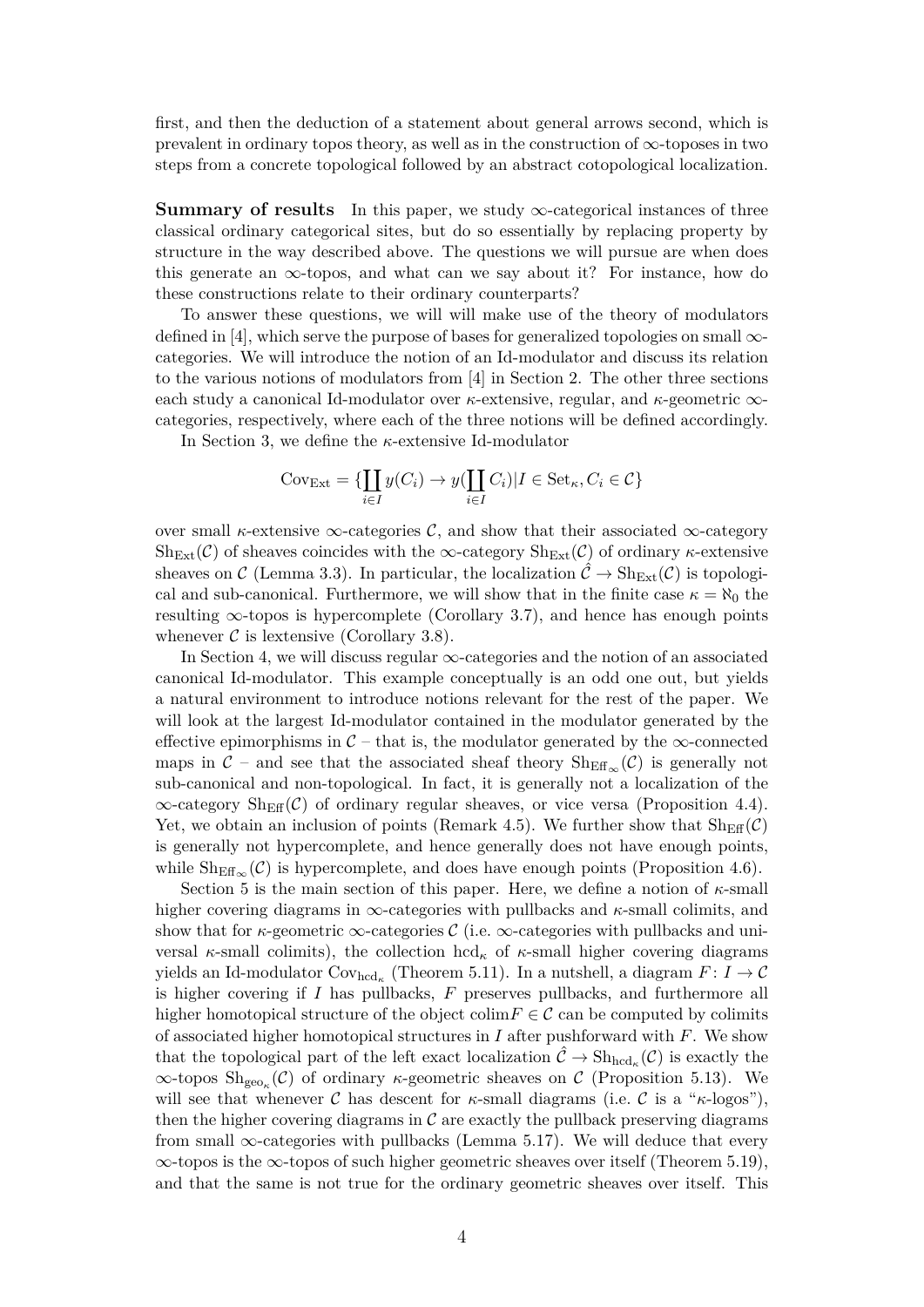will yield examples where the cotopological localization  $\mathrm{Sh}_{\mathrm{geo}_\kappa}(\mathcal{C}) \to \mathrm{Sh}_{\mathrm{hcd}_\kappa}(\mathcal{C})$  is non-trivial (Proposition [5.22\)](#page-32-0). Yet, we will see that  $\mathrm{Sh}_{\mathrm{hcd}_{\kappa}}(\mathcal{C})$  is generally not the hypercompletion of  $\mathrm{Sh}_{\mathrm{geo}_{\kappa}}(\mathcal{C})$  as it is not always hypercomplete itself (Corollary [5.16\)](#page-28-0).

In this sense, the higher geometric sheaf theories faithfully generalize Lurie's definition of sheaves on  $\infty$ -toposes to geometric  $\infty$ -categories, and as such yield a counterpart to the set-valued geometric sheaves on geometric 1-categories. This raises the question whether these sheaf theories may be shown to arise as classifying ∞-toposes of something that may be referred to as geometric homotopy type theories in the future.

**Acknowledgments.** The author would like to thank Nathanael Arkor, John Bourke, Jonas Frey and Nima Rasekh for much appreciated comments and conversations.

### <span id="page-4-0"></span>**2 Bases via modulators**

We recall the various notions of modulators and their associated plus-construction from [\[4\]](#page-35-7) applied to our basic case of interest. That is, we fix a small  $\infty$ -category C and consider modulators for the  $\infty$ -category  $\hat{\mathcal{C}}$  locally presented by the representables on C.

A *pre-modulator M* on C is a collection of sets of objects  $M(C) \subset \hat{C}_{/yC}$  such each  $M(C)$  contains the identity  $1_{yC}$ . A *modulator* M on C is a full subfibration



such that each fiber  $M(C) \subset \hat{C}_{/yC}$  is a set and contains the identity  $1_{yC}$ . A *lex modulator M* on C is a modulator whose fibers  $M(C) \subset \hat{C}_{/yC}$  are co-filtered ([\[4,](#page-35-7) Definition 3.4.1]). In particular, a modulator which is fiberwise closed under finite limits is a lex modulator.

It has been shown in [\[4\]](#page-35-7) that lex modulators *M* on  $\hat{\mathcal{C}}$  are generators of left exact modalities, and hence of accessible left exact localizations of  $\hat{\mathcal{C}}$  in the following sense. Anel and Leena Subramaniam show that, first, every accessible left exact localization of  $\hat{\mathcal{C}}$  is generated by some lex modulator on  $\hat{\mathcal{C}}$ , and, second, that the localization of  $\hat{\mathcal{C}}$  at a lex modulator M is always accessible and left exact. Furthermore, they show that the class  $\mathcal L$  of arrows in  $\hat C$  which are inverted by such a localization – that is, the left class of the associated left exact modality – is not only the strong saturation of  $M$  (as is always the case), but the saturation already ([\[4,](#page-35-7) Theorem 3.4.2]). General modulators generate general modalities in analogous fashion ([\[4,](#page-35-7) Theorem 3.3.8]).

Next we recall the plus-construction associated to a pre-modulator *M* on C. Given a pre-modulator *M* on *C* and a map  $f: X \to Z$  in  $\hat{C}$ , we obtain a factorization  $X \xrightarrow{f^-} X_Z^+$  $f \rightarrow Z$  of *f* (that is, a 2-cell with according boundaries  $(f^+, f, f^-)$ ) given via the colimit

 $f^{-} = \operatorname{colim} \left( (M \downarrow f) \twoheadrightarrow M \hookrightarrow \operatorname{Fun}(\Delta^1, \hat{\mathcal{C}}) \right).$ 

The right map  $f^+$  is the canonical map out of the colimit into  $Z$  as in [\[4,](#page-35-7) Theorem 2.4.8]. The left map is induced by restriction to  $C \downarrow f \subseteq M \downarrow f$  using that M is a pre-modulator. If  $M$  is a modulator, the object  $X_Z^+$  can be computed pointwise by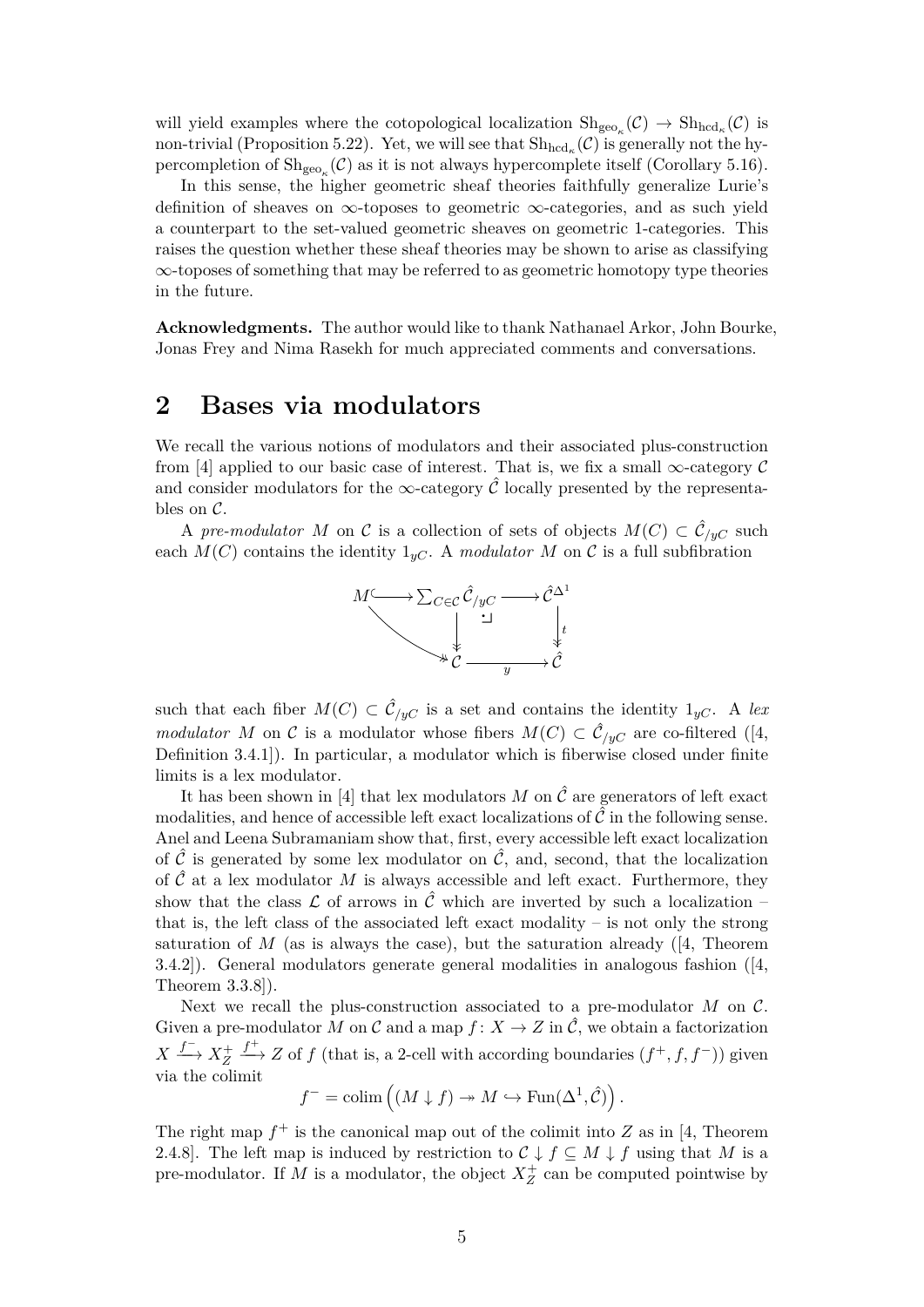the formula

$$
(X_Z^+)(C) = \underset{w \in M(C)^{op}}{\text{colim}} \text{Fun}(\Delta^1, \hat{C})(w, f) \tag{2}
$$

as in [\[4,](#page-35-7) Remark 2.4.4]. For a presheaf *X*, this in particular yields the presheaf  $X^+ \in \widehat{\mathcal{C}}$  pointwise by

$$
X^+(C) = \underset{w \in M(C)^{op}}{\text{colim}} \hat{\mathcal{C}}(\text{dom}(w), X).
$$

Transfinite iteration of the plus-construction is an explicit way to compute the (relative) sheafification of objects and arrows in terms of a given lex modulator *M*  $([4, Theorem 3.4.2])$  $([4, Theorem 3.4.2])$  $([4, Theorem 3.4.2])$ . The reduction of the definition of accessible left exact localizations of  $\tilde{\mathcal{C}}$  to lex modulators on  $\mathcal{C}$  is therefore very useful to construct examples.

Recall that every accessible left exact localization of an  $\infty$ -topos factors through an essentially unique topological localization followed by a cotopological localization  $([14, Proposition 6.5.2.19, Remark 6.5.2.20]).$  $([14, Proposition 6.5.2.19, Remark 6.5.2.20]).$  $([14, Proposition 6.5.2.19, Remark 6.5.2.20]).$  In order to understand the topological part of a left exact localization given by some modulator *M*, it is useful to understand the associated Grothendieck topology in terms of the modulator *M*. We therefore recollect the construction of  $(-1)$ -truncation via Cech-nerves.

Given an  $\infty$ -category C with pullbacks, the Cech-nerve  $\check{C}(f)$  of a map  $f: E \to B$ in C (if it exists) is given by the right Kan extension of the edge  $\{f\}$ :  $(\Delta^1)^{op} \to \mathcal{C}$ to the opposite of the category  $\Delta_+$  of augmented simplicial sets along the (opposite of the) fully faithful inclusion  $\Delta^1 \hookrightarrow \Delta_+$ ,  $i \mapsto i-1$  (see [\[14,](#page-35-6) 6.1.2]). Thus,  $\check{C}(f)$  is an augmented simplicial object  $\check{C}(f): \Delta_+^{op} \to \mathcal{C}$  which restricts to f on degree  $\leq 0$ , together with equivalences

$$
\check{C}(f)_n \xrightarrow{\simeq} E \times_B E \cdots \times_B E
$$

induced by the points  $[0] \rightarrow [n]$  for all  $n \geq 1$ . The Čech-nerve  $\check{C}(f)$  of a map *f* in an  $\infty$ -category C plays the role of the kernel pair associated to a map in a 1-category. Whenever  $\mathcal C$  is an  $\infty$ -topos for example, it will be used to compute the  $(-1)$ -truncation  $f_{-1}: |\dot{C}(f)| \hookrightarrow B$  of f as the natural map from the geometric realization (that is, the colimit) of the underlying simplicial object of  $\check{C}(f)$  which corresponds to the diagram  $\dot{C}(f)$  understood as a cocone.

<span id="page-5-0"></span>**Lemma 2.1.** *Let*  $\mathcal C$  *be a small*  $\infty$ *-category and*  $M$  *be a modulator on*  $\mathcal C$ *.* 

*1. The collection*

$$
M_{-1}(C) := \{ f_{-1} \colon |\check{C}(f)| \hookrightarrow yC \mid f \in M(C) \}
$$

*of sieves obtained by* (−1)*-truncation of the maps in M generates a Grothendieck topology J whose sheaves are exactly the* (*M*−1)*-local objects.*

*2. The Grothendieck topology J consists exactly of those monomorphims with representable codomain which are contained in the modality*  $\mathcal L$  *generated by M.*

**Proof.** For Part 1, since (−1)-truncation in  $\hat{\mathcal{C}}$  is pullback- stable, the class  $M_{-1}$ is a modulator which consists of monomorphisms. Hence, by  $[4,$  Corollary 3.4.14], the (topological) modality  $\mathcal{L}_{-1}$  it generates is left exact. We therefore obtain a Grothendieck topology *J* which consists of the maps in  $\mathcal{L}_{-1}$  with representable codomain. Being another generating set of  $\mathcal{L}_{-1}$ , has the desired property.

For Part 2, let  $\mathcal L$  be the modality generated by M and M be the class of monomorphisms in  $\hat{\mathcal{C}}$ . First, we note that  $M_{-1} \subset \mathcal{L}$  because  $\mathcal{L}$  is pullback-stable and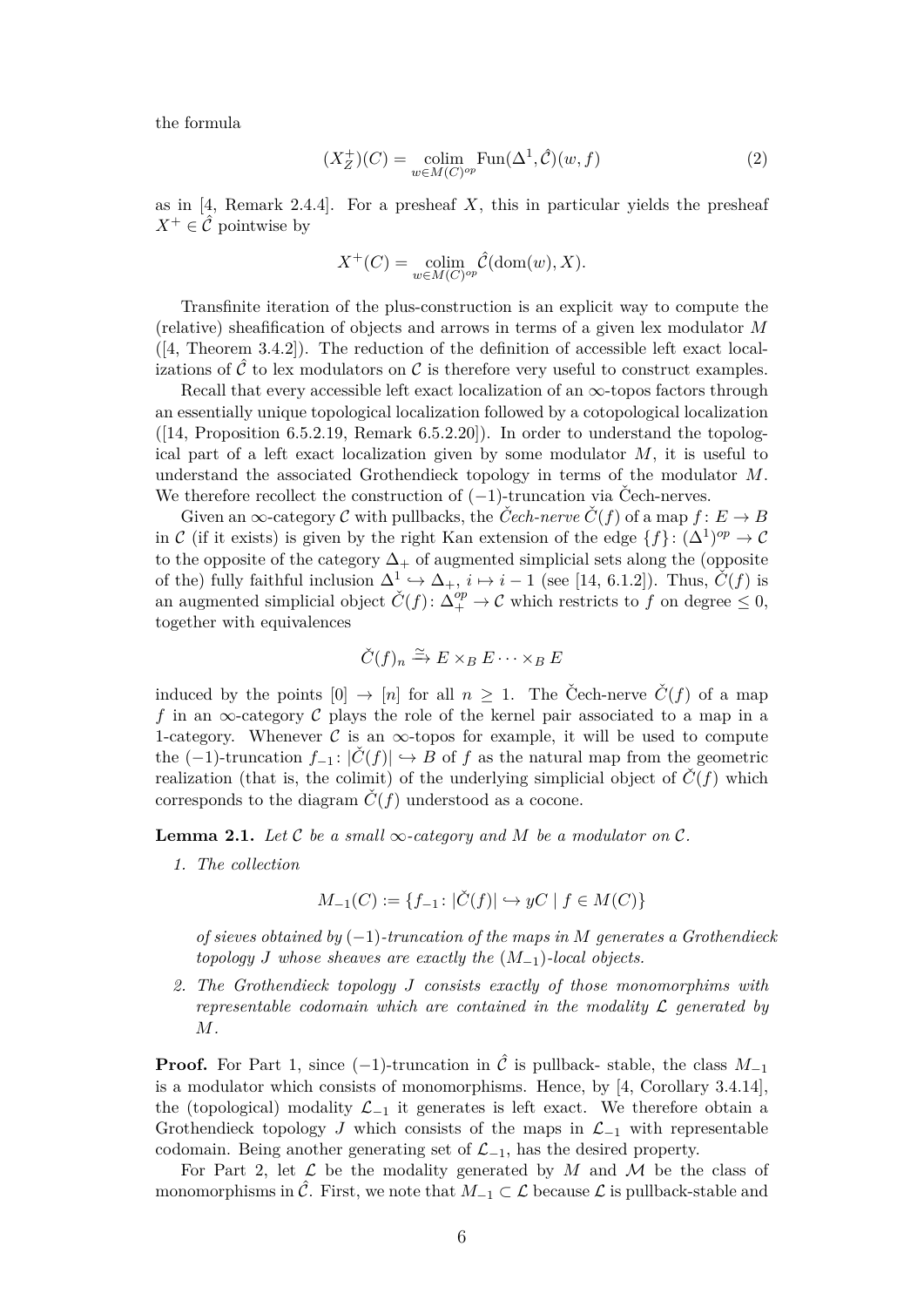right cancellable ([\[3,](#page-35-8) Proposition 3.1.7.4]) and hence closed under  $(-1)$ -truncation (via the proof of [\[8,](#page-35-9) Lemma 2.4]). Since *J* is generated from *M*−<sup>1</sup> by its associated plus-construction ([\[4,](#page-35-7) Theorem 2.4.8]) and  $\mathcal L$  is closed under colimits, we see that  $J \subseteq \mathcal{L} \cap \mathcal{M}$ . In the following we show the other direction, i.e. that every monomorphism of the form  $a: A \hookrightarrow yC$  which is contained in L is already contained in the Grothendieck topology *J*. Therefore, let  $a: A \hookrightarrow yC$  be a monomorphism in  $\hat{\mathcal{C}}$ . We obtain a canonical functor of over-categories

$$
M \downarrow a \to J \downarrow a,
$$

over the target functor into  $\hat{\mathcal{C}}_{/yC}$  which maps a square with domain in *M* to its associated pullback square (whose domain is contained in *J* because *a* is monic and *J* is upwards closed). By definition, the plus-construction of both modulators *M* and *J* applied to *a* is the colimit of the target functor indexed by the respective of the two over-categories above. We therefore obtain a map of the form

$$
\iota_1\colon (a)^+_M\to (a)^+_J
$$

over *yC*. Since *J* is a Grothendieck topology and *a* is monic, the plus-construction associated to *J* converges after one step ([\[4,](#page-35-7) Proposition 3.4.22]). Sheafification for *J* is left exact, and so  $(a)^{+}_{J}$  is again a subobject of *yC*. Let  $\lambda$  be a regular cardinal such that  $(\cdot)^{+}_{M}$  converges (via [\[4,](#page-35-7) Theorem 2.3.4, Theorem 2.4.8]). Given  $\mu \leq \lambda$  and, recursively, maps of the form

$$
\iota_{\mu} \colon ((a)^{+}_{M})^{(\mu)} \to (a)^{+}_{J}
$$

in  $\hat{\mathcal{C}}_{/yC}$ , we obtain associated functors

$$
M \downarrow ((a)^{+}_{M})^{(\mu)} \xrightarrow{(\iota_{\mu})^{*}} M \downarrow (a)^{+}_{J} \to J \downarrow (a)^{+}_{J}
$$

over the target fibration into  $\hat{\mathcal{C}}_{/yC}$ . Here, the right map is again obtained by mapping a square to its associated pullback square, using again that the arrow  $(a)_J^+$  is monic. We obtain a map between the colimits over *yC* as follows.

$$
((a)_M^+)^{(\mu+1)} \to (a)_J^{++} \simeq (a)_J^+
$$

By ordinal recursion, we eventually obtain a map between the relative sheafifications at stage  $\lambda$ . Now, whenever *a* is contained in  $\mathcal{L}$ , the map  $((a)_M^{\dagger})^{(\lambda)}$  is an equivalence over *yC*. It follows that the monomorphism  $(a)^{+}_{J}$  exhibits a section and hence is an equivalence as well. Thus,  $a \in J$ .  $\Box$ 

<span id="page-6-0"></span>**Corollary 2.2.** *Let* C *be a small* ∞*-category, M be a modulator on* C *such that the localization*  $\hat{\mathcal{C}} \to Sh_M(\mathcal{C})$  *at M is left exact, and J be the associated Grothendieck topology from Lemma [2.1.](#page-5-0)1. Then the factorization of the left exact localization*  $\hat{\mathcal{C}} \to \text{Sh}_{M}(\mathcal{C})$  *into a topological localization followed by a cotopological localization is given by*

$$
\hat{\mathcal{C}} \to \mathrm{Sh}_J(\mathcal{C}) \to \mathrm{Sh}_M(\mathcal{C}).
$$

**Proof.** This follows from Lemma [2.1.](#page-5-0)2 along the lines of the proof of [\[14,](#page-35-6) Proposition 6.5.2.19]. Indeed, the only part left to show is that the latter localization is cotopological. Therefore we have to show that whenever  $f: X \hookrightarrow Y$  is an inclusion of *J*-sheaves which is mapped to an equivalence in  $\text{Sh}_M(\mathcal{C})$ , then *f* was an equivalence in  $\text{Sh}_J(\mathcal{C})$  already. Therefore, given such an inclusion f between *J*-sheaves, it follows that all pullbacks to representables of  $f$  in  $\hat{\mathcal{C}}$  are inclusions which are each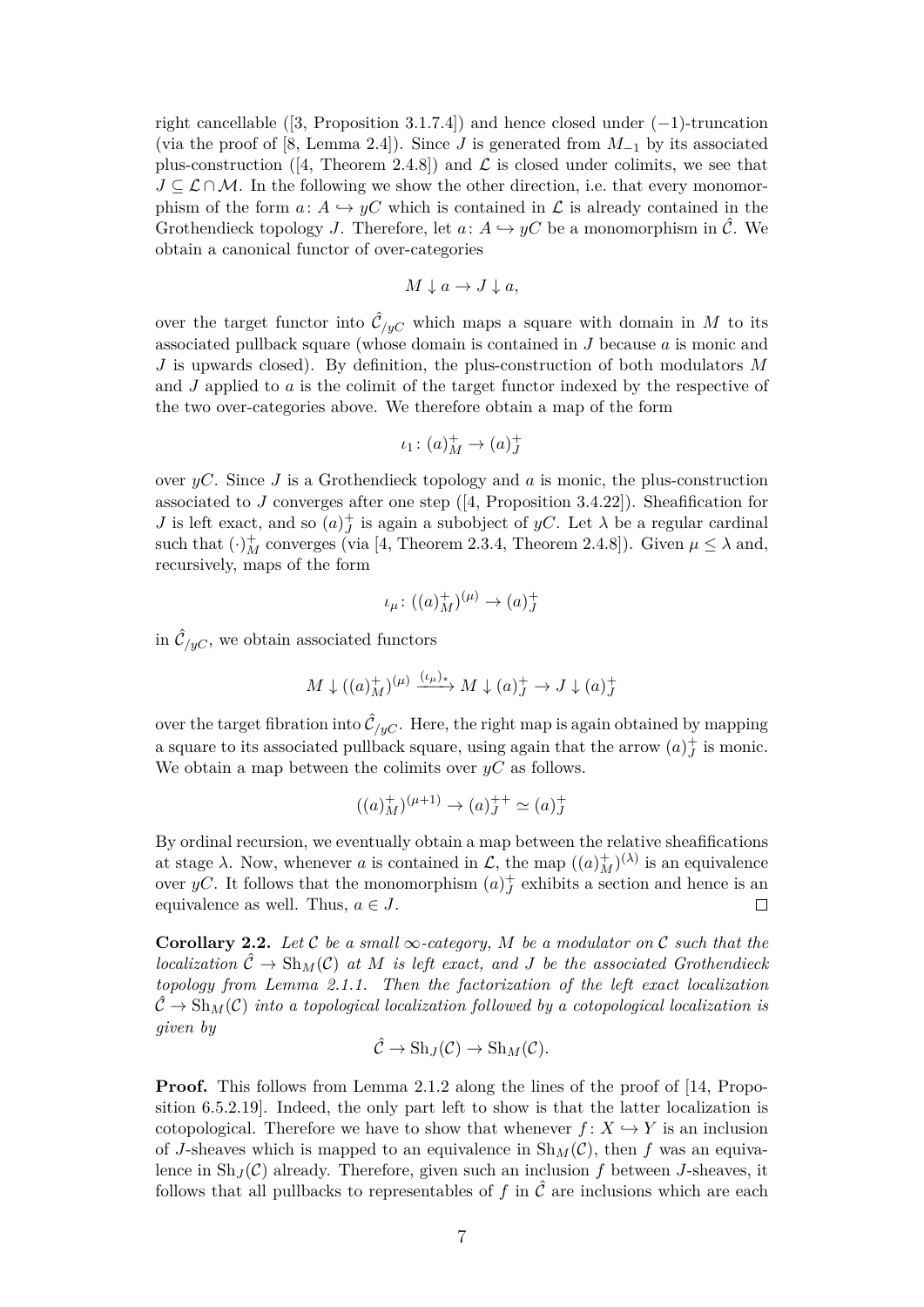mapped to equivalences in  $\text{Sh}_M(\mathcal{C})$ . That means, they are all elements of the left exact modality  $\mathcal L$  and as such, by Lemma [2.1.](#page-5-0)2, contained in  $J$ . It follows that all pullbacks to representables of *f* are mapped to equivalences in  $\text{Sh}_J(\mathcal{C})$ , and hence so is *f*.  $\Box$ 

While lex modulators serve well the development of general theory, they yet appear somewhat impractical for the computation of concrete examples. Fortunately the condition of co-filteredness is not strictly necessary for the generated modality to be left exact. The authors of [\[4\]](#page-35-7) introduce the notion of  $\Delta$ -modulators, a notion of modulator which is weaker than lexness and yet generates left exact localization by way of transfinite iteration of the associated plus-construction ([\[4,](#page-35-7) Theorem 3.4.16]). By definition, a modulator *M* on  $\mathcal C$  is a  $\Delta$ -modulator whenever for all  $m \in M$ , all higher diagonals of *m* are contained in the modality  $\mathcal{L}_M$  generated by *M* ([\[4,](#page-35-7) Definition 3.4.10]). Yet, this weaker condition appears somewhat inconvenient to work with as well since the modality  $\mathcal{L}_M$  is in practice a less tangible notion than *M* itself. We therefore introduce the following intermediate variation, essentially replacing the condition for the higher diagonals to be contained in  $\mathcal{L}_M$ by the stronger condition to be locally contained in *M* itself.

**Definition 2.3.** A modulator *M* on *C* is an *Id-modulator* if for every  $m: X \to yC$  in  $M(C)$  and every pair of sections  $s_1, s_2$  to  $m$ , there is an equalizer Equ<sub>*vC*</sub>( $s_1, s_2$ ) →  $yC$  in  $\hat{C}_{/yC}$  again contained in  $M(C)$ . Elements of an Id-modulator M will be referred to as M-covers.

**Example 2.4.** Grothendieck topologies on C are Id-modulators in trivial fashion. Indeed, the diagonal  $\Delta_m: X \to X \times_{y \in X} X$  of a monomorphism  $m: X \hookrightarrow yC$  is an equivalence, and as the equalizer  $\text{Equ}_{yC}(s_1, s_2) \rightarrow yC$  of two sections  $s_1, s_2$  to *m* is computed by the pullback of the diagonal  $\Delta_m$  along the pair  $(s_1, s_2): yC \to X \times_{yC} X$ , it is an equivalence itself. Thus, it is a *J*-cover trivially.

The covers  $m \in M(C)$  of a modulator M are generally not monic and thus may exhibit pairwise distinct sections if any. To be an Id-modulator for *M* however means that any two given sections of an *M*-cover, although potentially distinct, yet agree on an *M*-cover worth of data, in the sense that the object of witnesses of their equivalence is *M*-covering.

In the following, whenever we state that a given construction  $X \to yC$  over a representable, which is defined only up to equivalence, is contained in an Idmodulator  $M$ , we implicitly mean that there is a representative of the equivalence class of  $K \to yC$  which is contained in M.

<span id="page-7-0"></span>**Lemma 2.5.** *Let*  $\mathcal{C}$  *be a small*  $\infty$ *-category.* 

- *1. Every modulator on* C *which is fiberwise closed under finite limits (and hence lex) is an Id-modulator.*
- *2. Every Id-modulator on* C *is a* ∆*-modulator.*

**Proof.** The first part is immediate since the equalizer of two sections of a map in *M* over  $yC$  is a finite limit of elements in  $M(C)$  over  $yC$ .

For the second part, first note that, given a span  $f: Y \to Z$ ,  $g: X \to Z$  in  $\hat{\mathcal{C}}$  and lifts  $d_1, d_2 \colon Y \to X$  of f along g, we have an equivalence Equ<sub>Z</sub> $(d_1, d_2) \simeq$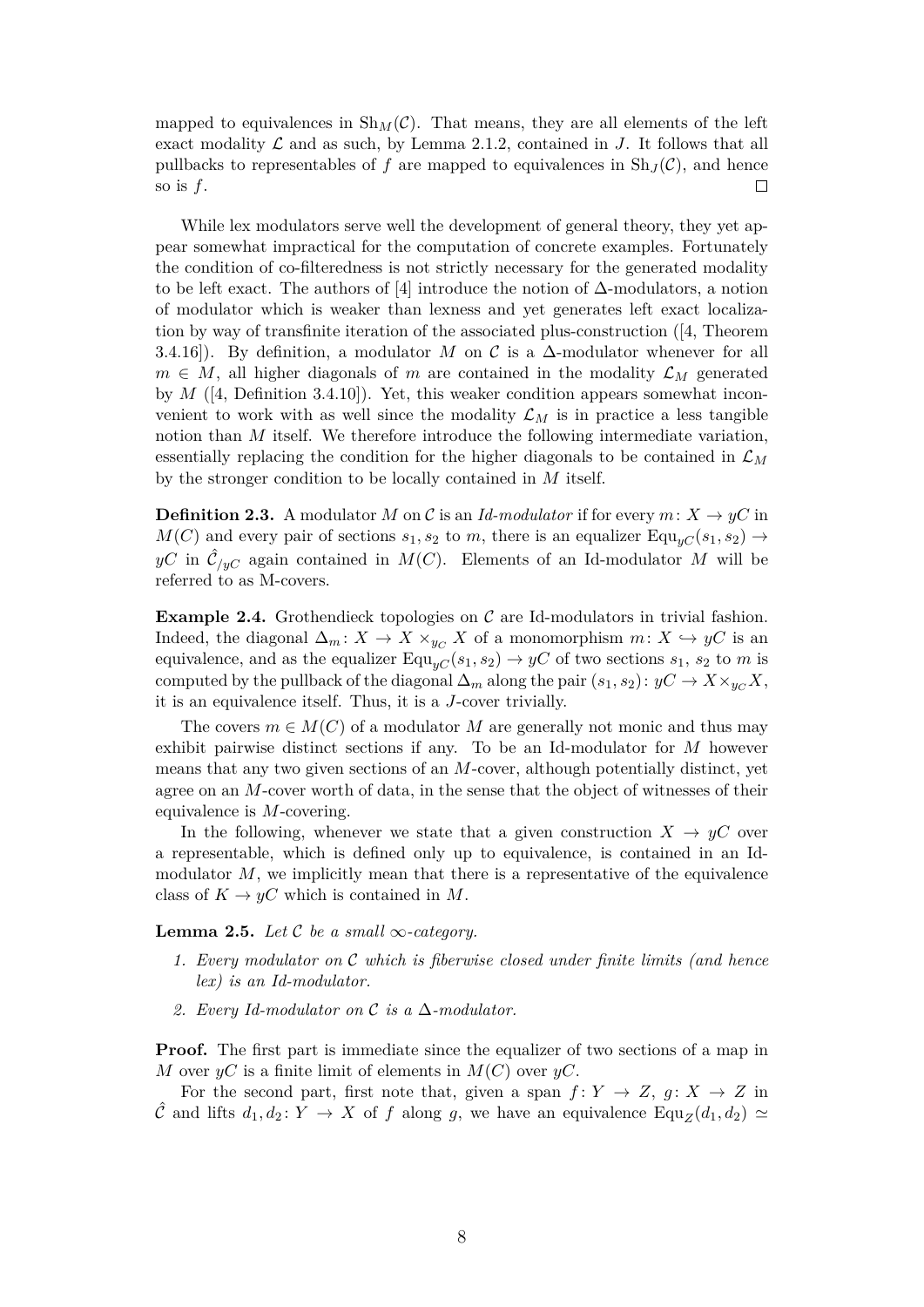$\text{Equ}_{Y}(f^*d_1, f^*d_2)$  of equalizers computed over their respective bases.



This follows directly from the fact that the diagonal of  $f^*g$  over  $Y$  is the pullback of the diagonal of *g* over *Z* along the canonical map  $f^*X \times_Y f^*X \to X \times_Z X$ .

We now show that whenever  $m \in M$ , then the higher diagonals  $\Delta^n(m)$  are locally contained in *M* by induction on *n*. It follows that they are contained in the associated modality  $\mathcal{L}_M$  since modalities are closed under equivalences and (cartesian) colimits. For  $n = 0$ , the map  $\Delta^{0}(m) = m$  is contained in *M* by assumption, and hence so are its pullbacks to representables since *M* is a modulator. For  $n \geq 0$ , assume that  $\Delta^k(m)$  is locally contained in *M* for all  $k \leq n$ . Then  $\Delta^{n+1}(m)$ :  $X \to X \times_{t(\Delta^n(m))} X$ is by definition the diagonal  $\Delta(\Delta^n(m))$ . Given a map  $(d_1, d_2): yC \to X \times_{t(\Delta^n(m))} X$ , we have  $(d_1, d_2)^* \Delta^{n+1}(m) \simeq \text{Equ}_{yC}(d_1^* \Delta^n(m), d_2^* \Delta^n(m))$ . Since both  $d_i^* \Delta^n(m)$  are contained in  $M(C)$  by inductive assumption, we have  $(d_1, d_2)^* \Delta^{n+1}(m) \to yD$  in  $M(C)$  since M is an Id-modulator.  $\Box$ 

<span id="page-8-1"></span>**Remark 2.6.** Say a modulator *M* on *C* is *transitive* if, whenever  $n: X \to Y$  is a map locally contained in *M* (up to equivalence), and  $m: Y \rightarrow yC$  is a map contained in  $M(C)$ , then  $mn \in M(C)$  (up to equivalence). Then one can show by similar means that Lemma [2.5.](#page-7-0)1 holds in both directions, i.e. a transitive modulator  $M$  on  $\mathcal C$  is an Id-modulator if and only if it is fiberwise closed under finite limits.

We end this section with one more definition for deliberate use in the next three sections.

**Definition 2.7.** Let  $\mathcal{C}$  be a locally small  $\infty$ -category. A left exact accessible reflective localization  $\hat{\mathcal{C}} \to \mathcal{E}$  is *sub-canonical* if the Yoneda-embedding  $y : \mathcal{C} \to \hat{\mathcal{C}}$  factors through the associated right-adjoint inclusion  $\mathcal{E} \hookrightarrow \hat{\mathcal{C}}$ .

#### <span id="page-8-0"></span>**3 The extensive modulator**

We formulate the definitions in this section for the finite case only, but everything up to Proposition [3.6](#page-10-0) can be phrased for arbitrary regular cardinals  $\kappa$  in straightforward fashion.

**Definition 3.1.** Let  $\mathcal{C}$  be a small  $\infty$ -category with finite coproducts and pullbacks along coproduct inclusions. Given a finite collection of objects  $\{C_i \in \mathcal{C} \mid i \leq n\}$ , for a pair  $i, j \leq n$  consider the pullback



Coproducts in C are *disjoint* if for every such finite collection of objects and every pair  $i, j \leq n$ , we have  $P_{i,j} \simeq \emptyset$  whenever  $i \neq j$ . Coproducts in C are *universal* if for any such finite collection of objects and every map  $D \to \coprod_{i \in I} C_i$ , the induced map  $\prod_{i \in I} (C_i \times_C D) \to D$  is an equivalence. The  $\infty$ -category C is *extensive* if pullbacks along coproduct inclusions exist, and coproducts in  $\mathcal C$  are both disjoint and universal.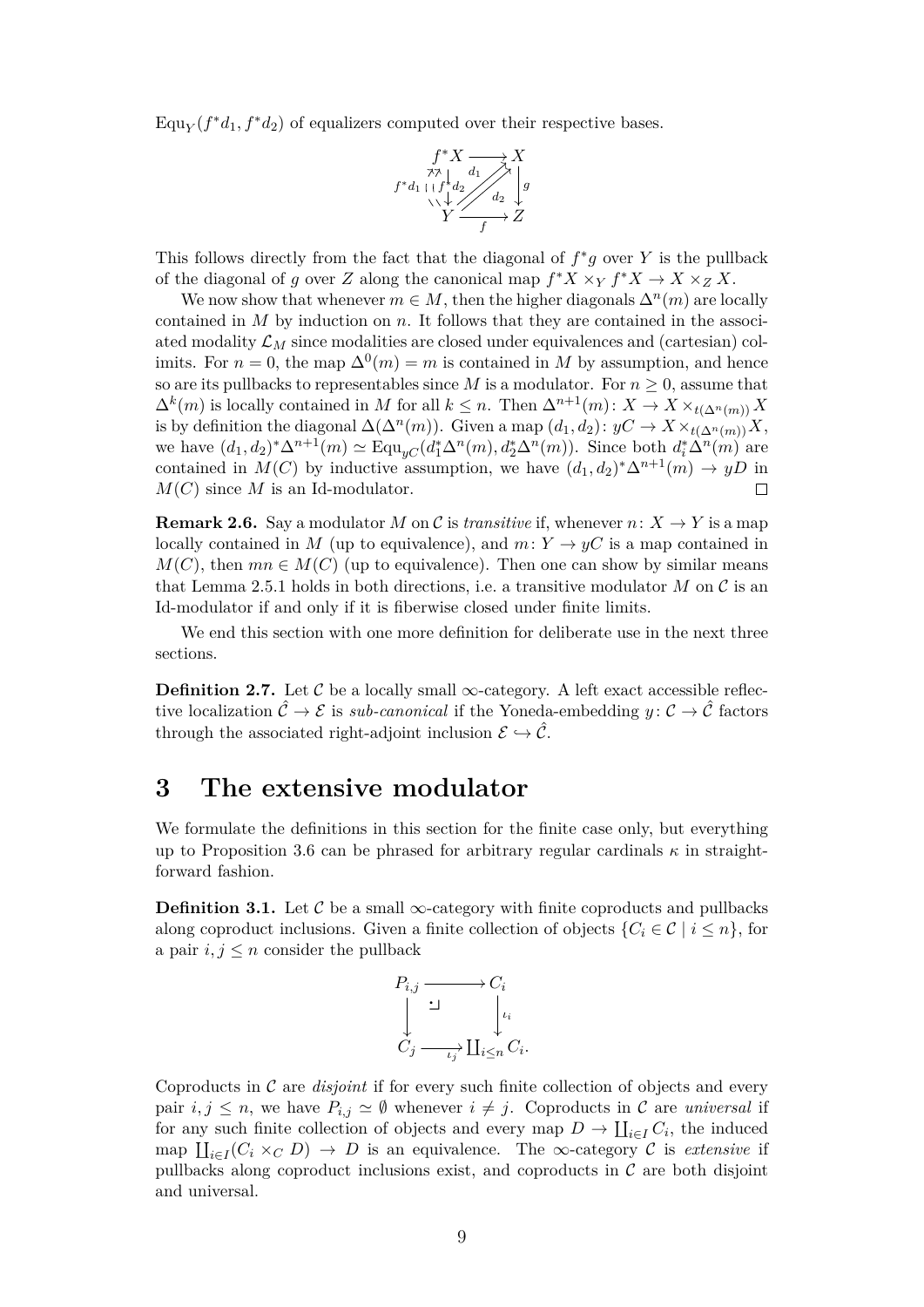**Remark 3.2.** Disjointness of coproducts in an  $\infty$ -category C is defined in [\[14,](#page-35-6) 6.1.1] in terms of pairs of objects – rather than finite collections of objects – only. The definition given above corresponds exactly to the properties proven to hold in [\[14,](#page-35-6) Lemma 6.1.5.1] under the respective conditions.

Note that universality of coproducts in an extensive  $\infty$ -category C implies that for every finite collection  $C_i$  of objects in  $C$ , the pullbacks  $P_{i,i}$  are equivalent to  $C_i$ (over  $C_i$ ). This means that the coproduct inclusions inc<sub>*i*</sub>:  $C_i \rightarrow \coprod_{i \leq n} C_i$  are  $(-1)$ truncated. Furthermore, the 0-ary coproduct in an extensive  $\infty$ -category C exists and is always a strict initial object. This can be shown along the lines of the same statement for ordinary extensive categories, see e.g. [\[6,](#page-35-10) Proposition 2.8].

Given a small  $\infty$ -category C with finite coproducts, consider the pre-modulator  $Cov_{Ext}$  defined as

$$
Cov_{\text{Ext}} := \{ \coprod_{i \leq n} yC_i \to y(\coprod_{i \leq n} C_i) \mid n \in \mathbb{N}, \{C_i \mid i \leq n\} \subseteq \mathcal{C} \}.
$$

That is, at an object  $C \in \mathcal{C}$ , it is defined as

$$
Cov_{Ext}(C) := \{ (yc_i)_{i \le n} \colon \coprod_{i \le n} yC_i \to yC \mid n \in \mathbb{N}, \{C_i \mid i \le n\} \subseteq C,
$$
  

$$
(c_i : C_i \to C)_{i \le n} \text{ is a colimit cocone} \},
$$

where for every collection  $(C_i \to C)_{i \leq n}$  one may choose any representative for the equivalence class of the corresponding coproduct  $(yc_i)_{i \leq n}$  in  $\hat{\mathcal{C}}$  to obtain a set. We will denote the localization of  $\hat{\mathcal{C}}$  at Cov<sub>Ext</sub> by  $\text{Sh}_{\text{Ext}}(\mathcal{C})$ . In the following we show that the localization  $\hat{\mathcal{C}} \to \mathrm{Sh}_{\mathrm{Ext}}(\mathcal{C})$  coincides with the localization at the extensive Grothendieck topology on  $\mathcal{C}$  – and as such is topological – and that the  $\infty$ -topos  $\mathrm{Sh}_{\mathrm{Ext}}(\mathcal{C})$  is hypercomplete whenever  $\mathcal{C}$  is extensive. As a corollary we obtain that the  $\infty$ -topos  $\text{Sh}_{\text{Ext}}(\mathcal{C})$  has enough points in the sense of [\[15,](#page-35-11) 4] whenever  $\mathcal{C}$  is furthermore left exact.

<span id="page-9-0"></span>**Lemma 3.3.** *Let* C *be a small*  $\infty$ *-category with finite coproducts. Then a presheaf*  $X \in \hat{\mathcal{C}}$  *is* Cov<sub>Ext</sub>-local if and only if  $X : C^{op} \to \mathcal{S}$  preserves finite products. When*ever* C *is extensive, the localization*  $\text{Sh}_{\text{Ext}}(\mathcal{C})$  *consists exactly of the sheaves for the extensive Grothendieck topology.*

**Proof.** On the one hand, the fact that the Cov<sub>Ext</sub>-local presheaves are exactly the finite product preserving functors  $X: \mathcal{C}^{op} \to \mathcal{S}$  holds by construction. On the other hand, the extensive Grothendieck topology on  $\mathcal C$  is generated by the covering families given by the finite coproduct inclusions  $\{C_i \to \prod_{i \leq n} C_i \mid i \leq n\}$ . The corresponding sieves  $S \hookrightarrow y(\coprod_{i\leq n} C_i)$  are exactly the (-1)-truncations of the maps  $m: \coprod_{i\leq n} y(C_i) \to y(\coprod_{i\leq n} C_i)$ , and hence can be computed by geometric realization of the Čech-nerve  $\check{C}(m)$  of *m* ([\[14,](#page-35-6) Proposition 6.2.3.4, Lemma 6.2.3.18]). It follows that a presheaf *X* is a sheaf for the extensive Grothendieck topology if and only if the natural map

$$
X(C) \to \lim X(\hat{C}(m))
$$

is an equivalence for all  $m \in \text{Cov}_{Ext}(C)$ ,  $C \in \mathcal{C}$ . Using that coproducts in  $\mathcal{C}$  are disjoint and that all coproduct inclusions are monomorphisms, one shows that the limit on the right hand side is the product  $\prod_{i\leq n} X(C_i)$ . Thus,  $X: C^{op} \to S$  is a sheaf for the extensive Grothendieck topology if and only if it preserves finite products.

**Corollary 3.4.** *Let* C *be a small extensive* ∞*-category. Then the localization*  $Sh_{Fxt}(\mathcal{C})$  *of*  $\hat{\mathcal{C}}$  *at*  $Cov_{Ext}$  *is topological (and left exact).*  $\Box$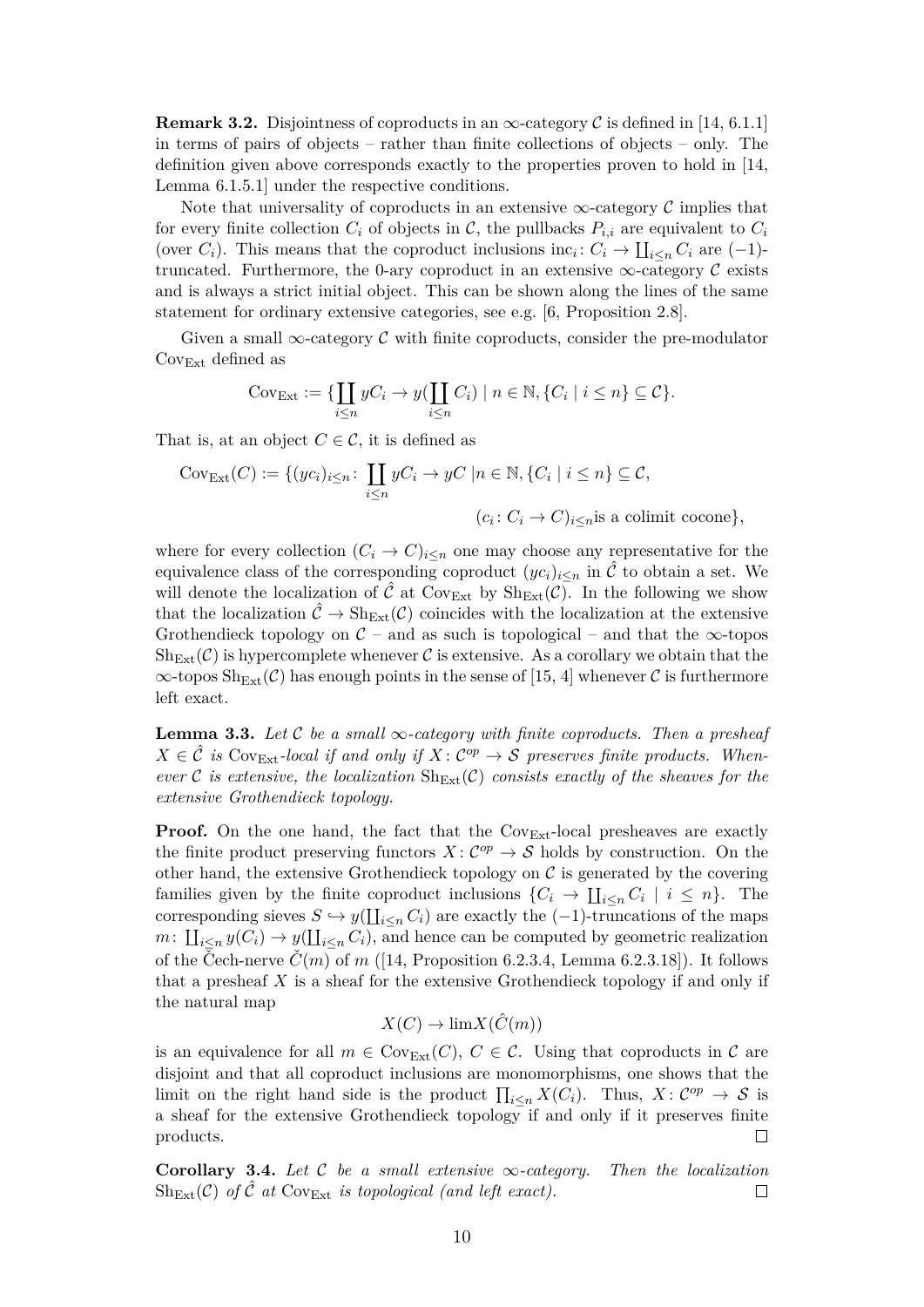**Remark 3.5.** In order to show that the localization  $\hat{\mathcal{C}} \to \text{Sh}_{\text{Ext}}(\mathcal{C})$  is left exact under the assumptions of Lemma [3.3,](#page-9-0) one can also directly show that the premodulator Cov<sub>Ext</sub> is an Id-modulator whenever C is extensive. Indeed, the maps  $\prod_{i \leq n} y(C_i) \to y(\prod_{i \leq n} C_i)$  in Cov<sub>Ext</sub> are coproducts of monomorphisms, and hence 0-truncated each. Therefore, their diagonals are monomorphisms themselves, which when pulled back to a representable  $y(C_i \times_C C_j)$  are equivalent to the identity whenever  $i = j$  and empty otherwise. As such they are locally contained in  $Cov_{Ext}$ . Furthermore, being monomorphisms, their higher diagonals vanish. In fact,  $Cov_{Ext}$ is transitive as well and hence fiberwise closed under finite limits as noted in Remark [2.6.](#page-8-1)

<span id="page-10-0"></span>**Proposition 3.6.** Let C be a small extensive  $\infty$ -category. Then the geometric in $clusion \iota: Sh_{Ext}(\mathcal{C}) \hookrightarrow \hat{\mathcal{C}}$  preserves sifted colimits. In particular, it preserves effective *epimorphisms.*

**Proof.** We want to show that a sifted colimit of  $\text{Cov}_{\text{Ext}}$ -sheaves in  $\hat{\mathcal{C}}$  is a  $\text{Cov}_{\text{Ext}}$ sheaf again. Therefore, recall that sheafification can be computed by a transfinite (in this case in fact an  $\omega$ -long) iteration of the plus-construction associated to the modulator  $\text{Cov}_{\text{Ext}}$  ([\[4,](#page-35-7) Theorem 2.4.8, Theorem 3.4.11]). Furthermore, a presheaf  $X \in \hat{\mathcal{C}}$  is a sheaf if and only if  $X^+ \simeq X$ . Thus, given a sifted simplicial set *S* and a diagram  $F: S \to Sh_{Ext}(\mathcal{C})$ , we want to show that the natural map

<span id="page-10-2"></span><span id="page-10-1"></span>
$$
\mathrm{colim}(\iota \circ F) \to (\mathrm{colim}(\iota \circ F))^+
$$

is an equivalence in  $\hat{\mathcal{C}}$ . This can be verified pointwise, and so given an object  $C \in \mathcal{C}$ , we have the following sequence of equivalences.

$$
(\text{colim}(\iota \circ F))^+(C) \simeq \underset{(X \to yC) \in \text{Cov}_{\text{Ext}}(C)}{\text{colim}} \hat{\mathcal{C}}(X, \text{colim}(\iota \circ F))
$$
(3)  

$$
\simeq \underset{(L_{i \leq n} yC_i \to yC) \in \text{Cov}_{\text{Ext}}(C)}{\text{colim}} \hat{\mathcal{C}}(\coprod_{i \leq n} yC_i, \text{colim}(\iota \circ F))
$$
  

$$
\simeq \underset{(L_{i \leq n} yC_i \to yC) \in \text{Cov}_{\text{Ext}}(C)}{\text{colim}} \underset{i \leq n}{\overbrace{\prod_{i \leq n} \hat{\mathcal{C}}(y(C_i), \text{colim}(\iota \circ F))}}{\text{colim}} \newline \simeq \underset{(L_{i \leq n} y(C_i) \to y(C) \in \text{Cov}_{\text{Ext}}(C)}{\text{colim}} \underset{i \leq n}{\overbrace{\prod_{i \leq n} \hat{\mathcal{C}}(y(C_i))}}
$$
(4)  

$$
\simeq \underset{(L_{i \leq n} y(C_i) \to y(C) \in \text{Cov}_{\text{Ext}}(C)}{\text{colim}} \underset{i \leq n}{\overbrace{\prod_{i \leq n} \iota F(C_i)}} \newline \simeq \underset{(L_{i \leq n} y(C_i) \to y(C) \in \text{Cov}_{\text{Ext}}(C)}{\text{colim}} \hat{\mathcal{C}}(\coprod_{i \leq n} y(C_i), \iota \circ F)
$$
  

$$
\simeq \underset{(L_{i \leq n} y(C_i) \to y(C)) \in \text{Cov}_{\text{Ext}}(C)}{\text{colim}} \newline (\iota \circ F)^+(C)
$$
(5)

Here, equivalence [\(3\)](#page-10-1) holds because  $\text{Cov}_{\text{Ext}}$  is a modulator ([\[4,](#page-35-7) Remark 2.4.4]), and equivalence [\(4\)](#page-10-2) holds because sifted colimits commute both with finite products and arbitrary other colimits ([\[14,](#page-35-6) Remark 5.5.8.12]). Equivalence [\(5\)](#page-10-3) holds because we assumed  $\iota F$  to be a diagram of sheaves.

Consequently, the inclusion  $\iota: Sh_{Ext}(\mathcal{C}) \hookrightarrow \hat{\mathcal{C}}$  preserves effective epimorphisms, because by definition a map  $f \in Sh_{Ext}(\mathcal{C})$  is an effective epimorphism if and only if it is the colimit of its Cech-nerve  $\check{C}(f)$ :  $\Delta^{op} \to Sh_{Ext}(\mathcal{C})$ . I.e., the simplicial category  $\Delta^{op}$  is sifted ([\[14,](#page-35-6) Lemma 5.5.8.4]), and the inclusion *ι* preserves both finite limits and sifted colimits. Hence, given an effective epimorphism  $f \in Sh_{Ext}(\mathcal{C})$ , we have

<span id="page-10-3"></span>
$$
\iota(f) \simeq \iota(\mathrm{colim}(\hat{C}(f))) \simeq \mathrm{colim} \iota(\hat{C}(f)) \simeq \mathrm{colim}(\hat{C}(\iota(f)))
$$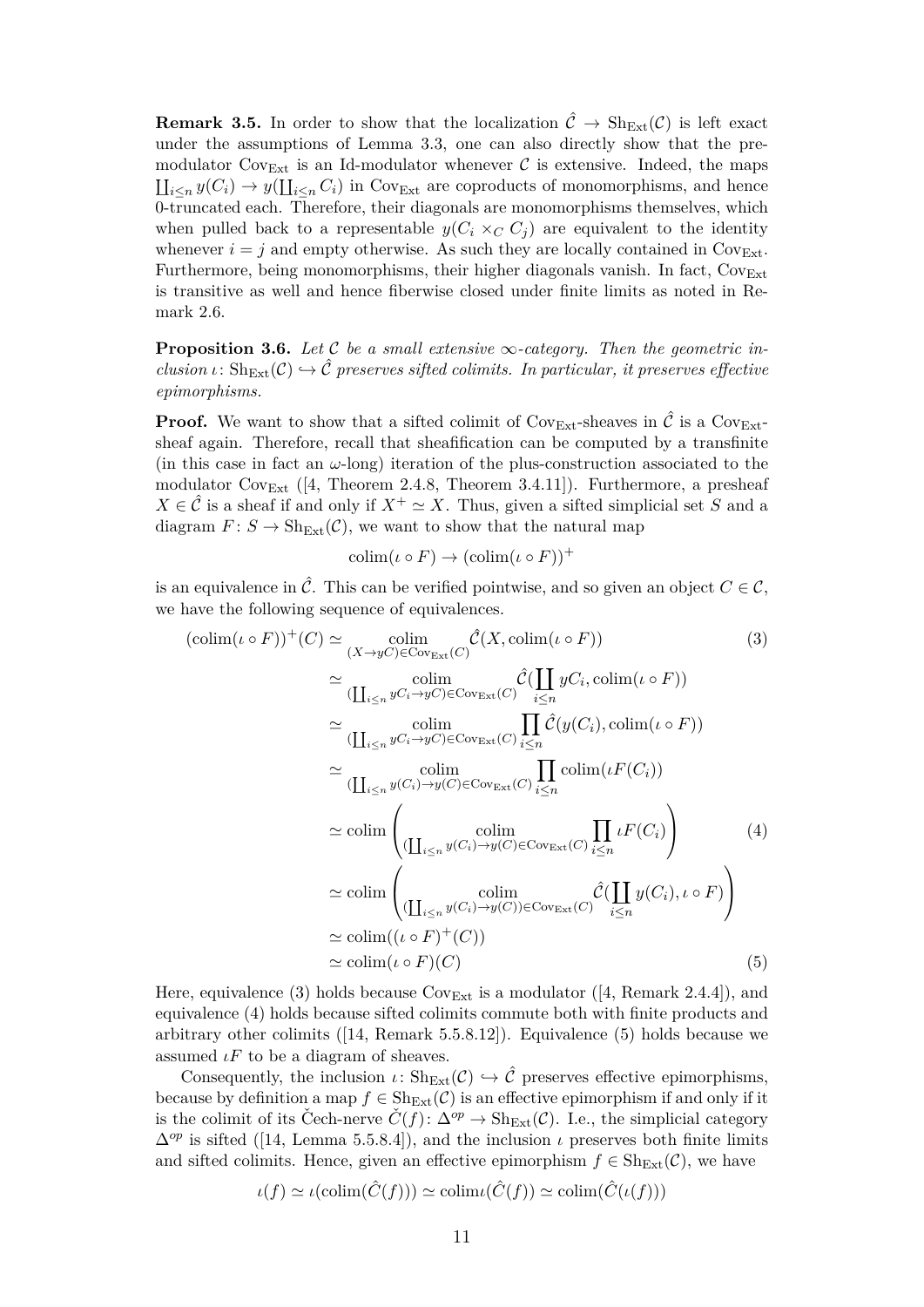and so  $\iota(f) \in \hat{\mathcal{C}}$  is an effective epimorphism as well.

<span id="page-11-0"></span>**Corollary 3.7.** *Let* C *be a small extensive*  $\infty$ *-category. Then the*  $\infty$ *-topos*  $\text{Sh}_{\text{Ext}}(\mathcal{C})$ *is hypercomplete.*

**Proof.** Recall that a map in an  $\infty$ -topos is  $\infty$ -connected if and only if all its higher diagonals are effective epimorphisms (this follows from [\[14,](#page-35-6) Proposition 6.5.1.19]). The inclusion  $\iota: Sh_{Ext}(\mathcal{C}) \hookrightarrow \hat{\mathcal{C}}$  preserves finite limits, and we have seen in Propo-sition [3.6](#page-10-0) that it preserves effective epimorphisms as well. Thus, if  $f \in Sh_{Ext}(\mathcal{C})$  is  $\infty$ -connected, then so is  $\iota(f) \in \hat{\mathcal{C}}$ . But presheaf  $\infty$ -toposes are hypercomplete (since an  $\infty$ -connected map in a presheaf  $\infty$ -category is pointwise  $\infty$ -connected and hence a (pointwise) equivalence by Whitehead's Theorem, see [\[14,](#page-35-6) Remark 6.5.4.7]), and so  $\iota(f)$  is an equivalence. Thus,  $f \in Sh_{Ext}(\mathcal{C})$  is an equivalence as well.  $\Box$ 

<span id="page-11-1"></span>**Corollary 3.8.** Let C be a small lextensive  $\infty$ -category, i.e. C is extensive and left *exact.* Then the  $\infty$ -topos  $\text{Sh}_{\text{Ext}}(\mathcal{C})$  has enough points. These are up to equivalence *exactly the left exact and finite coproduct preserving functors of type*  $F: \mathcal{C} \to \mathcal{S}$ .

**Proof.** The first statement follows immediately from Corollary [3.7](#page-11-0) together with [\[15,](#page-35-11) Corollary 3.22] and [\[15,](#page-35-11) Theorem 4.1]. The second statement is a standard argument via left Kan extension along the Yoneda embedding (see [\[14,](#page-35-6) Lemma 5.1.5.5, Proposition 5.5.4.20 and Proposition 6.1.5.2]).  $\Box$ 

## <span id="page-11-2"></span>**4 The** ∞**-regular modulator**

In ordinary category theory, a classical example of a Grothendieck topology generated by covers of single arrows is the regular topology on a small regular category ([\[10\]](#page-35-12)). Here, an arrow  $f: E \to B$  is a cover if the natural map  $|\check{C}(f)| \to B$  is an equivalence. Accordingly, it is a colimit-topology as discussed in the Introduction. In Section [5](#page-14-0) we will study this condition in a more general setting as every regular cover is a coherent cover. In this section instead, we consider a naive way to realize the ideas of proof-relevance laid out in the Introduction, implemented by simply not propositionally truncating the covers in  $\hat{\mathcal{C}}$  without contemplating their implicit diagrammatic structure. It gives a simple illustration of the fact that mere nontruncation can lead to a somewhat awkward situation, and also gives rise to the occasion to make definitions required in Section [5](#page-14-0) either way.

Let C be a small  $\infty$ -category with pullbacks. Say that a modulator M on C is *representable* if there is a pullback-stable class of maps  $S \subseteq \text{Fun}(\Delta^1, \mathcal{C})$  in  $\mathcal C$  which contains all identities, such that

$$
M(C) = y[S(C)]
$$

for all  $C \in \mathcal{C}$ . Here,  $S(C) \subseteq \mathcal{C}_{\mathcal{C}}$  denotes the set of objects in *S* with codomain *C*. So *M* is representable if and only if the inclusion  $M \subseteq \sum_{C \in \mathcal{C}} \mathcal{O}_{\mathcal{C}}(C)$  factors as follows.



Whenever  $S \subseteq \text{Fun}(\Delta^1, \mathcal{C})$  is closed under finite limits, the modulator M represented by *S* is fiberwise closed under finite limits as well. An *M*-sheaf *X* is a presheaf such that  $X(f)$  is an equivalence of spaces for all  $f \in S$ , and so a representable  $yC$  is

12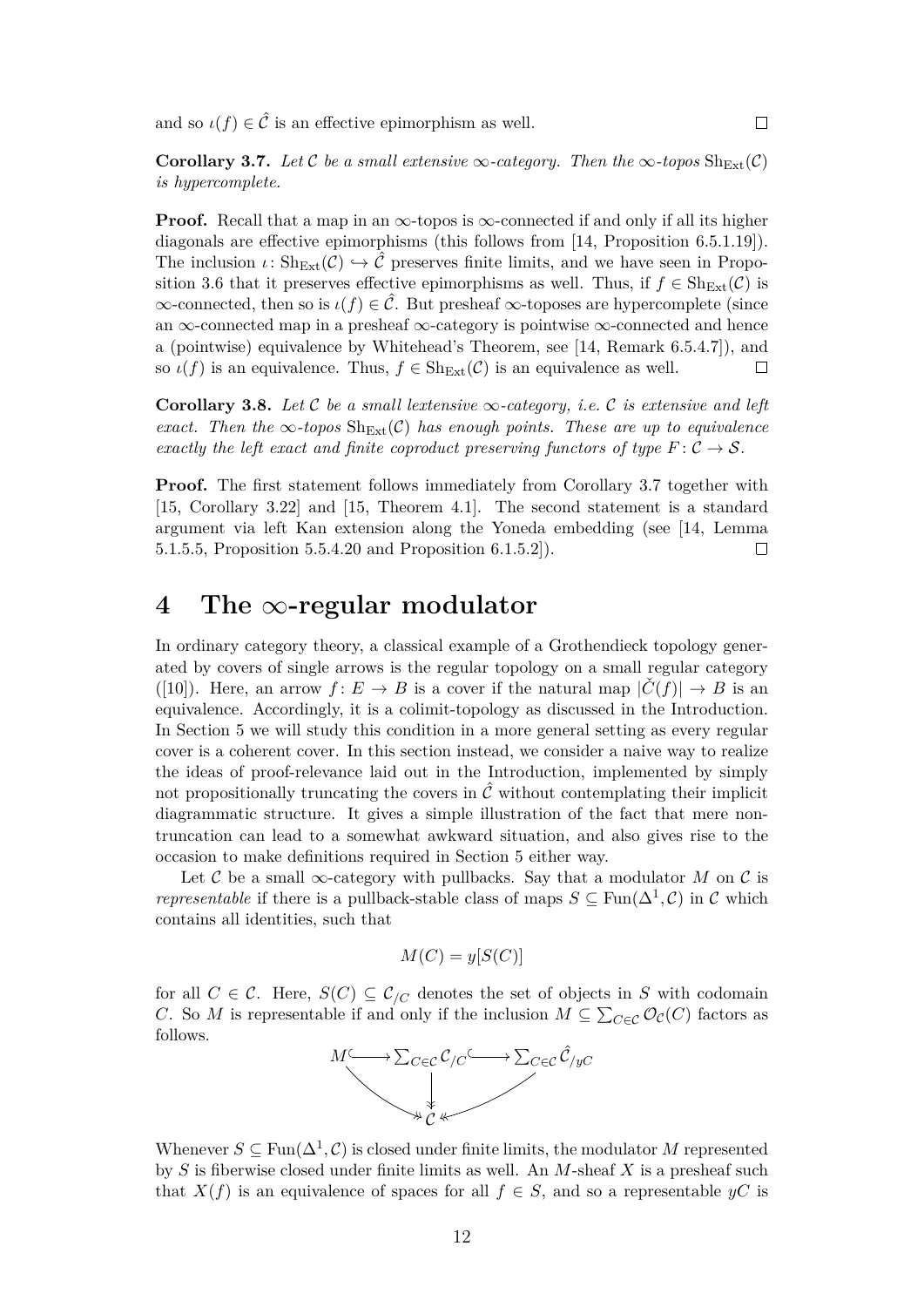an *M*-sheaf if and only if *C* is *S*-local in C. In particular, if we take *S* to consist of all arrows in  $C$ , then the corresponding sheaves are exactly the locally constant presheaves on C.

<span id="page-12-0"></span>**Remark 4.1.** Whenever a given Id-modulator  $M$  on  $\mathcal C$  is representable, the inclusion  $\text{Sh}_{M}(\mathcal{C}) \hookrightarrow \hat{\mathcal{C}}$  of its associated localization preserves all colimits. This can be shown exactly along the lines of the proof of Proposition [3.6.](#page-10-0)

Pre-modulators of the form  $M_S \subseteq \mathcal{C}$  for classes of arrows *S* in  $\mathcal{C}$  which are closed under compositions and contain the identities are considered in [\[4,](#page-35-7) Remark 2.4.16]. Lex modulators arising from classes  $S \subseteq \mathcal{C}$  which are closed under finite limits are considered in [\[4,](#page-35-7) Definition 3.4.1].

**Definition 4.2.** An  $\infty$ -category C is *regular* if it is finitely complete, and the Cech nerve  $\check{C}(f)$  of every morphism  $f: E \to B$  in C is effective ([\[14,](#page-35-6) Definition 6.1.2.14]) and universal. The latter means that for every map  $b: B' \to B$ , the natural map  $|\check{C}(b^*f)| \to b^*|\check{C}(f)|$  is an equivalence.

A map  $f: E \to B$  in C is an effective epimorphism if  $|\check{C}(f)| \to B$  is an equivalence. Due to effectivity of Čech nerves in a regular  $\infty$ -category C, the map  $E \to |\check{C}(f)|$  is an effective epimorphism for every  $f: E \to B$  in C. Following the proof of [\[14,](#page-35-6) Proposition 6.2.3.4], one sees that the natural map  $|\check{C}(f)| \to B$  is always  $(-1)$ -truncated.

It follows that the class Eff  $\subseteq \mathcal{C}^{\Delta^1}$  of effective epimorphisms in a regular  $\infty$ category  $\mathcal C$  is pullback-stable and contains all equivalences. Furthermore, the pair of effective epimorphisms and (−1)-truncated maps form a factorization system on  $\mathcal{C}.$ 

Although the class Eff  $\subseteq \mathcal{C}^{\Delta^1}$  is closed under pullbacks and compositions ([\[14,](#page-35-6) Proposition 6.2.3.15]), it is generally not left exact. For example, assuming that  $\mathcal C$ has disjoint coproducts, one can show that a presheaf  $X \in \hat{\mathcal{C}}$  is local for all finite limits of the modulator  $M_{\text{Eff}}$  represented by Eff if and only if X is constant (since for every object  $C \in \mathcal{C}$  the map  $\emptyset \to C$  is the limit of a span of effective epimorphisms over  $C$ ). In particular, whenever  $C$  has disjoint coproducts, the smallest left exact localization of  $\hat{\mathcal{C}}$  which inverts  $M_{\text{Eff}}$  is the localization at the set of all representable maps. Thus, the notion of such "structured" regular sheaves is rather trivial.

Yet, the classical regular Grothendieck topology  $J_{\text{Eff}}$  on C is obtained by localizing at the  $(-1)$ -truncations of the maps contained in  $M_{\text{Eff}}$  itself. This is due to an identification of finite limits and finite products under  $(-1)$ -truncation, which manifests in the fact that every modulator which consists of monomorphisms already is an Id-modulator.

Against the background that the smallest left exact localization generated by  $M_{\text{Eff}}$  over a regular  $\infty$ -category C is often trivial, we may ask what the largest (transitive) Id-modulator contained in  $M_{\text{Eff}}$  is. One easily computes that this is the class of effective epimorphisms  $f \in \mathcal{C}$  such that all higher diagonals of f are again effective epimorphisms.

**Definition 4.3.** A map *f* in a regular ∞-category  $\mathcal{C}$  is called ∞*-connected* if all its higher diagonals (including the 0-th) are effective epimorphisms. Let  $\mathrm{Eff}_{\infty} \subset \mathcal{C}^{\Delta^1}$ be the class of  $\infty$ -connected maps in C. An object C in C is *hypercomplete* if C is  $Eff_{\infty}$ -local.

Since effective epimorphisms are pullback-stable, and the pullback of a span of maps  $f \to h \leftarrow g$  in C can be computed as a composition of a pullback of f, g and  $\Delta(h)$  each (see the proof of [\[4,](#page-35-7) Theorem 3.4.11]), it follows that the modulator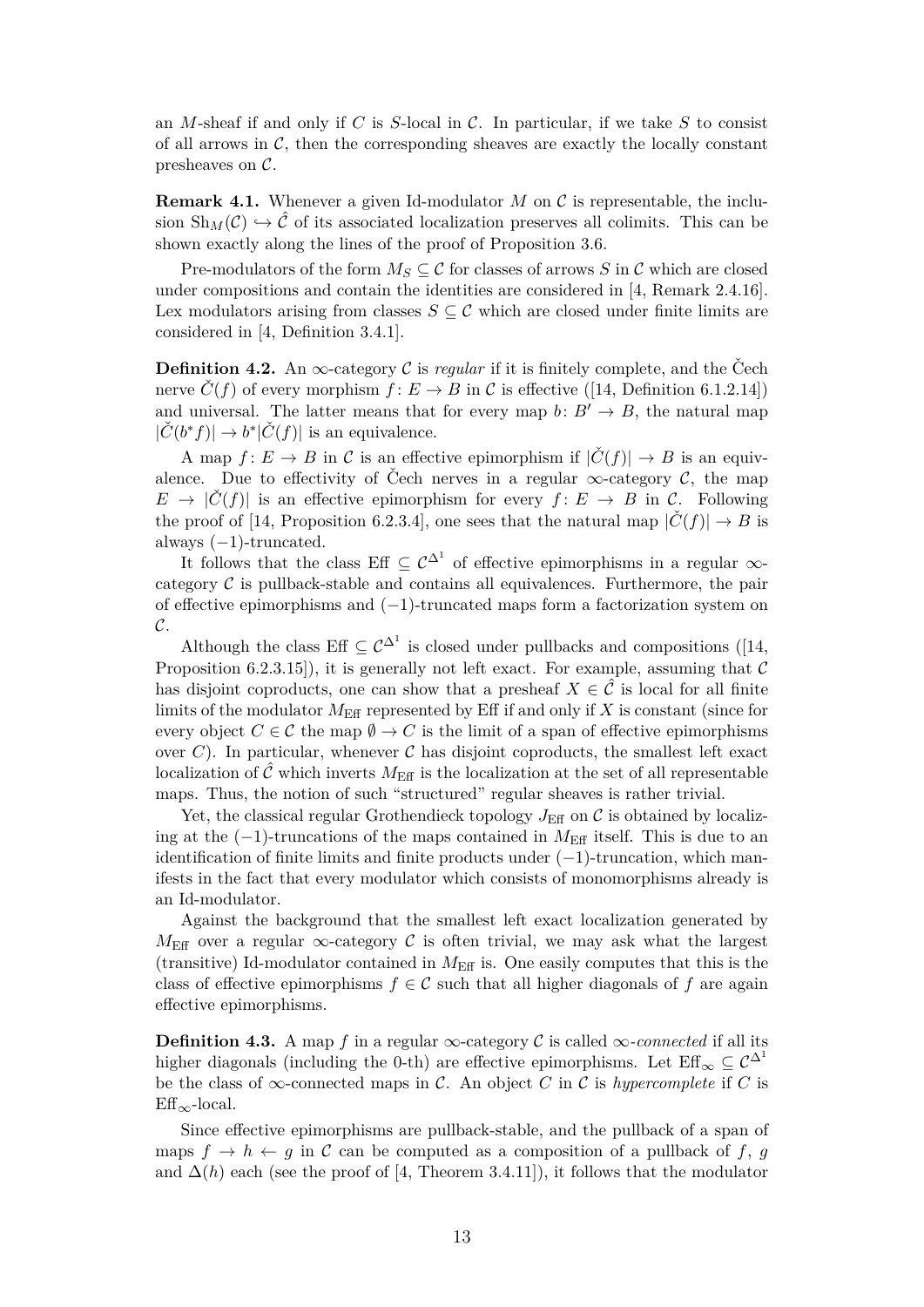$M_{\text{Eff}_{\infty}}$  represented by  $\text{Eff}_{\infty}$  is a transitive modulator which is fiberwise left exact. By construction, it is the largest Id-modulator contained in  $M_{\text{Eff}}$ .

Let  $\mathrm{Sh}_{\mathrm{Eff}}(\mathcal{C}):=\hat{\mathcal{C}}[J_{\mathrm{Eff}}^{-1}]$  be the  $\infty$ -topos of regular sheaves on  $\mathcal{C},$  and let  $\mathrm{Sh}_{\mathrm{Eff}_{\infty}}(\mathcal{C}):=$  $\hat{\mathcal{C}}[(M_{\rm Eff_\infty})^{-1}].$ 

<span id="page-13-0"></span>**Proposition 4.4.** *Let*  $\mathcal{C}$  *be small and regular, and let*  $J_{\infty}$  *be the Grothendieck topology associated to the modulator*  $M_{\text{Eff}}$  *of*  $\infty$ *-connected maps in*  $\mathcal{C}$  *(via Lemma [2.1.](#page-5-0)1). Then there is a diagram of left exact localizations of the following form.*



*Furthermore, there are small regular*  $\infty$ *-categories* C *such that*  $\text{Sh}_{\text{Eff}_{\infty}}(\mathcal{C})$  *is not sub-canonical. In particular, in this case the cotopological localization* (3) *is nontrivial and*  $\text{Sh}_{\text{Eff}_{\infty}}(\mathcal{C})$  *is not a localization of*  $\text{Sh}_{\text{Eff}}(\mathcal{C})$ *. Furthermore, there are small regular*  $\infty$ -*categories such that the localizations* (1) *and* (3) *are trivial and* (2) *is non-trivial. Thus, in general, the two leaves on the right hand side of the diagram are incomparable localizations.*

**Proof.** The fact that (1) is topological and (3) is cotopological follows directly from Corollary [2.2.](#page-6-0) The fact that every regular sheaf  $X \in \text{Sh}_{\text{Eff}}(\mathcal{C})$  is a  $J_{\infty}$ -sheaf follows from the fact that  $J_{\infty}$  is generated by the sieves  $(yf)^{-1}$ : im $(yf) \hookrightarrow yC$  for ∞-connected maps *f*. Each of those is a covering sieve for the regular Grothendieck topology since  $\infty$ -connected maps are effective epimorphisms in particular. We thus obtain the localization (2). Thus, since the regular Grothendieck topology is sub-canonical, so is  $J_{\infty}$ .

However, a representable  $yC \in \hat{\mathcal{C}}$  is a sheaf for  $M_{\text{Eff}_{\infty}}$  if and only if *C* is hypercomplete in C. Thus, to give an example of a small regular C such that  $\text{Sh}_{\text{Eff}_{\infty}}(\mathcal{C})$  is non sub-canonical, it suffices to give a small regular  $C$  which exhibits a non hypercomplete object. Such is given for instance by any non-hypercomplete  $\infty$ -topos when trimmed down to small size. E.g. let  $\mathcal E$  be the non-hypercomplete Dugger-Hollander-Isaksen  $\infty$ -topos ([\[16,](#page-35-13) 11.3]), and let  $\kappa$  be a suitable regular cardinal large enough so the full  $\infty$ -subcategory  $\mathcal{E}_{\kappa}$  of  $\kappa$ -compact objects contains both an object *E* and an  $\infty$ -connected map *f* such that *E* is not *f*-local. Then  $\mathcal{E}_{\kappa}$  is small and regular and contains a non-hypercomplete object.

However, whenever C is a small regular *n*-category for some  $n < \infty$ , the class Eff<sub>∞</sub> is trivial in C, and hence so are the localizations (1) and (3). Since there are many examples of ordinary regular categories such that the regular topology is non-trivial, so is (2) in those cases.  $\Box$ 

<span id="page-13-1"></span>**Remark 4.5.** The points of  $\text{Sh}_{\text{Eff}}(\mathcal{C})$  are (up to equivalence) exactly the left exact functors  $C \to S$  which preserve regular epimorphisms. The points of  $\text{Sh}_{\text{Eff}_{\infty}}(\mathcal{C})$ are (up to equivalence) exactly the left exact functors  $C \rightarrow S$  which preserve  $\infty$ connected maps. Thus, despite the general incompatibility of the two sheaf theories themselves, it follows that  $pt(Sh_{Eff}(\mathcal{C})) \subseteq pt(Sh_{Eff_{\infty}}(\mathcal{C}))$  for all small regular  $\infty$ categories C.

<span id="page-13-2"></span>In fact, we have the following proposition.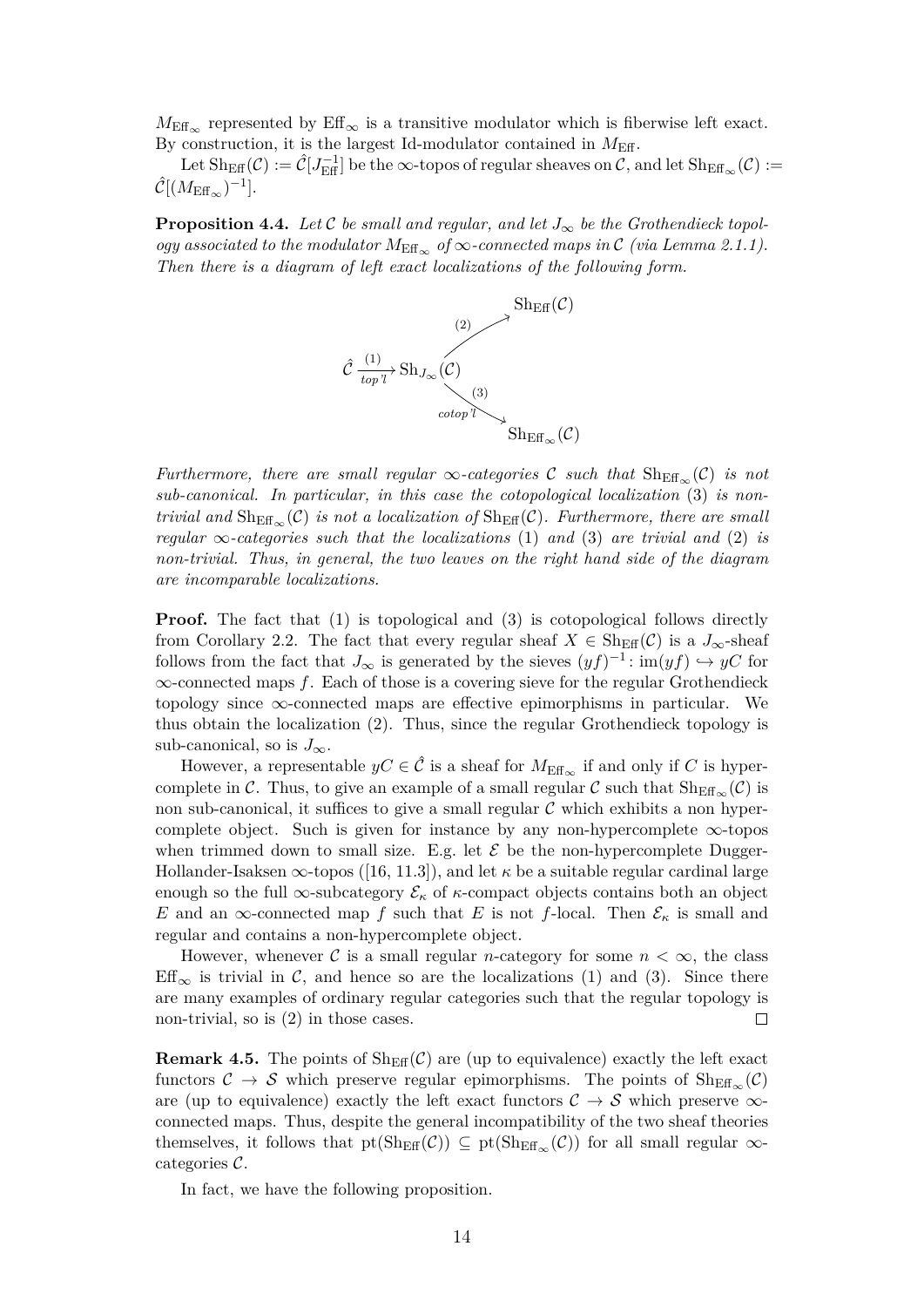- **Proposition 4.6.** *1. The topological*  $\infty$ *-topos*  $\text{Sh}_{\text{Eff}}(\mathcal{C})$  *of regular sheaves on a small regular*  $\infty$ *-category*  $\mathcal C$  *is generally not hypercomplete. Hence, in general, it does not have enough points.*
	- 2. *The* ∞*-topos*  $\text{Sh}_{\text{Eff}_{\infty}}(\mathcal{C})$  *on a small regular* ∞*-category*  $\mathcal{C}$  *is hypercomplete, and has enough points.*

**Proof.** For Part 1, we note that the Yoneda embedding  $y: \mathcal{C} \to \text{Sheff}(\mathcal{C})$  preserves both pullbacks and effective epimorphisms. Indeed, for an effective epimorphism  $f: E \to B$  in C, the sequence  $yE \to |\check{C}(yf)| \to yB$  factors  $yf$  in  $\hat{C}$  into an effective epimorphism followed by a  $J_{\text{Eff}}$ -local monomorphism. Since the localization  $\mathcal{C} \rightarrow$  $\text{Sh}_{\text{Eff}}(\mathcal{C})$  preserves pullbacks and colimits, it preserves effective epimorphisms, and so the map  $yf$  is equivalent to an effective epimorphism in  $\text{Sh}_{\text{Eff}}(\mathcal{C})$ . Hence, it preserves  $\infty$ -connected maps. Furthermore, recall that  $\text{Sh}_{\text{Eff}}(\mathcal{C})$  is sub-canonical. Thus, whenever  $\mathcal C$  exhibits a non-hypercomplete object  $E$ , then the representable  $yE$  is non-hypercomplete in  $\text{Sh}_{\text{Eff}}(\mathcal{C})$ . As hypercompleteness is a necessary condition for an  $\infty$ -topos to have enough points ([\[14,](#page-35-6) Remark 6.5.4.7]), this proves Part 1.

For Part 2, hypercompleteness of  $\mathrm{Sh}_{\mathrm{Eff}_{\infty}}(\mathcal{C})$  follows exactly along the lines of the corresponding proof for the extensive case (via Remark [4.1,](#page-12-0) Corollary [3.7\)](#page-11-0). That means, that  $\text{Sh}_{\text{Eff}_{\infty}}(\mathcal{C})$  is the hypercompletion of the topological localization  $\text{Sh}_{J_{\infty}}(\mathcal{C})$ . As  $J_{\infty}$  is generated by single arrow covers, it is finitary, and so it follows again from [\[15,](#page-35-11) Corollary 3.22] and [15, Theorem 4.1] that  $\text{Sh}_{\text{Eff}_{\infty}}(\mathcal{C})$  has enough points.  $\Box$ 

#### <span id="page-14-0"></span>**5 The** ∞**-geometric modulator**

In this section we define a notion of higher covering diagram in an  $\infty$ -category with universal colimits (of restricted size  $\kappa$ ), such that the  $\infty$ -category of presheaves on  $\mathcal C$  which take colimits of such higher covering diagrams to limits yields a new  $\infty$ -topos  $\mathrm{Sh}_{\mathrm{hcd}_{\kappa}}(\mathcal{C})$ . We will see that every ordinary *κ*-geometric cover in  $\mathcal{C}$  can be expressed as a higher covering diagram, and that whenever  $C$  has descent for *κ*-small diagrams, that for a diagram  $F: I \to \mathcal{C}$  to be covering only requires *I* to be an  $\infty$ -category with pullbacks and *F* to preserve them. Whenever *C* is an  $\infty$ -topos, we re-derive Lurie's definition of sheaves on an  $\infty$ -topos. We will show that there are  $\infty$ -toposes  $\mathcal E$  which admit ordinary geometric sheaves over themselves which are not in  $\mathrm{Sh}_{\mathrm{hcd}_{\kappa}}(\mathcal{C})$ . This indicates that hcd-sheaves play a role in  $\infty$ -category theory similar to that which geometric sheaves play in ordinary category theory, but that the two notions when considered  $\infty$ -categorically are generally different.

#### <span id="page-14-1"></span>**5.1 Motivation**

Recall that an ordinary category  $\mathcal C$  is  $\kappa$ -geometric if it is regular and its subobjectposets Sub(*C*) for  $C \in \mathcal{C}$  have pullback-stable *κ*-small unions. A category  $\mathcal{C}$  is geometric if it is *κ*-geometric for all cardinals *κ*. Given an ordinary (*κ*-)geometric category C, the  $(\kappa)$ -geometric covering sieves on C are generated by  $(\kappa)$ -small jointly epimorphic families  $\{F(i) \mid i \leq \kappa\}$  of objects over a given object *C*. That means, a sieve *S* on  $\mathcal{C}_{/C}$  is covering whenever every map  $f: D \to C$  contained in *S* factors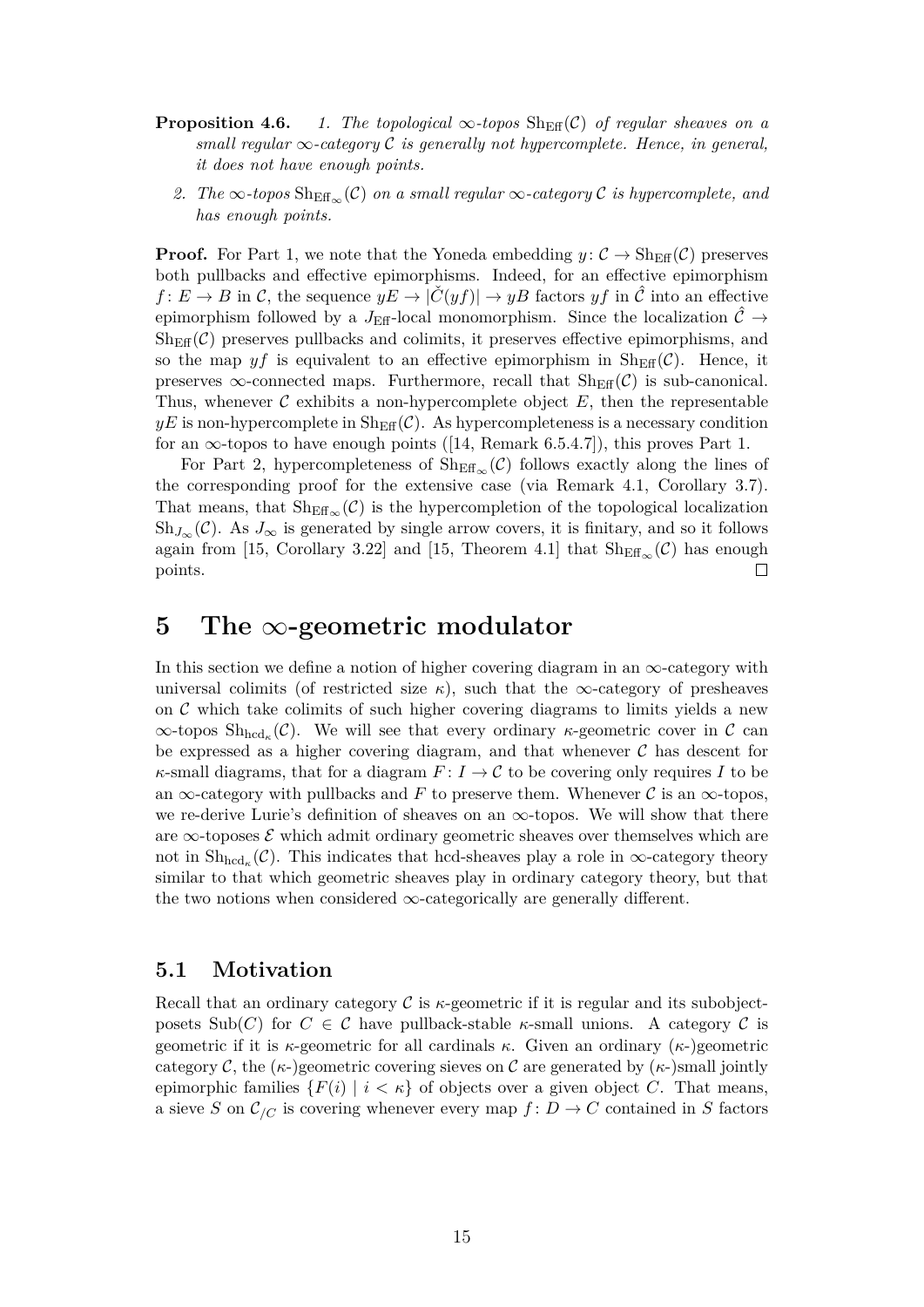through one of the components of *F*.



The sieves *S* themselves record only the mere existence of the lifts, not the explicit lifts themselves. This justifies the discrete indexing of the generating covering families. If one is to record the lifts explicitly however, the diagrammatic shape of *F* indeed is relevant for the higher homotopical structure of the associated presheaf  $(\mathcal{C}_{/C})^{op} \to \mathcal{S}$  which maps an arrow to the space of such lifts.

With this in mind, in this section we study an Id-modulator which consists of comparison maps

<span id="page-15-2"></span>
$$
\eta_F \colon \text{colim} yF \to y(\text{colim} F)
$$

for a class "hcd" of not necessarily discrete diagrams  $F: I \to \mathcal{C}$ . Here, mere existence of a lift of a map  $y f : y D \to y$  (colim*F*) to colim $y F$  corresponds exactly to the existence of a lift of  $yf$  to the sieve generated by the components  $F(i)$ . But the higher homotopical structure of such lifts is generally non-trivial.

The collection of such formal colimit-diagrams will always form a modulator whenever hcd contains all diagrams indexed by some contractible simplicial set, and  $\mathcal C$  has the necessary pullbacks together with the necessary universal colimits. For this collection to be furthermore an Id-modulator, it suffices to assure that for a diagram  $F: I \to \mathcal{C}$  in hcd and vertices  $i, j \in I$ , the pullback

$$
\begin{array}{c}\n\bullet \longrightarrow {\underset{i \in I}{\n\text{colim}(F(i))}} \\
\downarrow^{\text{colim}(F(i))} \longrightarrow \underset{(i,j) \in I \times I}{\n\text{colim}(F(i))} \left(\downarrow^{\text{colim}(F(i))} \times_{y(\text{colim}(F(i)))}\n\end{array}\n\tag{6}
$$

is contained in the modulator as well. Thus the pullback  $F_i \times_{\text{colim} F} F_j$  is to be expressed as the colimit of a suitable diagram  $F_{ij}: I_{ij} \to C_{/(F_i \times_{\text{colim} F} F_j)}$  such that equivalence of the common restrictions of  $F_i \stackrel{\eta_i}{\longrightarrow} \text{colim} F$  and  $F_j \stackrel{\eta_j}{\longrightarrow} \text{colim} F$  to  $F_{ij}(k)$  is not only trivially witnessed in colim*F*, but within a component  $F(l(i, j, k))$ together with an actual zig-zag

<span id="page-15-1"></span>

in the image of *F*. Intuitively, we want to cover each parametrized path-object  $F(i) \times_{\text{colim} F} F(j)$  of colim*F* by pieces so small that the homotopy of the canonical pair of maps into colim*F* restricted to each piece  $F_{ij}(k)$  lifts to an actual component  $F(l(i, j, k))$  through a zig-zag between  $F(i)$  and  $F(j)$ .

<span id="page-15-0"></span>**Example 5.1** (Ordinarily covering diagrams). Suppose C is a small  $\infty$ -category with pullbacks such that the subobject-posets  $\text{Sub}(C)$  for objects  $C \in \mathcal{C}$  have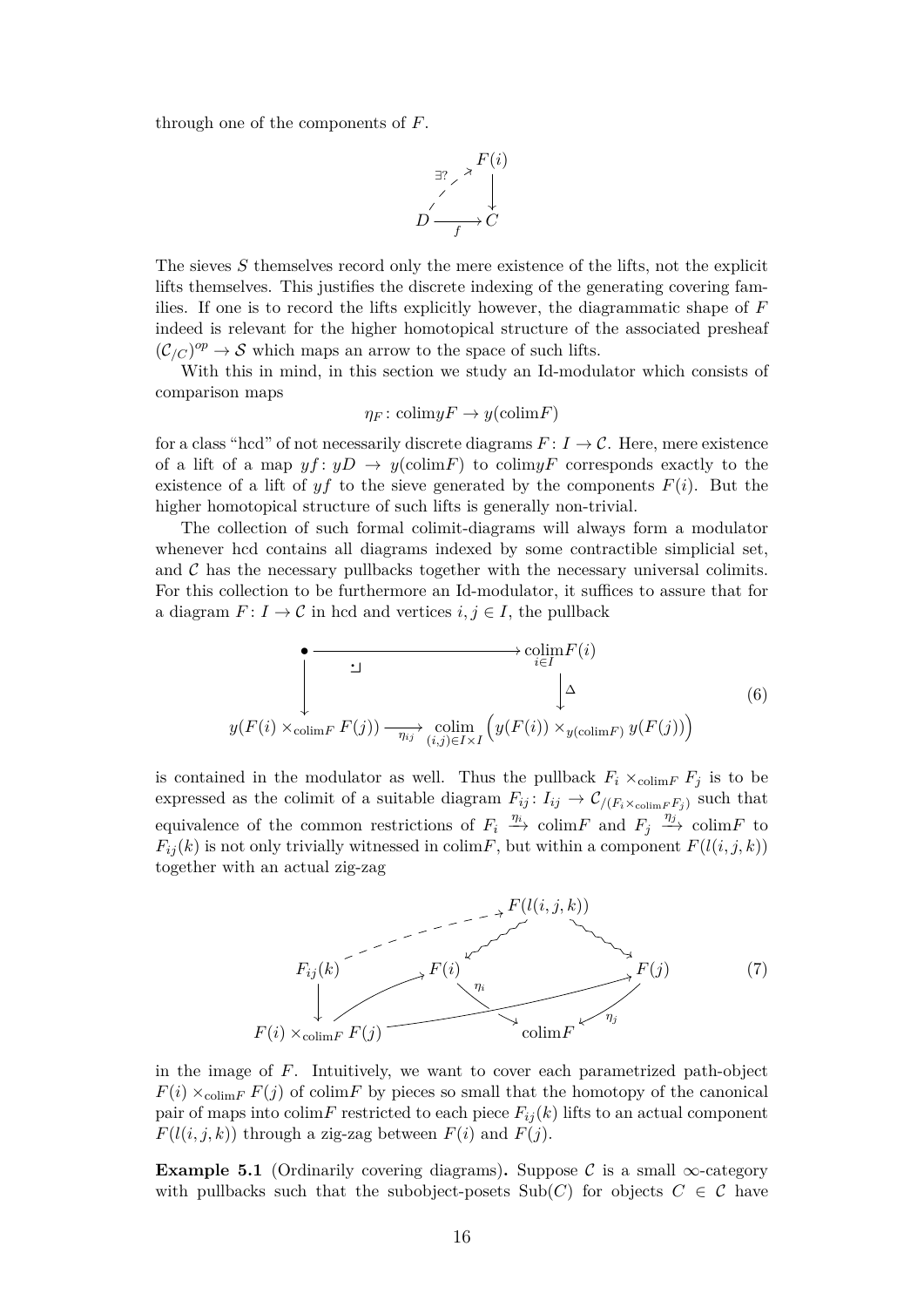pullback-stable *κ*-small unions for some regular cardinal *κ*. Thus, C is *ordinarily κ-geometric* if C is furthermore regular. The classic definition of *κ*-geometric covers on  $\mathcal C$  yields a class ocd of "ordinarily covering diagrams" which consists of diagrams given by set-indexed jointly epic collections  ${F(i)|i < \kappa}$  of objects in  $\mathcal{C}_{/C}$ after formally closing them diagrammatically under all pullbacks over *C*. Here, the zig-zags as in [\(7\)](#page-15-1) exist trivially, given by the span  $F(i) \leftarrow F(i) \times_C F(j) \rightarrow F(j)$ itself. We thus obtain an according Id-modulator Covocd*<sup>κ</sup>* .

More precisely, consider the simplicial  $\kappa$ -small set

<span id="page-16-0"></span> $\kappa^{|(\cdot)|} \colon \Delta^{op} \to \operatorname{Set}_{\kappa}$ 

and its Grothendieck construction  $\sum_{[n] \in \Delta^{op}} \kappa^{|[n]|}$  discretely fibered over  $\Delta$ . Furthermore, consider functors of type

<span id="page-16-1"></span>
$$
F: \left(\sum_{[n] \in \Delta^{op}} \kappa^{|[n]|}\right) \to \mathcal{C}_{/C} \tag{8}
$$

such that

• the natural map

$$
F([n], \vec{i}) \to F([0], i_0) \times_C \cdots \times_C F([0], i_n)
$$
\n
$$
(9)
$$

induced by the points  ${j: [0] \to [n] \text{ for } j \leq n \text{ is an equivalence for all } n \geq 0}$ and  $\vec{i} \in \kappa^{|[n]!};$ 

• *F* is a colimit cocone over *C*.

Then the required lifts to zig-zags as in [\(7\)](#page-15-1) exist globally on the pullbacks  $F([n], \vec{i}) \times_{\text{colim}F}$  $F([m], \vec{j})$ , because the whole span associated to this pullback is contained in the image of *F*.



Indeed, the Id-modulator

 $\text{Cov}_{\text{odd}_\kappa}(C) := \{ \text{colim} y F \to y C | F \text{ is a diagram in } C_{/C} \text{ as above} \}$ 

consists of monomorphisms, and is the usual set of generating covering sieves for the ordinary  $\kappa$ -geometric Grothendieck topology on C. This can be seen using that the colimit of the pushforward  $y \circ F: \left( \sum_{[n] \in \Delta^{op}} \kappa^{|[n]|} \right) \to \hat{\mathcal{C}}_{/y(C)}$  for a functor *F* as in [\(8\)](#page-16-0) can be computed by the colimit of its (global) left Kan extension along the cocartesian fibration  $p: (\sum_{[n] \in \Delta^{op}} \kappa^{|[n]|}) \rightarrow \Delta^{op}$ . We thus obtain that the colimit colim $yF \to yC$  is the colimit of the simplicial diagram

<span id="page-16-2"></span>
$$
\text{Lan}_p(yF)_0 \xleftarrow{\longleftarrow} \text{Lan}_p(yF)_1 \xleftarrow{\longleftarrow} \text{Lan}_p(yF)_2 \overline{z} = 2 \dots \tag{10}
$$

over *yC*. By [\[14,](#page-35-6) Proposition 4.3.3.10], each  $\text{Lan}_p(yF)_n$  is the colimit of the restriction of *F* to the fiber  $p^{-1}([n]) = \kappa^{|[n]|}$ . I.e.,  $\text{Lan}_p(yF)_n \simeq \coprod_{\vec{i} \in \kappa^{|[n]|}} F([n], \vec{i})$ . Using Condition  $(9)$ , we see that the simplicial object  $(10)$  is equivalent to the Cech nerve of  $\text{Lan}_p(yF)_0 \simeq \coprod_{i \in \kappa} yF([0], i)$  over  $yC$ . Thus,  $\text{colim} yF \simeq (\coprod_{i \in \kappa} yF([0], i))_{-1}$  over  $yC$ , which is the covering sieve for the ordinary  $\kappa$ -geometric Grothendieck topology on C generated by the cover  ${F_i \rightarrow C | i \in \kappa}$  via [\[14,](#page-35-6) Lemma 6.2.3.18].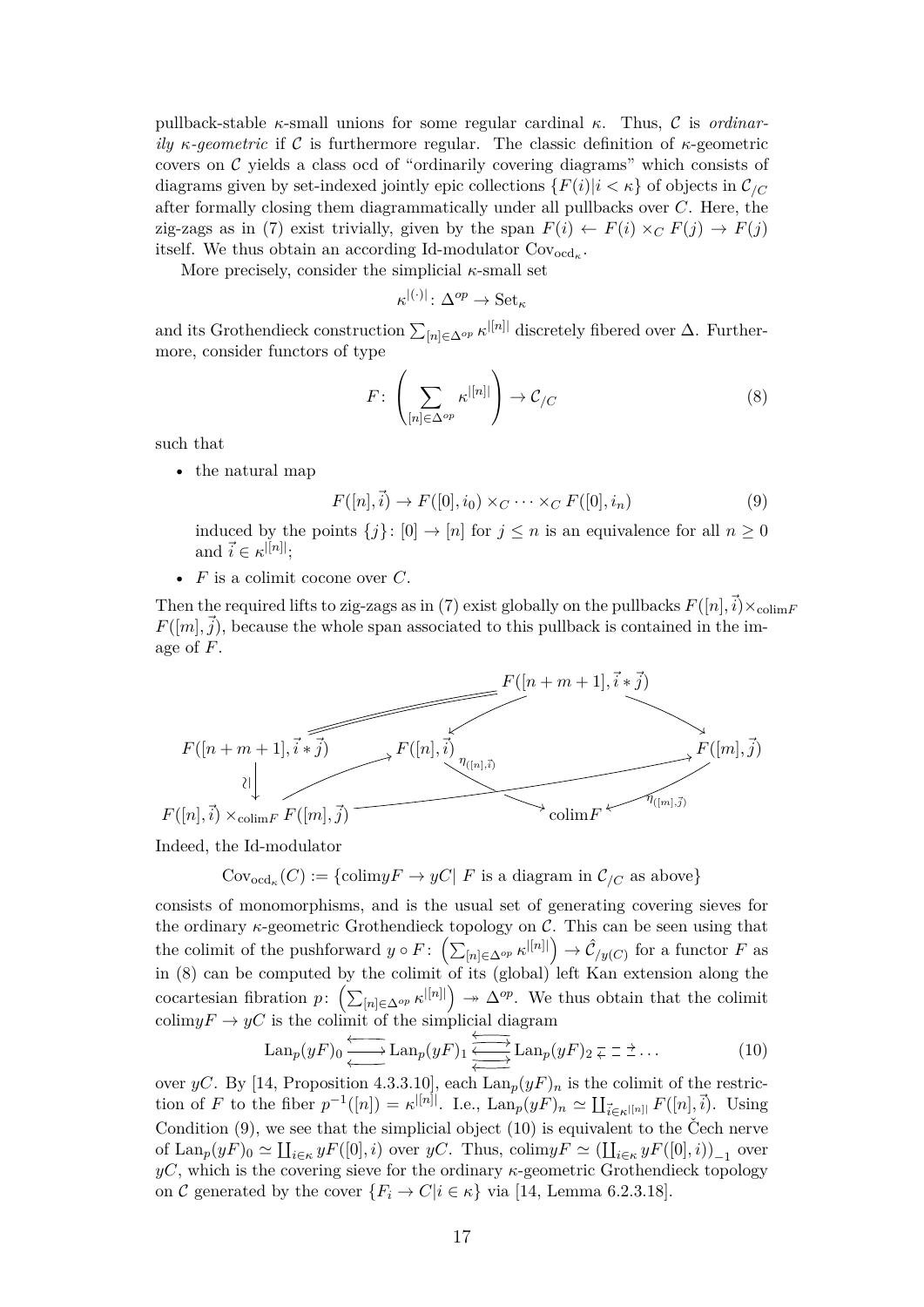#### **5.2 Higher covering diagrams**

Recall that an  $\infty$ -category C is said to be *κ*-closed for some regular cardinal  $\kappa$  if C has colimits of diagrams of size *κ* or less ([\[14,](#page-35-6) Definition 5.3.3.1.]). We follow Anel's definition of a logos ([\[2\]](#page-34-0), [\[1\]](#page-34-1)) for small  $\infty$ -categories in the following definition. Therefore, transcribing the notation of [\[2\]](#page-34-0), given a  $\kappa$ -closed  $\infty$ -category  $\mathcal C$  with pullbacks, and a  $\kappa$ -small diagram  $F: I \to \mathcal{C}$ , furthermore recall that there is a canonical adjoint pair

<span id="page-17-0"></span>
$$
\overbrace{C_{/\text{colim }F_i} \underset{\text{glue }_{F}}{\underbrace{\text{rest}_{F}}} \frac{\text{Test}_{F}}{\text{ilim }C_{/F_i}}}. \tag{11}
$$

The colimit of *F* is *universal* if the counit of [\(11\)](#page-17-0) is a natural equivalence. The colimit of *F* is *effective* if the unit of [\(11\)](#page-17-0) is a natural equivalence. The colimit of *F* satisfies *descent* if it is both universal and effective.

<span id="page-17-1"></span>**Definition 5.2.** Let  $\kappa$  be a regular cardinal. A  $\kappa$ -closed  $\infty$ -category C is (higher) *κ*-geometric if it has finite limits, and *κ*-small colimits in C are universal. The ∞-category C is a *κ*-logos if furthermore *κ*-small colimits in C are effective.

Thus *κ*-logoi are *κ*-closed ∞-categories with pullbacks which satisfy descent for *κ*-small diagrams.

**Remark 5.3.** For the vast majority of the following constructions it suffices to assume that  $\mathcal C$  has pullbacks rather than all finite limits in Definition [5.2.](#page-17-1) We make the additional assumption mainly just to stay within the conventions of the literature, as a terminal object is assumed both in the ordinary categorical context of geometric categories, as well as in Anel's notion of ∞-logoi.

The following two lemmata and their corollary formally introduce canonical maps of the form [\(7\)](#page-15-1) associated to suitable diagrams  $F: I \to \mathcal{C}$  which will give rise to the notion of a higher covering diagram. Lemma [5.5](#page-19-0) introduces a natural transformation  $\phi_F$  over  $F \times F : I \times I \to C$  such that for every pair  $i, j \in I$ , the component  $\phi_F(i,j) \in \mathcal{C}_{/F_i \times F_j}$  represents the cocone that we will require to be col-imiting in Definition [5.8](#page-23-0) (when computed for  $F: I \to \mathcal{C}_{\text{colim} F}$ ). Lemma [5.6](#page-21-0) shows that under suitable assumptions this natural transformation  $\phi_F$  is cartesian. In Corollary [5.7](#page-22-0) we will use this to show that under additional assumptions (which will apply to the  $\infty$ -category  $\hat{\mathcal{C}}_{/y(\text{colim}F)}$  ), the components  $\phi_F(i,j)$  indeed compute the pullbacks in [\(6\)](#page-15-2). We first introduce some notation.

<span id="page-17-2"></span>**Notation 5.4.** Given an  $\infty$ -category C, a cofibration of  $\infty$ -categories  $\iota: I \hookrightarrow J$  and a map  $f: I \to \mathcal{C}$ , let

$$
\begin{array}{ccc}\n\operatorname{Fun}_f(J, \mathcal{C}) & \longrightarrow \operatorname{Fun}(J, \mathcal{C}) \\
\downarrow & \downarrow \\
\downarrow & \downarrow \\
\ast & \xrightarrow{\hspace{1.5cm} \sqcap f \hspace{1.5cm} \sqsupset} \operatorname{Fun}(I, \mathcal{C})\n\end{array}
$$

be the  $\infty$ -category of *f*-lifts to *J*.

Let *I* be a *κ*-small  $\infty$ -category and consider the free span  $\Lambda_0^2 = (1 \leftarrow 0 \rightarrow 2)$  in the category of simplicial sets. The according  $\infty$ -category  $I^{\Lambda^2}$  of spans in *I* fits into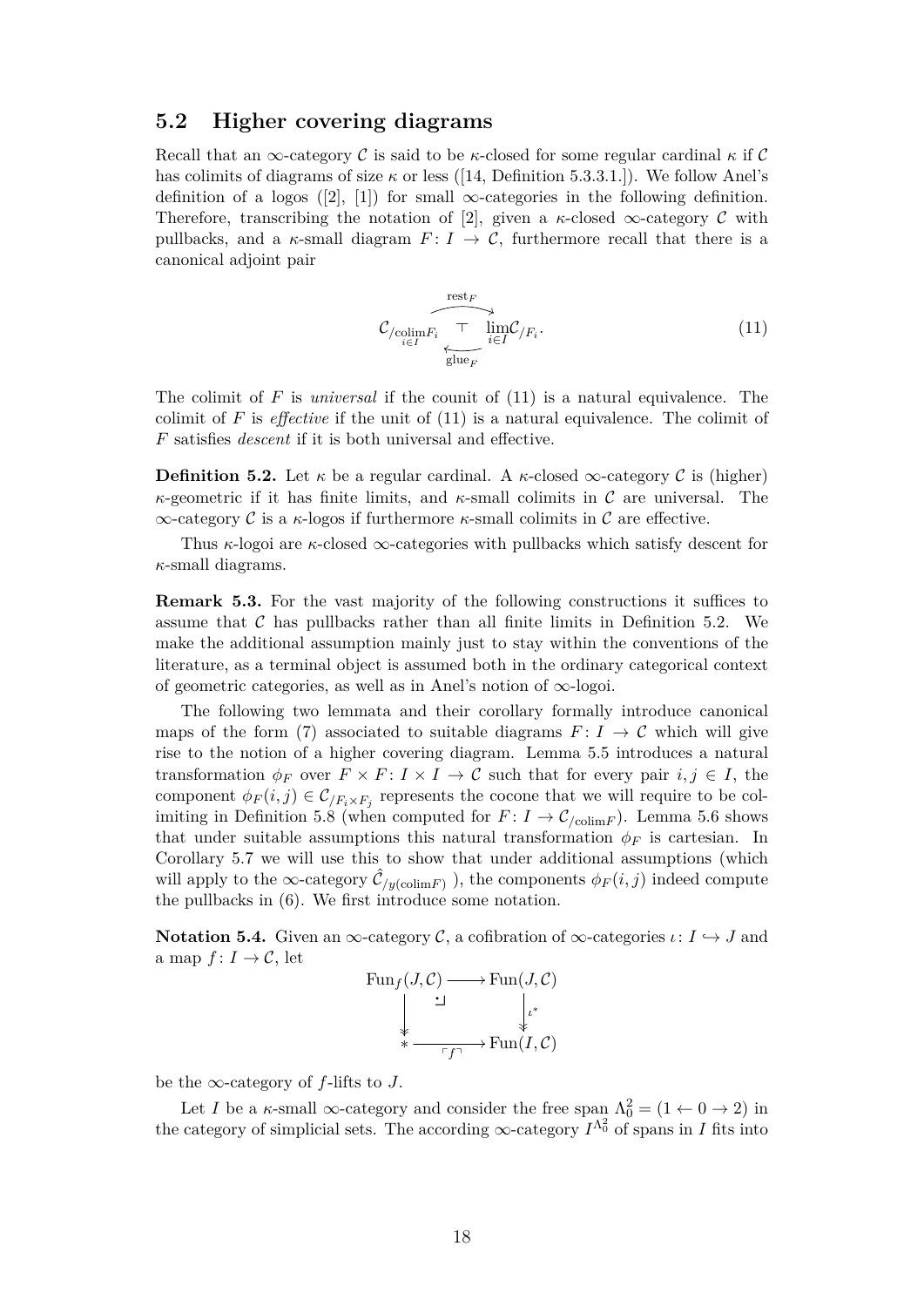a pullback square of the following form.

$$
I^{\Lambda_0^2} \xrightarrow{\lambda_I} (I^{\partial \Delta^1})^{\Delta^1}
$$
  
\n
$$
(\text{ev}_0, \text{ev}_{(1,2)}) \downarrow \qquad \qquad \downarrow (s,t)
$$
  
\n
$$
I \times I^{\partial \Delta^1} \xrightarrow{(\Delta,1)} I^{\partial \Delta^1} \times I^{\partial \Delta^1}
$$

Thus, the associated 2-cell

<span id="page-18-0"></span>
$$
I^{\Lambda_0^2} \xrightarrow{\text{ev}_{(1,2)}} I^{\partial \Delta^1} \text{ev}_0 \qquad \Rightarrow \nI \longrightarrow I^{\partial \Delta^1} \nI \longrightarrow I^{\partial \Delta^1}
$$

is a comma square in the cartesian closed  $\infty$ -cosmos Cat<sub> $\infty$ </sub> ([\[17,](#page-35-14) 2.3.1]). It follows from [\[17,](#page-35-14) Proposition 5.3.9] that the induced 2-cell

$$
\text{Fun}(I^{\partial \Delta^1}, \mathcal{C}) \xrightarrow{\Delta^*} \text{Fun}(I, \mathcal{C})
$$
\n
$$
\parallel \qquad \qquad \downarrow \qquad \qquad \downarrow \text{ev}_0^* \qquad \qquad (12)
$$
\n
$$
\text{Fun}(I^{\partial \Delta^1}, \mathcal{C}) \xrightarrow{\text{ev}_{(1,2)}^*} \text{Fun}(I^{\Lambda_0^2}, \mathcal{C})
$$

satisfies the Beck-Chevalley condition with respect to the associated (global) left Kan extensions (which exist because  $\mathcal C$  has all  $\kappa$ -small colimits). Explicitly, the 2-cell  $\mu$  is given by the composite natural transformation  $\mu$  in the square

$$
\begin{CD} \text{Fun}((I^{\partial \Delta^1})^{\Delta^1}, \mathcal{C}^{\Delta^1}) \xrightarrow{\lambda_I^*} \text{Fun}(I^{\Lambda_0^2}, \mathcal{C}^{\Delta^1}) \\ \text{Fun}(I^{\partial \Delta^1}, \mathcal{C}) \xrightarrow{ \mu \longrightarrow} \text{Fun}(I^{\Lambda_0^2}, \mathcal{C}) \times \text{Fun}(I^{\Lambda_0^2}, \mathcal{C}). \end{CD}
$$

Additionally, the 2-cell  $\lambda_I$  is natural in *I*, i.e. for a functor  $F: I \to \mathcal{C}$ , the cube



commutes.

Furthermore, if  $\mathcal C$  is an  $\infty$ -category with finite products, we obtain a product functor  $\times: \mathcal{C} \times \mathcal{C} \to \mathcal{C}$  together with an additional homotopy-cartesian square

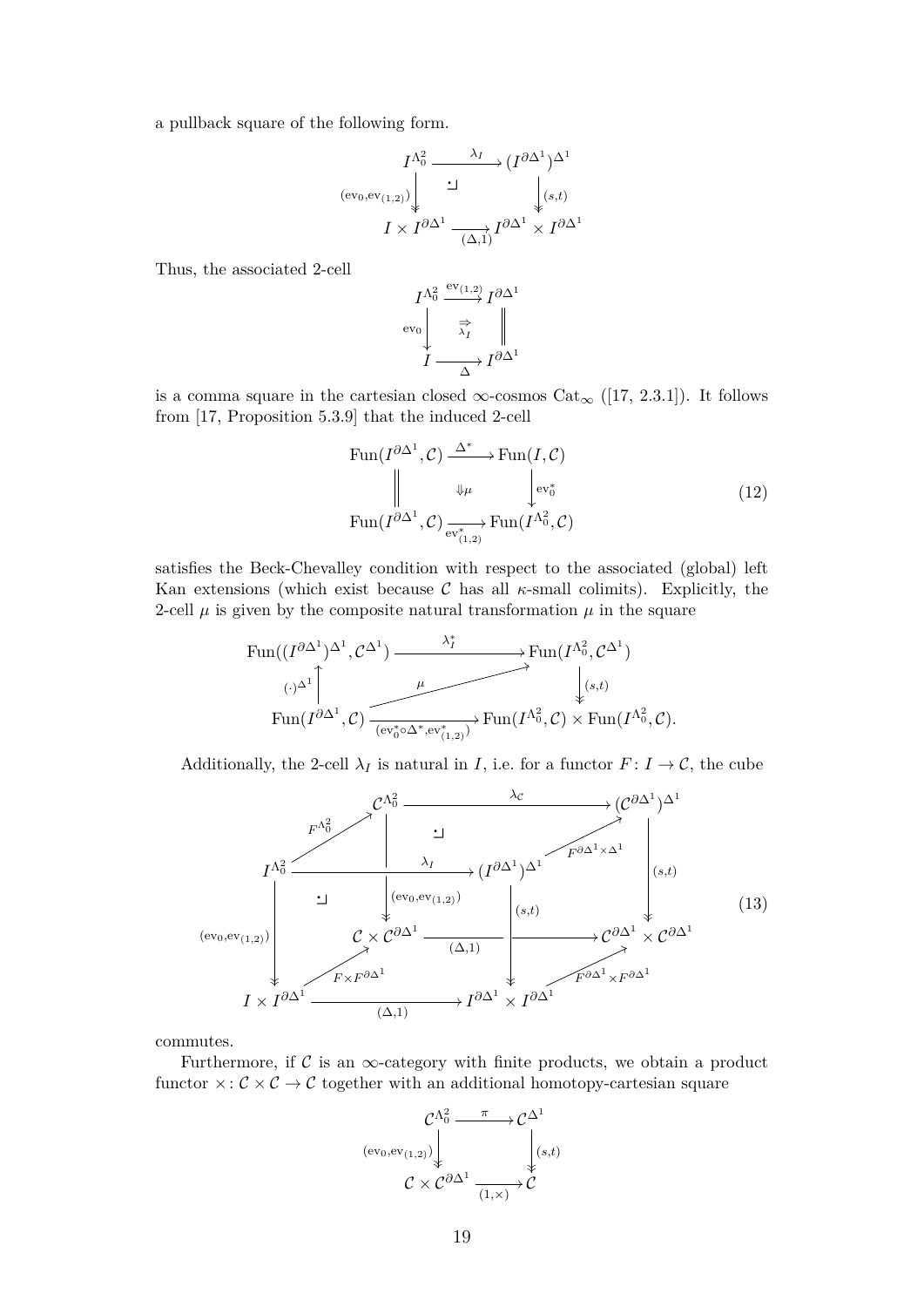where the top arrow  $\pi$  maps a span of the form  $c \leftarrow a \rightarrow b$  to the universal map  $a \rightarrow b \times c$ . The composite map

$$
\mathrm{diag}_\mathcal{C}\colon \mathcal{C} \xrightarrow{(!_{\Lambda_0^2})^*} \mathcal{C}^{\Lambda_0^2} \xrightarrow{\pi} \mathcal{C}^{\Delta^1}
$$

takes an object  $C \in \mathcal{C}$  to its diagonal  $\Delta_C : C \to C \times C$ . The concatenation of  $\text{homotopies } (\text{diag}_{\mathcal{C}} \circ \text{ev}_0) * (\times^{\Delta^1} \circ \lambda_{\mathcal{C}}) : \mathcal{C}^{\Delta^2} \to \mathcal{C}^{\Delta^2} \text{ is pointwise at a span } b \overset{f}{\leftarrow} a \overset{g}{\rightarrow} c$ given by (the essentially unique) 2-cell

<span id="page-19-2"></span>*a* diag<sup>C</sup> (*a*) / (*f,g*) ! *a* × *a. <sup>λ</sup>*C(*f,g*)=*f*×*<sup>g</sup>* zz *b* × *c* (14)

Its 1-boundary computes to be equivalent to  $\pi$  as it comes together with the determining 2-cells to *f* and *g*, respectively, when postcomposed with the respective projections.

Lastly, given a functor  $F: I \to \mathcal{C}$ , the diagonal diag<sub>c</sub> induces a natural transformation diag<sub>F</sub>  $\in$  Fun(*I*, C<sub>)1</sub> by restriction along *F*. That is, the natural transformation

$$
\pi \circ (!_{\Lambda_0^2})^* \circ F = \pi \circ F^{\Lambda_0^2} \circ (!_{\Lambda_0^2})^* \colon I \to \mathcal{C}^{\Delta^1}
$$
\n
$$
(15)
$$

from *F* to the composition

<span id="page-19-3"></span><span id="page-19-1"></span>
$$
I \xrightarrow{\Delta} I^{\partial \Delta^1} \underbrace{\xrightarrow{F^{\partial \Delta^1}} C^{\partial \Delta^1} \xrightarrow{\times} C}_{=:F \times F}.
$$

Whenever  $\mathcal C$  has both  $I$ - and  $I \times I$ -indexed colimits, the corresponding composite cocone

$$
I * \Delta^{0} \xrightarrow{\Delta * \Delta^{0}} (I \times I) * \Delta^{0} \xrightarrow{\text{colim}(F \times F)} \mathcal{C}
$$
 (16)

induces a natural map  $\gamma_{\Delta}$ : colim<sub>*I*</sub> $\Delta^*(F \times F) \to$  colim<sub>*I*×*I*</sub>( $F \times F$ ) in C.

<span id="page-19-0"></span>**Lemma 5.5.** Let  $\kappa$  be a regular cardinal. Let C be a  $\kappa$ -closed  $\infty$ -category with finite *products. Let I be a*  $\kappa$ -small  $\infty$ -category and  $F: I \to \mathcal{C}$  a diagram. Then there is *a natural transformation*  $\phi_F$ : Lan<sub>ev(1,2)</sub>  $\circ$  ev<sub>0</sub><sup>\*</sup>(*F*)  $\to$  *F*  $\times$  *F which can be computed pointwise as the natural map*

$$
\phi_F(i,j): \underset{i \xleftarrow{\alpha} k \xrightarrow{\beta} j}{\text{colim}} F_k \xrightarrow[\text{colim} \text{K} \xrightarrow{\alpha} j]{} F_i \times F_j
$$
\n
$$
(17)
$$

*that represents the cocone*

$$
\operatorname{Fun}_{(i,j)}(\Lambda_0^2,I) \xrightarrow{F^{\Lambda_0^2(i,j)}} \operatorname{Fun}_{(F_i,F_j)}(\Lambda_0^2,\mathcal{C}) \xrightarrow{\pi|_{(F_i,F_j)}} \mathcal{C}_{/F_i \times F_j}.
$$

*It comes together with a 2-cell in* C *of the form*

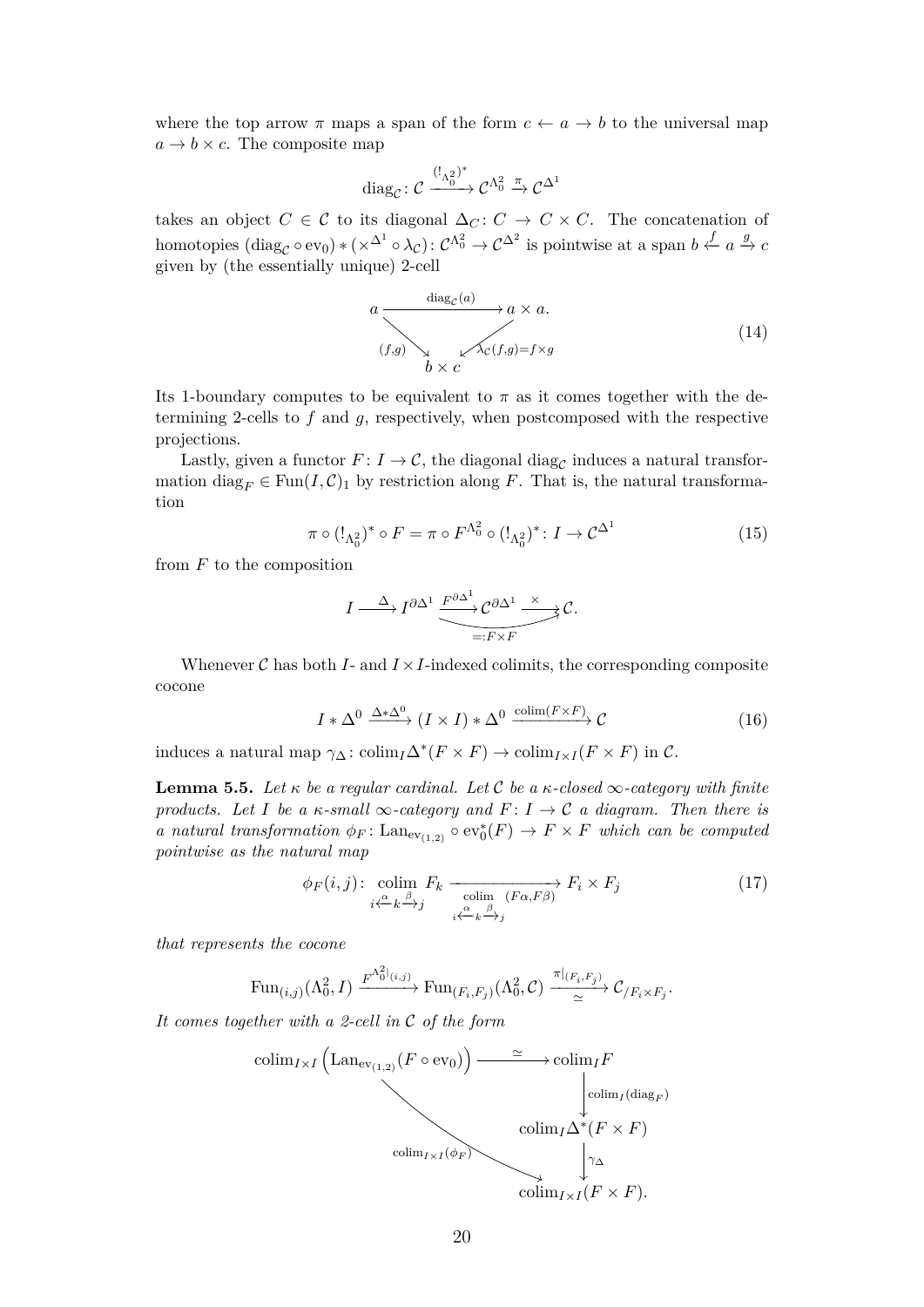**Proof.** Consider the following pasting diagram in the  $\infty$ -cosmos Cat<sub> $\infty$ </sub> of small ∞-categories.



The left half of the diagram is filled by the 3-cell given by the triangle identity of the adjunction  $\text{Lan}_{\Delta} \neg \Delta^*$ . The right half of the diagram is filled by the obvious degenerate 3-cell associated to the 2-cell  $\epsilon_{(1,2)} \circ \mu$ .

The composition of the front square 2-cells  $\kappa := \epsilon_{(1,2)} \circ \mu \circ \eta_{\Delta}$  is the mate of  $\mu$  in [\(12\)](#page-18-0), and hence a natural equivalence in virtue of the associated Beck-Chevalley condition. We obtain two homotopy-commutative squares in Fun( $I^{\partial \Delta^1}$ , $\mathcal{C}$ ) as follows.

<span id="page-20-0"></span>
$$
\begin{array}{c}\n\text{Lan}_{\text{ev}_{(1,2)}} \circ \text{ev}_0^*(F) \xrightarrow{\simeq} \text{Lan}_{\Delta}(F) \\
\text{Lan}_{\text{ev}_{(1,2)}} \circ \text{ev}_0^*(\text{diag}_F) \downarrow \qquad \qquad \downarrow \\
\text{Lan}_{\text{ev}_{(1,2)}} \circ \text{ev}_0^*(\Delta^*(F \times F)) \xrightarrow{\simeq} \text{Lan}_{\Delta}(\Delta^*(F \times F)) \\
\text{Lan}_{\text{ev}_{(1,2)}}(\mu_{F \times F}) \downarrow \qquad \qquad \downarrow \\
\text{Lan}_{\text{ev}_{(1,2)}} \circ \text{ev}_{(1,2)}^*(F \times F) \xrightarrow{\simeq} \text{Lan}_{\Delta}(F \times F) \\
\text{Lan}_{\text{ev}_{(1,2)}} \circ \text{ev}_{(1,2)}^*(F \times F) \xrightarrow{\epsilon_{(1,2)}(F \times F)} F \times F\n\end{array}
$$

The upper square commutes, because  $\kappa$ : Fun $(I,\mathcal{C}) \to \text{Fun}(I^{\partial \Delta^1},\mathcal{C}^{\Delta^1})$  is a natural equivalence. The 2-cell making the bottom square commute comes from the com-posite 3-cell [\(18\)](#page-20-0) applied to  $F \times F \in \text{Fun}(I^{\partial \Delta^1}, \mathcal{C})$ . The bottom-left composite defines the natural transformation  $\phi_F$ .

Let us first construct the associated 2-cell of colimits in  $C$ . Thus, pushforward along the colimit functor colim: Fun( $I^{\partial \Delta^1}, C$ )  $\rightarrow C$  yields the following diagram in  $\mathcal{C}.$ 



Here, the upper right square comes from the fact that global left Kan extensions commute with the respective colimit functors. The lower right triangle commutes by definition of  $\gamma_{\Delta}$  since the vertical arrow colim $(\epsilon_{\Delta}(F \times F))$  represents exactly to the cocone [\(16\)](#page-19-1).

Second, to compute  $\phi_F$  pointwise, for  $(i, j) \in I \times I$ , consider the following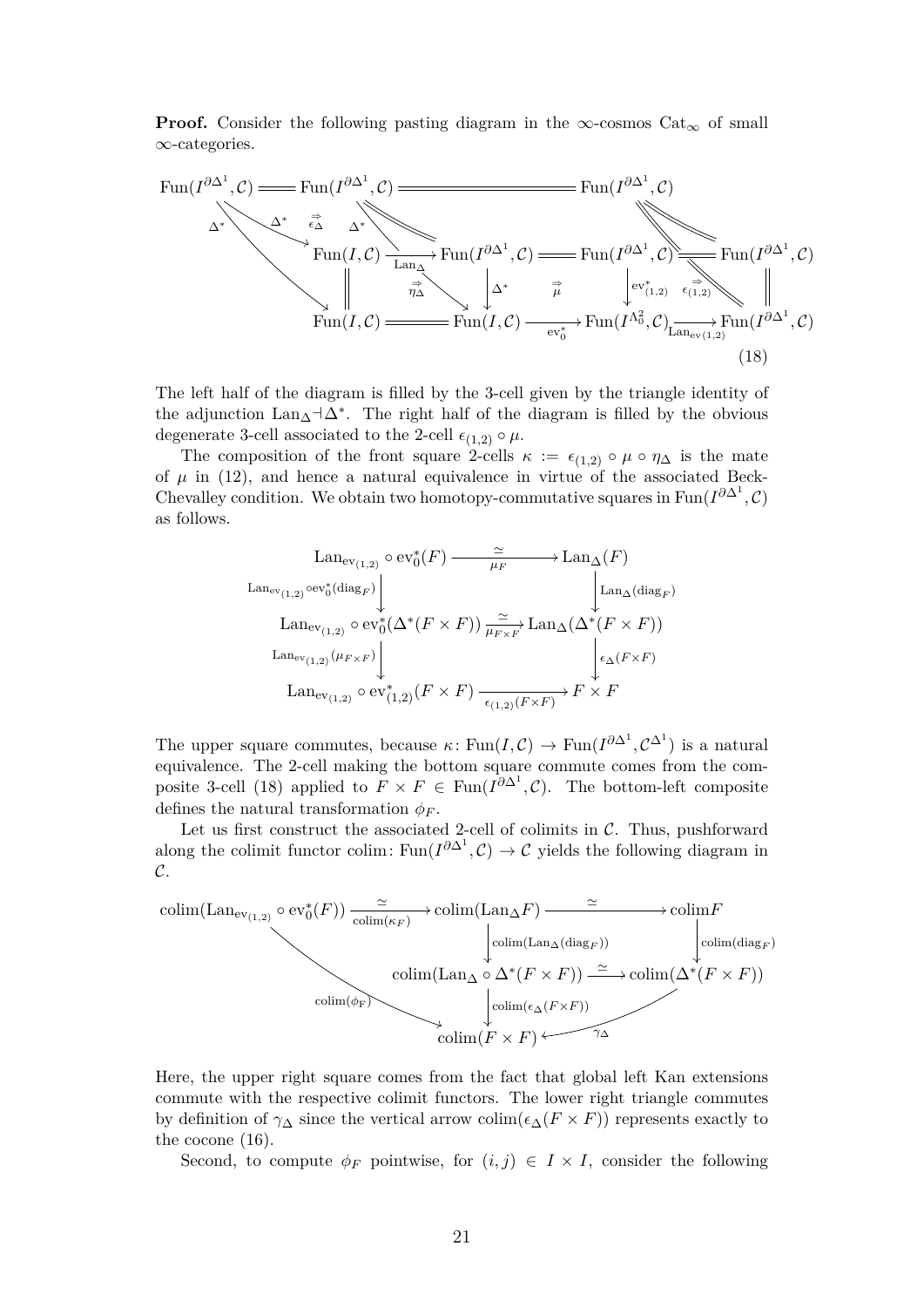diagram of  $\infty$ -categories.

<span id="page-21-1"></span>

The 2-cell  $\phi_F$ : Lan<sub>(1,2)</sub>( $F \circ ev_0$ )  $\to F \times F$  is by definition the transpose of the pasting  $\mu_{F \times F} * diag_F : F \circ ev_0 \to F \times F \circ ev_{(1,2)}^*$ . This pasting, as a natural transformation, is equivalent to the composition  $\pi \circ F^{\Lambda_0^2}$  on the upper half of Diagram [\(19\)](#page-21-1) by [\(14\)](#page-19-2) and [\(15\)](#page-19-3), and [\(18\)](#page-20-0). Since

$$
\operatorname{Lan}_{(1,2)}(F \circ \operatorname{ev}_0) \circ (i,j) \simeq \operatorname{Lan}_{(i,j)^* \operatorname{ev}_{(1,2)}}(F \circ \operatorname{ev}_0 \circ \iota) \simeq \operatorname{colim}(F \circ \operatorname{ev}_0 \circ \iota),
$$

it follows that the precomposition

$$
\phi_F(i,j) \simeq \phi_F \circ (i,j) : \text{colim}(F \circ \text{ev}_0 \circ \iota) \to F_i \times F_j
$$

is the transpose of the cocone  $(\mu_{F \times F} * diag_F) \circ \iota : F \circ ev_0 \circ \iota \to F_i \times F_j$ . Hence, this cocone is equivalent to the restriction

$$
\pi|_{(F_i, F_j)} \circ F^{\Lambda_0^2|_{(i,j)}} \colon \text{Fun}_{(i,j)}(\Lambda_0^2, I) \to \mathcal{C}_{/F_i \times F_j}.
$$

<span id="page-21-0"></span>**Lemma 5.6.** Let C be  $\kappa$ -geometric. Let I be a  $\kappa$ -small  $\infty$ -category with pullbacks. *Whenever*  $F: I \to \mathcal{C}$  *is a pullback preserving functor, the natural transformation*  $\phi_F$ : Lan<sub>ev(1,2)</sub>  $\circ$  ev<sup>\*</sup><sub>0</sub> $(F) \rightarrow F \times F$  *from Lemma [5.5](#page-19-0) is a cartesian natural transformation.*

**Proof.** Given an arrow  $(\alpha, \beta) : (i', j') \rightarrow (i, j)$  in  $I \times I$ , the induced pushforward

$$
\Sigma_{(\alpha,\beta)}\colon \text{Fun}_{(i',j')}(\Lambda^2_0,I)\to \text{Fun}_{(i,j)}(\Lambda^2_0,I)
$$

has a right adjoint  $(\alpha, \beta)^*$  which maps a span  $i \leftarrow k \rightarrow j$  to the limit  $(k \times_i i') \times_k$  $(k \times_j j')$ . Since  $F: I \to \mathcal{C}$  preserves pullbacks, the square

$$
\operatorname{Fun}_{(i,j)}(\Lambda_0^2, I) \xrightarrow{F^{\Lambda_0^2}|_{(i,j)}} \operatorname{Fun}_{(F_i, F_j)}(\Lambda_0^2, C) \xrightarrow{\pi} \mathcal{C}_{/F_i \times F_j}
$$
\n
$$
\downarrow^{(\alpha,\beta)^*} \qquad \qquad \downarrow^{(\mathcal{F}(\alpha), \mathcal{F}(\beta))^*}
$$
\n
$$
\operatorname{Fun}_{(i',j')}(\Lambda_0^2, I) \xrightarrow{T} \operatorname{Fun}_{(F_{i'}, F_{j'})}(\Lambda_0^2, C) \xrightarrow{\pi} \mathcal{C}_{/F_{i'} \times F_{j'}}
$$

commutes up to equivalence. As *κ*-small colimits in C are universal and right adjoints are cofinal (in the sense of [\[14,](#page-35-6) 4.1.1], classically called "final" instead), via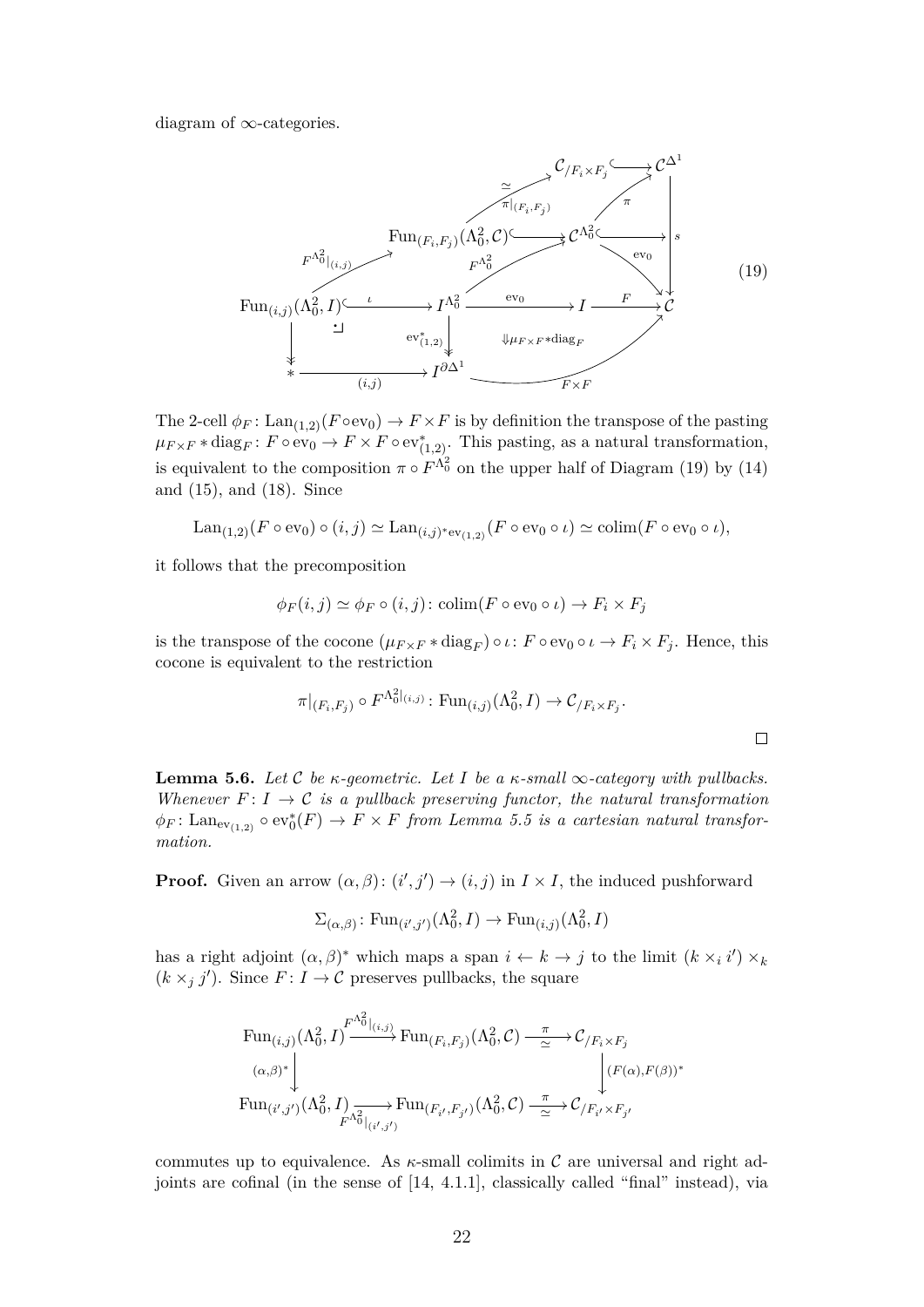Lemma [5.5](#page-19-0) we obtain a cartesian square of the form

$$
\begin{array}{c}\n\operatorname{colim}_{i' \leftarrow k' \rightarrow j'} F_{k'} \longrightarrow \operatorname{colim}_{i \leftarrow k \rightarrow j} F_k \\
\phi_F(i',j') \downarrow \qquad \qquad \downarrow \qquad \qquad \downarrow \phi_F(i,j) \\
F_{i'} \times F_{j'} \xrightarrow{(F\alpha,F\beta)} F_i \times F_j.\n\end{array}
$$

<span id="page-22-0"></span>**Corollary 5.7.** *Let* C *be a κ-logos. Let I be a κ-small* ∞*-category with pullbacks and*  $F: I \to \mathcal{C}$  *be a pullback preserving functor. Then for all*  $i, j \in I$ *, there is a cartesian square of the form*

<span id="page-22-1"></span>
$$
\begin{array}{c}\n\operatorname{colim}_{i \leftarrow k \to j} F_k \longrightarrow \operatorname{colim}_I F \\
\phi_F(i,j) \downarrow \qquad \qquad \downarrow \Delta_{\operatorname{colim}_I F} \\
F_i \times F_j \xrightarrow{\qquad \qquad \downarrow \qquad \Delta_{\operatorname{colim}_I F} \\
\text{colim}_I F \times \operatorname{colim}_I F.\n\end{array} \tag{20}
$$

**Proof.** The natural transformation  $\phi_F$ : Lan<sub>ev(1,2)</sub> ( $F \circ ev_0$ )  $\to F \times F$  in Fun( $I^{\partial \Delta^1}$ , C) is cartesian by Lemma [5.6.](#page-21-0) Furthermore, Lemma [5.5](#page-19-0) shows that the pointwise colimit of  $\phi_F$  is the vertical map  $\gamma_\Lambda \circ \text{colim}_I(\text{diag}_F)$ :  $\text{colim}_I F \to \text{colim}_{I \times I} (F \times F)$ . Whenever C has universal  $\kappa$ -small colimits, the latter is equivalent to the diagonal of colim*F*, since both

$$
\text{colim}_{I} F \xrightarrow{\gamma_{\Delta} \circ \text{colim}_{I} (\text{diag}_{F})} \text{colim}_{I \times I} (F \times F) \xrightarrow{\pi_{1}} \text{colim}_{I} F
$$

compose to the identity. By descent, it follows that the squares [\(20\)](#page-22-1) are cartesian.  $\Box$ 

Given a small *κ*-geometric  $\infty$ -category C, the Yoneda embedding  $y: \mathcal{C} \to \hat{\mathcal{C}}$ preserves finite limits and  $\hat{\mathcal{C}}$  has descent (as do its slices). Thus, by Corollary [5.7](#page-22-0) we see that pullback preserving functors  $F: I \to \mathcal{C}$  from small  $\infty$ -categories with pullbacks yield an Id-modulator on  $\mathcal C$  as described in Section [5.1](#page-14-1) whenever the natural map

$$
\phi_F(i,j) \colon \underset{i \leftarrow k \rightarrow j}{\text{colim}} F_k \to F_i \times_{\text{colim} F} F_j
$$

associated to the colimit cocone  $F: I \to \mathcal{C}_{\text{colim} F}$  is an equivalence, and whenever this condition is furthemore stable under diagonals. That means, we have to require this condition for iterated spans and iterated pullbacks of components over colim*F* as well. We therefore make the following definitions.

Let  $S^{\infty}$  be the poset generated by the diagram



Let  $S^n$  be the truncation of  $S^{\infty}$  at stage *n*, and  $D^{n+1}$  be the join  $\Delta^0 * S^n$ ; that is, the poset given as follows.

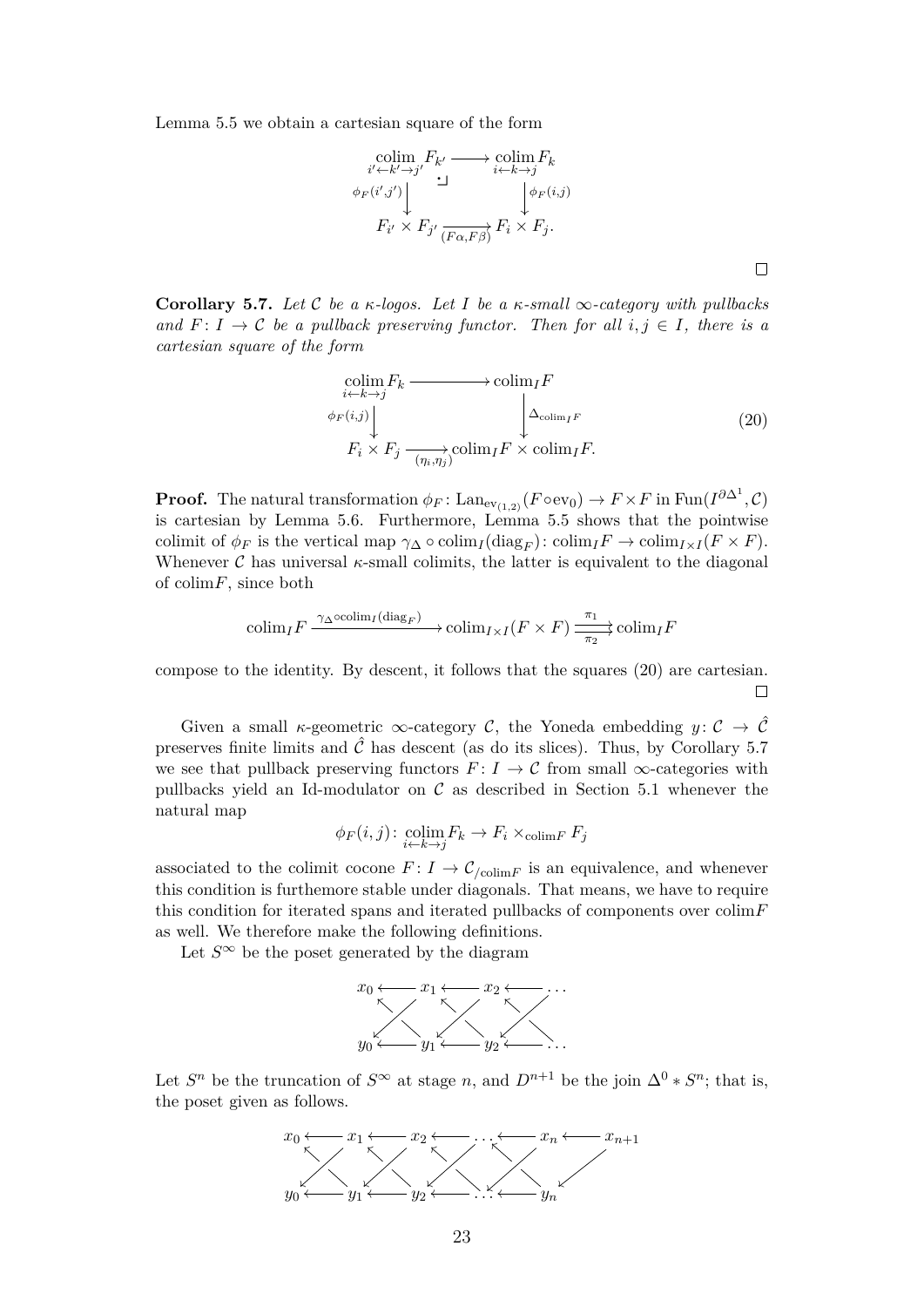Note that for all  $n \geq 0$ ,

<span id="page-23-4"></span>
$$
S^{n+1} \cong S^0 * S^n \cong S^n * S^0 \cong D^{n+1} \cup_{S^n} D^{n+1},
$$
  
\n
$$
D^{n+1} \cong D^n * S^0.
$$
\n(21)

We obtain canonical inclusions  $\iota: S^n \hookrightarrow S^m$  for  $n \leq m$ ,  $\iota_n: S^n \hookrightarrow D^{n+1}$  given by the obvious inclusions  $S^n \hookrightarrow S^m * S^n$ ,  $S^n \hookrightarrow \Delta^0 * S^n$ . We furthemore obtain inclusions  $\iota^{+1}: S^n \to S^{n+1}$  given by the obvious inclusions  $S^n \hookrightarrow S^n * S^0$ .

Given an *n*-dimensional path  $p: S^n \to I$  in an  $\infty$ -category *I*, we will make extensive use of the  $\infty$ -category of disc-extensions  $\text{Fun}_n(D^{n+1}, I)$  defined as in Notation [5.4](#page-17-2) with respect to the sphere-inclusion  $\iota_n: S^n \hookrightarrow D^{n+1}$ . Equivalently, Fun<sub>p</sub>( $D^{n+1}$ , *I*) is the over-category  $I_{p}$  defined in [\[14,](#page-35-6) 1.2.9].

For every such path  $p: S^n \to I$  in a *κ*-small  $\infty$ -category *I*, and every diagram  $F: I \to \mathcal{C}$  into an  $\infty$ -category with *κ*-small colimits and pullbacks, we make the following two observations. First, the limit of the composition  $Fp: S^n \to \mathcal{C}_{\text{colim}F}$ exists and can be computed by the iterated pullback

$$
F(p(x_n)) \times \left(F(p(x_{n-1})) \times \frac{F(p(y_n))}{\left(F(p(x_{n-1})) \times \frac{F(p(y_{n-1}))}{\left(F(p(x_n)) \times \text{colim}(F(p(y_0))\right)}\right)}\right)^{F(p(y_n))}.
$$
 (22)

This can be seen by a proof by induction along the dimension *n*. Second, the diagram

<span id="page-23-2"></span>
$$
\text{Fun}_p(D^{n+1}, I) \xrightarrow{\text{ev}_{x_{n+1}}} I \xrightarrow{F} C_{\text{colim}F}
$$
\n
$$
\downarrow F_* \downarrow \qquad \qquad \downarrow
$$
\n
$$
\text{Fun}_{Fp}(\Delta^0 * S^n, C_{\text{colim}F})
$$

commutes, where the bottom vertex  $\text{Fun}_{F_p}(\Delta^0 * S^n, \mathcal{C}_{\text{/colim} F})$  is the ∞-category of cones over the composition  $F_p$ , and as such is equivalent to the overcategory  $(\mathcal{C}_{\text{colim}F})_{\text{lim}Fp} \simeq \mathcal{C}_{\text{lim}Fp}$ . Since this  $\infty$ -category has *κ*-small colimits as well and  $ev_{x_{n+1}}$  both preserves and reflects them, we obtain

<span id="page-23-3"></span><span id="page-23-1"></span>
$$
\text{colim} F_* \in \mathcal{C}_{/\text{lim} Fp} \tag{23}
$$

with  $ev_{x_{n+1}}(\text{colim} F_*) \simeq \text{colim}(F \circ ev_{x_{n+1}})$ . Note that in the case  $n = 0$ , for any  $p = (i, j): S^0 \to I$  the element colim $F_* \in C_{/F_i \times_{\text{colim} F} F_j}$  is given by  $\phi_F(i, j)$  from Lemma [5.5](#page-19-0) applied to  $F: I \to \mathcal{C}_{\text{colim} F}$ .

<span id="page-23-0"></span>**Definition 5.8.** Let C be a  $\kappa$ -closed  $\infty$ -category with pullbacks, and I be a  $\kappa$ -small  $\infty$ -category with pullbacks. Let  $F: I \to \mathcal{C}$  be a functor which preserves pullbacks. Say that *F* is a *higher covering diagram* if for all  $n \geq 0$ , and all paths  $p: S^n \to I$ , the vertex in [\(23\)](#page-23-1) is a terminal object.

Thus, equivalently, a pullback preserving diagram  $F: I \to \mathcal{C}$  from a  $\kappa$ -small ∞-category *I* with pullbacks is higher covering whenever the natural map

$$
\text{colim}\left(\text{Fun}_p(D^{n+1}, I) \xrightarrow{\text{ev}_{x_{n+1}}} I \xrightarrow{F} \mathcal{C}\right) \to (22) \tag{24}
$$

given by  $(23)$  is an equivalence in C.

<span id="page-23-5"></span>**Remark 5.9.** The case  $n = -1$  in Definition [5.8](#page-23-0) is trivial (here note that the limit of *Fp* is computed for  $F: I \to \mathcal{C}_{\text{colim}F}$  in the slice  $\mathcal{C}_{\text{colim}F}$ , so without loss of generality one may require the condition on the map [\(24\)](#page-23-3) to be an equivalence for all  $n > -1$ .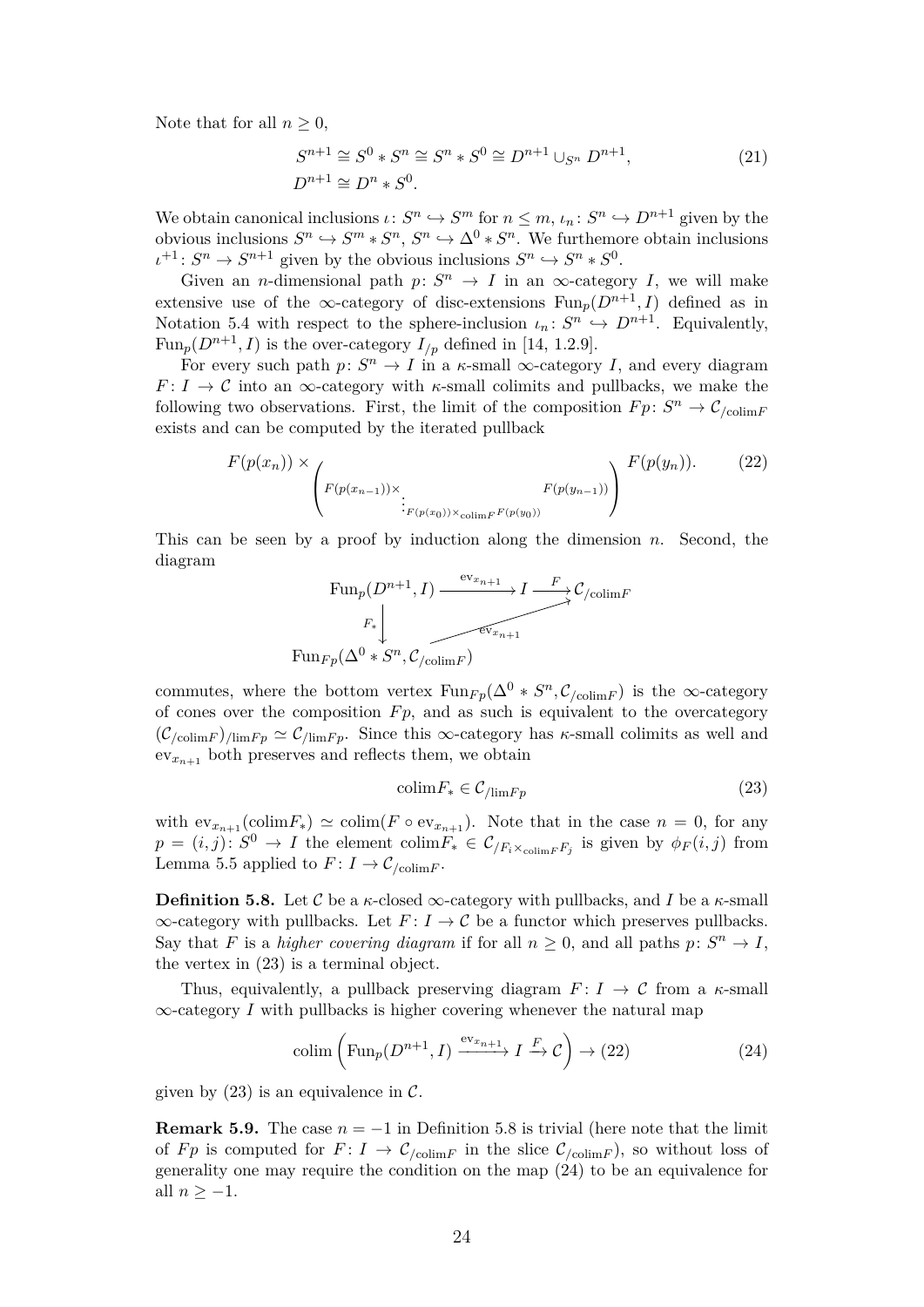**Examples 5.10.** Suppose C is a  $\kappa$ -closed  $\infty$ -category with pullbacks for some regular cardinal *κ*.

1. Whenever a *κ*-small ∞-category *I* has both pullbacks and non-empty finite products, and  $F: I \to \mathcal{C}$  is a pullback preserving functor, then *F* is a higher covering diagram if and only if  $F: I \to \mathcal{C}_{\text{colim} F}$  preserves products. That is, because in this case for every  $p: S^n \to I$ , the  $\infty$ -category  $\text{Fun}_p(D^{n+1}, I)$  has a terminal object, given by the iterated pullback

$$
p(x_n) \times \int_{\substack{\cdot \\ p(x_0) \times p(y_0)}} p(y_n).
$$

Hence, to be higher covering means exactly to preserve these limits. In particular, if *I* has all finite limits and hence a terminal object *t*, then  $\text{colim} F \simeq F(t)$ and so every pullback preserving functor  $F: I \to \mathcal{C}$  is higher covering.

- 2. The identity functor on  $\mathcal C$  admits a colimit if and only if  $\mathcal C$  has a terminal object. In this case,  $\mathcal C$  has all finite limits, and hence by Example 1, the identity on  $\mathcal C$ is a higher covering diagram (apart from the size restrictions).
- 3. Every *κ*-small discrete diagram  $F: I \to \mathcal{C}$  is higher covering if and only if  $\mathcal{C}$  has disjoint  $\kappa$ -small coproducts and coproduct inclusions in  $\mathcal C$  are monic. Thus, *κ*-small discrete diagrams are higher covering in *κ*-extensive ∞-categories.
- 4. Whenever *I* is a  $\kappa$ -small poset with finite meets, a functor  $F: I \to \mathcal{C}$  is higher covering if and only if it factors through a meet-preserving morphism of posets



This follows from Example 1 and the fact that for all  $i \in I$  the degenerate triple  $i = i = i$  is terminal in the category of spans  $i \leftarrow k \rightarrow i$  whenever *I* is a poset, so  $F_i \xrightarrow{\simeq} F_i \times_{\text{colim}F} F_i$  if *F* is higher covering.

5. Whenever C is an  $\infty$ -groupoid, every diagram  $F: I \to \mathcal{C}$  is pullback preserving. As  $\mathcal C$  is  $\kappa$ -closed, it has an initial object and hence is contractible. It follows that every diagram in  $\mathcal C$  whose domain has pullbacks is higher covering. Even if C is not assumed to be *κ*-closed however, but rather to have enough coproducts (and hence, having all pushouts, to have all colimits necessary) to define what it means for a diagram  $F: I \to \mathcal{C}$  to be higher covering, the same is true, since its slices are contractible and so the object [\(23\)](#page-23-1) is always terminal trivially.

<span id="page-24-0"></span>**Theorem 5.11.** Let  $\kappa$  be a regular cardinal and C be a small  $\kappa$ -geometric  $\infty$ *category. Let*

$$
Cov_{hcd_{\kappa}}(C) := \{ y_*c_F \colon \text{colim} yF \to yC | I \text{ is } \kappa\text{-small with pullbacks},
$$
  

$$
F: I \to C \text{ is a higher covering diagram},
$$
  

$$
c_F: F \to C \text{ is a colimiting cocone} \},
$$

*where each y*∗*c<sup>F</sup> denotes a fixed representative for its corresponding equivalence class in*  $\hat{C}_{/yC}$ *. Then*  $Cov_{\text{hcd}_{\kappa}}$  *is an Id-modulator on*  $C$ *.* 

**Proof.** Cov<sub>hcd<sub>κ</sub></sub> is a set by virtue of the cardinal boundaries. It is a pre-modulator since the constant functors of type  $\Delta^0 \to \mathcal{C}$  with any value  $C \in \mathcal{C}$  are higher covering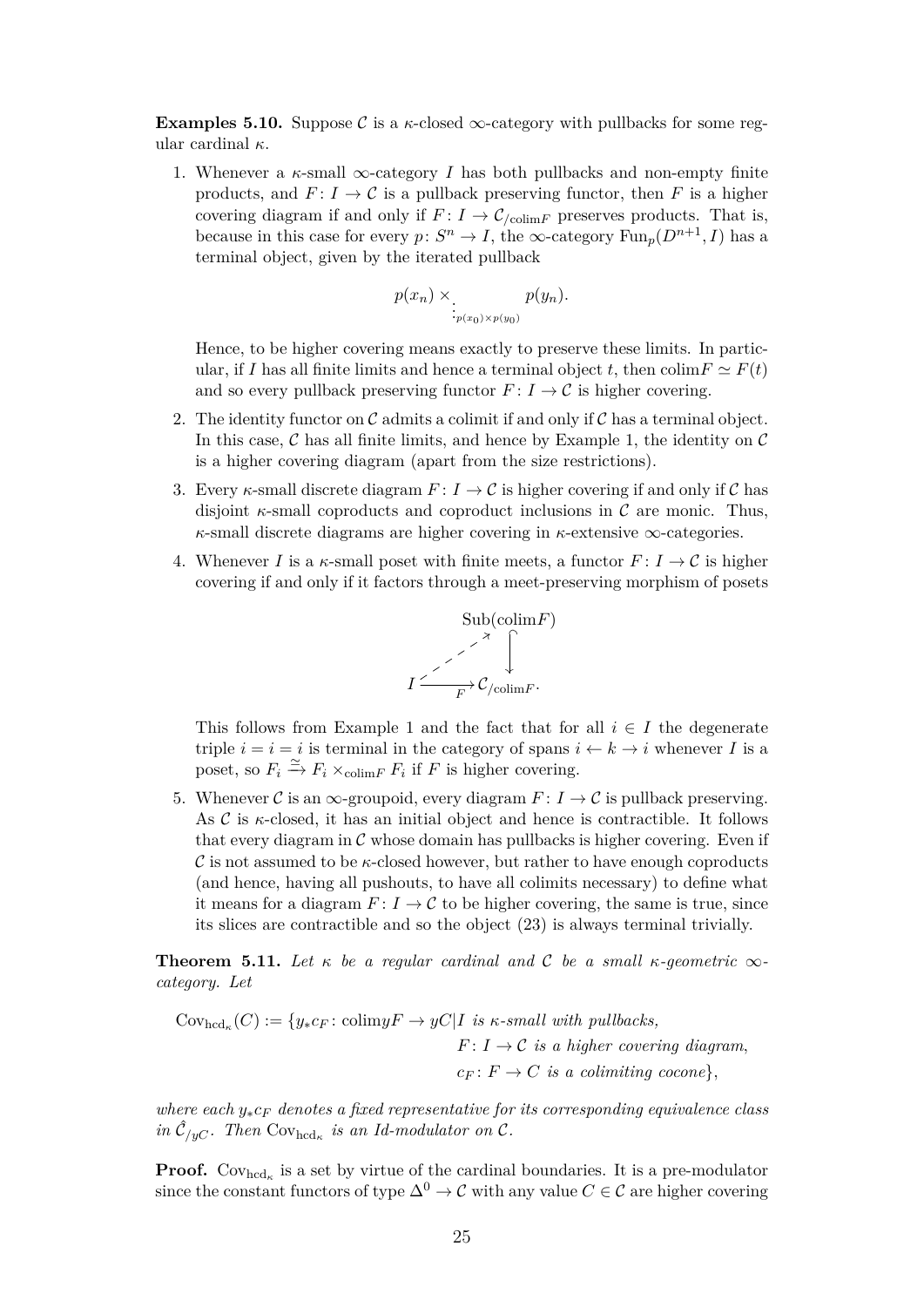diagrams. To show that it is a modulator one easily verifies, given a higher covering diagram  $F: I \to \mathcal{C}$  together with a colimit cocone  $c_F: I \to \mathcal{C}_{/C}$  of F, that for all *f* : *D* → *C* the composition  $\pi_D \circ f^* \circ c_F : I \to \mathcal{C}_{/C} \to \mathcal{C}_{/D} \to \mathcal{C}$  given by pulling back pointwise is higher covering again because  $C$  has the necessary universal colimits. The composition  $f^* \circ c_F : I \to C_{/C} \to C_{/D}$  is a colimit cocone of  $\pi_D \circ f^* \circ c_F$ , again because  $\mathcal C$  has the necessary universal colimits.

To show that it is an Id-modulator, we have to show that the diagonal of a map in  $\text{Cov}_{\text{hcd}_{\kappa}}$  is again locally contained in  $\text{Cov}_{\text{hcd}_{\kappa}}$ . Thus, let  $F: I \to \mathcal{C}$  be a higher covering diagram together with a colimit cocone  $c_F: I \to \mathcal{C}_{/C}$ . The slice  $\hat{\mathcal{C}}_{/yC}$  is an  $\infty$ -topos, and so by an application of Corollary [5.7](#page-22-0) to the composition  $y \circ c_F : I \to \hat{C}_{/yC}$ , this holds whenever for all  $i, j \in I$  the composition

<span id="page-25-1"></span><span id="page-25-0"></span>
$$
\text{Fun}_{(i,j)}(D^1, I) \xrightarrow{\text{ev}_{x_1}} I \xrightarrow{F} \mathcal{C}
$$
\n(25)

is higher covering again. Thus, first note that  $\text{Fun}_{(i,j)}(D^1, I)$  has pullbacks whenever *I* does, and that  $ev_{x_1}$  preserves pullbacks. In particular, so does the composition [\(25\)](#page-25-0). For  $p \in \text{Fun}(S^n, \text{Fun}_{(i,j)}(D^1, I))$  consider the natural map from the colimit of the diagram

$$
\operatorname{Fun}_p(D^{n+1}, \operatorname{Fun}_{(i,j)}(D^1, I)) \xrightarrow{\operatorname{ev}_{x_{n+1}}} \operatorname{Fun}_{(i,j)}(D^1, I) \xrightarrow{\operatorname{ev}_{x_1}} I \xrightarrow{F} \mathcal{C}
$$
 (26)

into the iterated pullback

$$
F(\mathrm{ev}_{x_1}(p(x_n))) \times \left(F(\mathrm{ev}_{x_1}(p(x_{n-1}))) \times \underset{\mathrm{colim}(F \circ \mathrm{ev}_{x_1})}{\cdot} F(\mathrm{ev}_{x_1}(p(y_{n-1})))\right) \xrightarrow{F(\mathrm{ev}_{x_1}(p(y_n))).
$$
\n(27)

There is an isomorphism of the form

Fun<sub>p</sub>
$$
(D^{n+1}, \text{Fun}_{(i,j)}(D^1, I)) \xrightarrow{\text{ev}_{x_{n+1}}} \text{Fun}_{(i,j)}(D^1, I) \xrightarrow{\text{ev}_{x_1}} I
$$
  
\n $\xrightarrow{\downarrow}$   
\nFun<sub>q</sub> $(D^{n+2}, I)$ 

 $\text{for } q := p*(i, j): S^{n+1} \to I \text{ a path which restricts to } (i, j): S^0 \to I \text{ on } \iota: S^0 \to S^{n+1},$ and such that the square

<span id="page-25-3"></span><span id="page-25-2"></span>
$$
S^{n} \xrightarrow{p} \text{Fun}_{(i,j)}(D^{1}, I)
$$
\n
$$
L^{+1} \downarrow \qquad \qquad \downarrow \text{ev}_{x_{1}}
$$
\n
$$
S^{n+1} \xrightarrow{q} I
$$
\n(28)

commutes. This can be seen to exist via a series of transpositions and the calcu-lations in [\(21\)](#page-23-4), using that the join  $P * S^0$  (computed via the alternative join, [\[14,](#page-35-6) 4.2.1], which is the same on posets *P*) can be constructed as the coequalizer of the pair

<span id="page-25-4"></span>
$$
P\times S^0 \xrightarrow[\{a,b\}\circ 1_P)\times \iota_0]{1\times \iota_0} P\times D^1
$$

for any given pair of points  $a, b \in P$ . We apply this to  $P = D^{n+1}, S^n$  and  $a, b =$  $x_0, y_0$ . It follows that the colimit of [\(26\)](#page-25-1) is equivalent to

$$
\text{colim}\left(\text{Fun}_q(D^{n+2}, I) \xrightarrow{\text{ev}_{x_{n+2}}} I \xrightarrow{F} \mathcal{C}\right). \tag{29}
$$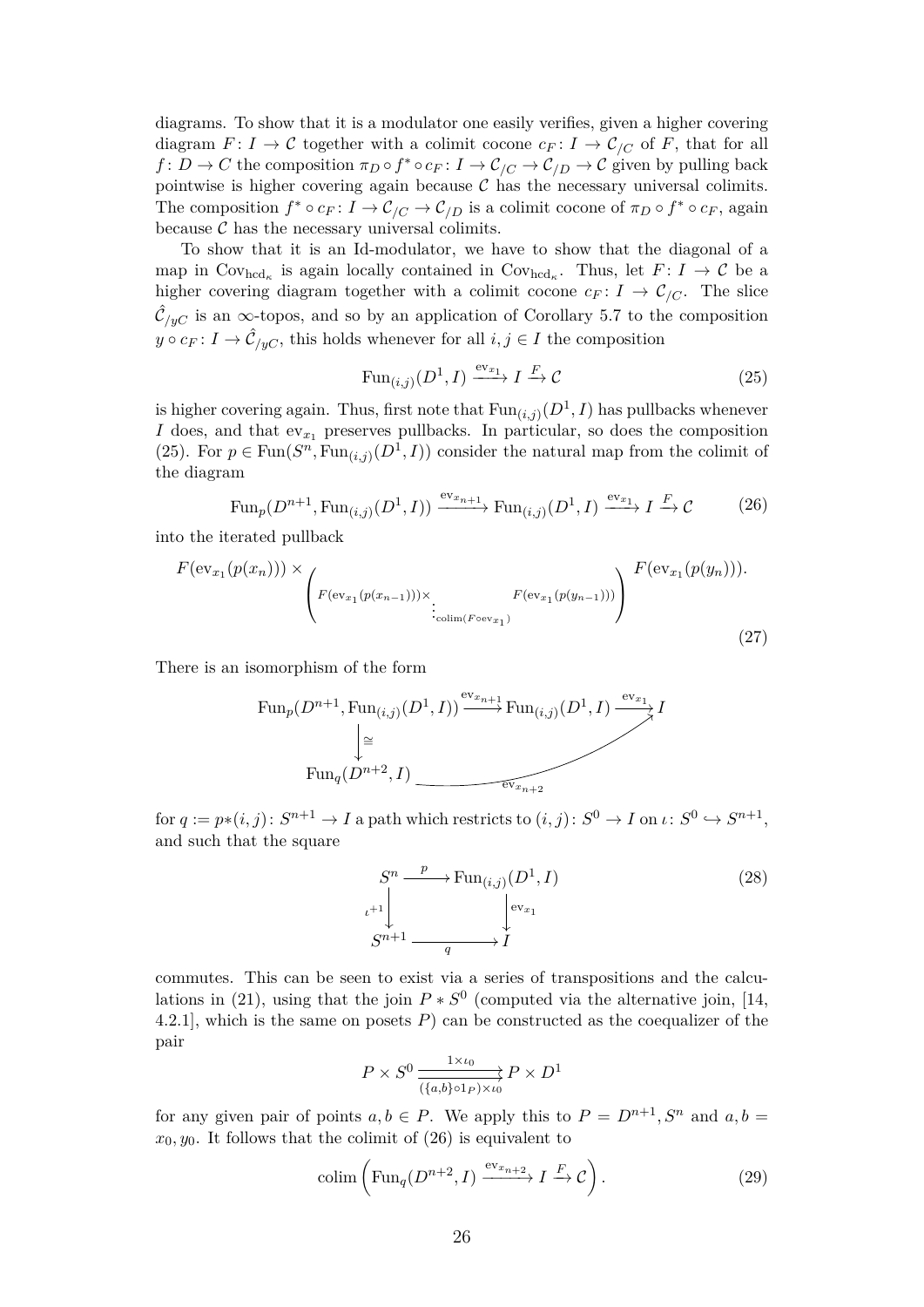Second, the iterated pullback [\(27\)](#page-25-2) is equivalent to

$$
F(q(x_{n+1})) \times \left(F(q(x_n)) \times \underbrace{F(q(y_n))}_{\text{colim } F}\right) \xrightarrow{F(q(y_{n+1})),}
$$
\n(30)

via the square [\(28\)](#page-25-3) and the fact that  $F: I \to \mathcal{C}$  is higher covering, so colim( $F \circ$  $ev_{x_1}$   $\simeq$   $F(i) \times_{\text{colim} F} F(j)$ . It follows that the canonical map from [\(26\)](#page-25-1) to [\(27\)](#page-25-2) is equivalent to the canonical map from [\(29\)](#page-25-4) to [\(30\)](#page-26-1), and hence is an equivalence again because *F* is higher covering.  $\Box$ 

Given a small  $\kappa$ -geometric  $\infty$ -category  $\mathcal{C}$ , we thus obtain the  $\infty$ -topos

<span id="page-26-1"></span>
$$
\mathrm{Sh}_{\mathrm{hcd}_\kappa}(\mathcal{C}) := \hat{\mathcal{C}}[\mathrm{Cov}_{\mathrm{hcd}_\kappa}^{-1}]
$$

of sheaves for *κ*-small higher covering diagrams in C. We will refer to its elements as the higher *κ*-geometric sheaves on C. By construction, a presheaf  $X: C^{op} \to S$  is higher *κ*-geometric if and only if it takes colimits of *κ*-small higher covering diagrams to limits in  $S$ .

<span id="page-26-2"></span>**Remark 5.12.** Let C be a small  $\kappa$ -geometric  $\infty$ -category. We make the following list of observations.

- 1. The localization  $\hat{C} \to \mathrm{Sh}_{\mathrm{hcd}_\kappa}(\mathcal{C})$  is sub-canonical.
- 2. The canonical indexing  $(\mathcal{C}\n/_{\mathcal{O}})^{\simeq} : \mathcal{C}^{op} \to \mathcal{S}$  is higher *κ*-geometric whenever  $\mathcal{C}$  is a *κ*-logos. This is analogous to the fact that the presheaf  $\mathcal{C}_/ \subset \mathcal{C}^{op} \to \mathbb{C}$ at is a stack for the *κ*-geometric Grothendieck topology on a *κ*-geometric category C whenever C is a  $\kappa$ -pretopos (i.e. whenever C is furthermore  $\kappa$ -extensive and exact).
- 3. Whenever C has disjoint coproducts, it is  $\kappa$ -extensive, and so every hcd<sub> $\kappa$ </sub>-sheaf is a *κ*-extensive sheaf by Example [5.10.](#page-23-5)3.

For uncountable regular cardinals  $\kappa$ , a small  $\kappa$ -geometric  $\infty$ -category  $\mathcal C$  automatically satisfies the conditions of Example [5.1.](#page-15-0) In particular, it is ordinarily  $\kappa$ -geometric whenever Cech nerves in  $\mathcal C$  are effective. We may hence equip any such  $\mathcal C$  with the *κ*-geometric Grothendieck topology given by the modulator  $\mathrm{Cov}_{\mathrm{geo}_{\kappa}}$  considered in Example [5.1.](#page-15-0)

<span id="page-26-0"></span>**Proposition 5.13.** *Let κ be an uncountable regular cardinal and let* C *be a small κ-geometric* ∞*-category. Then we obtain a sequence*

$$
\hat{\mathcal{C}} \to {\rm Sh}_{\it ocd_{\kappa}}(\mathcal{C}) \to {\rm Sh}_{\it hcd_{\kappa}}(\mathcal{C})
$$

*of left exact localizations where the first localization is topological and the second localization is cotopological.*

**Proof.** We show that  $(\text{Cov}_{\text{hcd}_{\kappa}})_{-1} \subseteq \text{Cov}_{\text{od}_{\kappa}}$  and  $\text{Cov}_{\text{od}_{\kappa}} \subseteq \text{Cov}_{\text{hcd}_{\kappa}}$ . It then follows from Lemma [2.1](#page-5-0) that the Grothendieck topology generated by the set of (−1)-truncations (Covhcd*<sup>κ</sup>* )−<sup>1</sup> is exactly the *κ*-geometric Grothendieck topology on  $\mathcal{C}$ , and so the statement follows from Corollary [2.2.](#page-6-0)

On the one hand, the inclusion  $(Cov_{\text{hcd}_{\kappa}})_{-1} \subseteq Cov_{\text{ord}_{\kappa}}$  is easy to verify. Indeed, given a *κ*-small higher covering functor of the form  $F: I \to \mathcal{C}$  together with a colimit cocone  $c: F \Rightarrow C$  so that  $y_*c: \text{colim}yF \to yC$  is in  $\text{Cov}_{\text{hcd}_\kappa}(C)$ , we note that the  $(-1)$ -truncation  $(\text{colim}yF)_{-1} \hookrightarrow yC$  is the *κ*-geometric covering sieve generated by the family  $\{c_i: F(i) \to C | i \in I\}$ . This follows from [\[14,](#page-35-6) Lemma 6.2.3.13]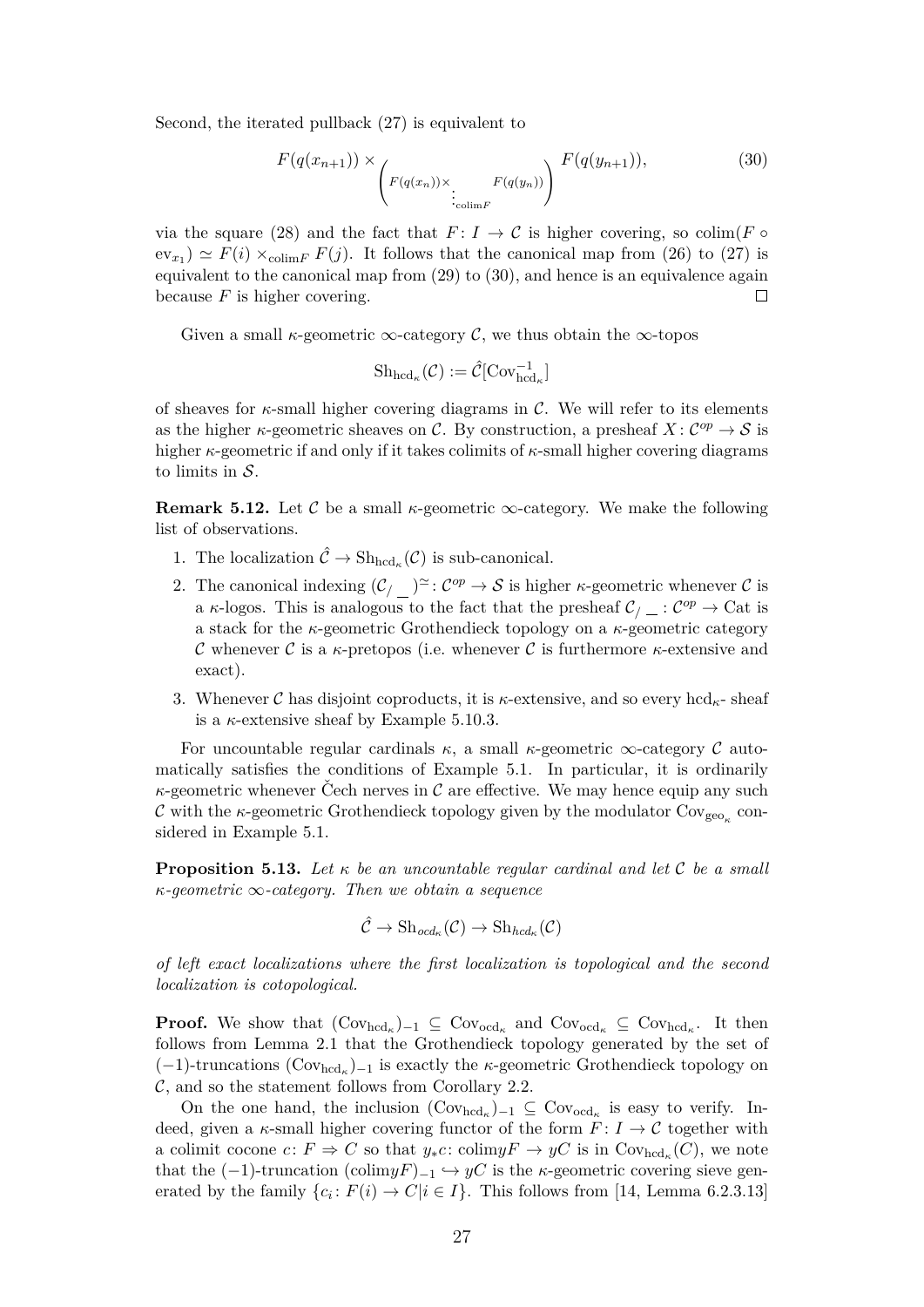(whose proof applies to  $\kappa$ -geometric  $\infty$ -categories without change) and [\[14,](#page-35-6) Lemma 6.2.3.18].

On the other hand, justifying the motivation from Example [5.1,](#page-15-0) proof of the inclusion  $Cov_{\text{ocd}_\kappa} \subseteq Cov_{\text{hcd}_\kappa}$  would be a straight-forward matter if the simplex category ∆*op* had pullbacks. This apparent design flaw can be resolved by replacing  $\Delta$  with the category FinSet<sub>+</sub> of non-empty finite sets. Indeed, given a  $\kappa$ -small set *I*, the simplicial object  $I^{[[.]]} \colon \Delta^{op} \to \text{Set}_{\leq \kappa}$  admits an extension to a symmetric simplicial set |[·]|

$$
I^{|[\cdot]|} \colon \mathrm{FinSet}^{op}_+ \to \mathrm{Set}_{\kappa}.
$$

This can be seen via [\[7,](#page-35-15) Theorem 4.2], mapping the main transpositions of a nonempty finite set  $[n]$  to the according permutations of components of tuples in  $I^{[[n]]}$ . We obtain the following pullback of discretely fibered Grothendieck constructions.

$$
\sum_{[n] \in \Delta^{op}} I^{|[n]|} \xrightarrow{j^{+}} \sum_{[n] \in \text{FinSet}_{+}^{op}} I^{|[n]|}
$$
\n
$$
\downarrow \qquad \qquad \downarrow
$$
\n
$$
\Delta^{op} \xrightarrow{\text{FinSet}_{+}^{op}}
$$
\n
$$
\text{FinSet}_{+}^{op}
$$
\n(31)

In the following we denote the top inclusion by  $j^+$ :  $\Delta(I) \hookrightarrow FS(I)$ . The canonical inclusion  $\Delta^{op} \to \text{FinSet}^{op}_+$  is cofinal (which can be shown by the same proof of [\[14,](#page-35-6) Lemma 6.5.3.7]), and Kan fibrations are smooth maps ([\[14,](#page-35-6) Proposition 4.1.2.15]). It follows that the pullback  $j^+$ :  $\Delta(I) \hookrightarrow FS(I)$  is cofinal as well by [\[14,](#page-35-6) Remark 4.1.2.10]. The presheaf  $I^{|\cdot|}$ : FinSet<sup>op</sup>  $\rightarrow$  Set  $\subset$  Cat<sub>lex</sub> is in particular and indexed left exact category whose domain  $\text{FinSet}^{\text{op}}_+$  has finite non-empty products and pullbacks. It follows that the associated total category  $\operatorname{FS}(I)$  has finite products and pullbacks, too.

Lastly, we note that the simplicial object  $F: \Delta(I) \to \mathcal{C}_{/C}$  associated to an ordinary *κ*-geometric cover  $\{F([0], i) \to C \mid i \in I\}$  in C can be extended to a higher covering diagram

$$
F^+ \colon \text{FS}(I) \to \mathcal{C}_{/C}
$$

along the cofinal inclusion  $j^+$ . Therefore, consider the composite fully faithful inclusion

$$
\iota\colon \{[0]\}\times I\hookrightarrow \sum_{[n]\in \Delta^{op}}I^{|[n]|}\hookrightarrow \sum_{[n]\in \text{Finset}_+^{op}}I^{|[n]|}.
$$

As *I* is discrete, so is the undercategory  $([n], \vec{i})/_{\ell} := (\{[0]\} \times I) \times_{\text{FS}(I)} \text{FS}(I)_{([n], \vec{i})/_{\ell}}$ for every object  $([n], \vec{i}) \in \text{FS}(I)$ . This undercategory is furthermore finite, because the tuple  $\vec{i}$  has finite length. Since C has pullbacks, the slice  $\mathcal{C}_{/C}$  has products. It follows that for every  $([n], \vec{i}) \in \text{FS}(I)$ , the functor

<span id="page-27-0"></span>
$$
([n], \vec{i})_{\ell} \twoheadrightarrow \{[0]\} \times I \xrightarrow{F([0], \cdot)} \mathcal{C}_{\ell}^{C}
$$

has a limit in  $\mathcal{C}_{/C}$ . By [\[14,](#page-35-6) Lemma 4.3.2.13] it follows that *F* admits a pointwise right Kan extension  $F^+$ : FS(*I*)  $\rightarrow$  C<sub>/C</sub> along *ι*. By [\[14,](#page-35-6) Definition 4.3.2.2], for all tuples  $([n], \vec{i})$  we have equivalences

$$
F^+([n], \vec{i}) = F^+(\lim (([n], \vec{i})_{/l} \to \{[0]\} \times I \hookrightarrow \text{FS}(I)))
$$
  
\n
$$
\simeq \lim (([n], \vec{i})_{/l} \to \{[0]\} \times I \hookrightarrow \text{FS}(I) \xrightarrow{F^+} \mathcal{C}_{/C})
$$
  
\n
$$
\simeq F([0], i_0) \times_C \cdots \times_C F([0], i_n)
$$
\n(32)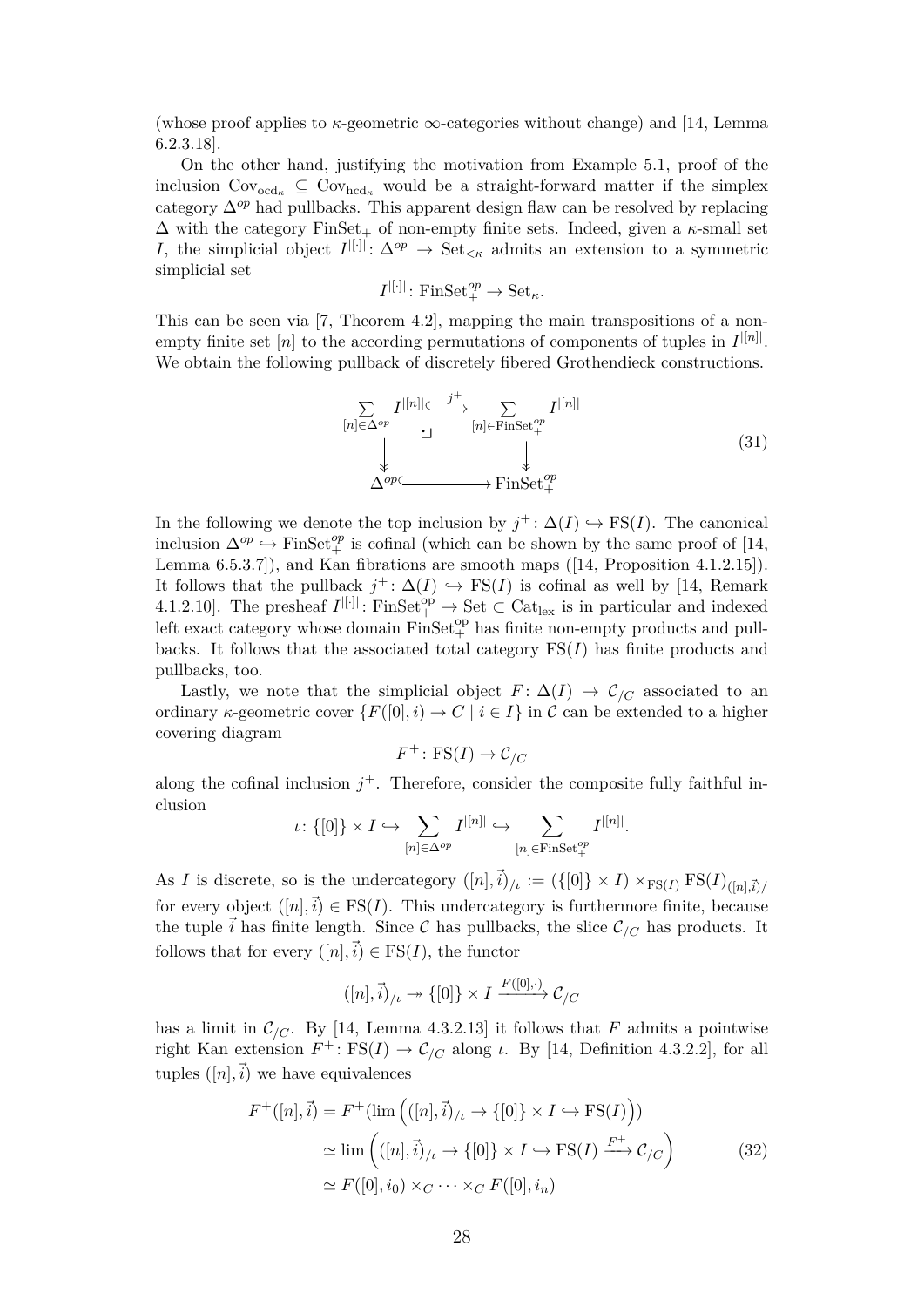Hence, by assumption that the maps [\(9\)](#page-16-1) in Example [5.1](#page-15-0) are equivalences, the diagram  $F^+$  extends  $F$  (up to equivalence).

We are left to show that  $F^+$  is higher covering. Therefore, we use that all objects in the discrete full subcategory  $\{0\} \times I$  are small-injective in FS(*I*) with respect to products and pullbacks. That means, that for every accordingly indexed diagram  $G: I \to \text{FS}(I)$ , the natural map

$$
\mathrm{colim}(G_{/t}) \to (\mathrm{lim} G)_{/t},
$$

for  $G_{/l}$  the composite  $I^{op} \xrightarrow{G^{op}} \text{FS}(I)^{op} \xrightarrow{-/\iota}$  Set, is an equivalence (of sets). Via the formula  $(32)$ , it follows that the right Kan extension  $F^+$  preserves all such limits. Furthermore,  $C \simeq \text{colim } F$  is a colimit of  $F^+$  by cofinality of  $j^+$ . By Example [5.10.](#page-23-5)1 together with the earlier observation that  $\operatorname{FS}(I)$  has products and pullbacks, it follows that  $F^+$  is a higher covering diagram.

Eventually, again by virtue of cofinality of  $j^+$ , the sieves colim $yF \to yC$  and colim $yF^+ \to yC$  are mutually equivalent in  $\hat{\mathcal{C}}$ . Thus, we have shown that every covering sieve for the *κ*-geometric Grothendieck topology generated by some covering family  $(F([0], i) \to C)_{i \in I}$  is contained in Cov<sub>hcd<sub>k</sub></sub> by way of the higher covering diagram  $F^+$ . This finishes the proof.  $\Box$ 

**Remark 5.14.** In Proposition [5.13](#page-26-0) we assumed the cardinal *κ* to be uncountable so that the cardinal featured in both  $\mathrm{Sh}_{\mathrm{hcd}_{\kappa}}(\mathcal{C})$  and  $\mathrm{Sh}_{\mathrm{ocd}_{\kappa}}(\mathcal{C})$  is the same. In the case  $\kappa = \aleph_0$ , the proof of Proposition [5.13](#page-26-0) only generates factorizations of the form



The increase in cardinality occurs here because the higher covering diagram  $F^+$ associated to a finite cover  $\{F_0(i) \to C \mid i \in I\}$  in C has countably infinite domain  $\sum_{[n] \in \text{FinSet}_{+}^{op}} I^{|[n]|}$ . Although it still has finite "width", it invariably has countably  $\Xi_{\text{left}}^{\text{inter}}$  infinite "length". In this sense, the finite case is somewhat singular.

**Corollary 5.15.** *Let κ be an uncountable regular cardinal, and let* C *be a small κgeometric*  $\infty$ *-category (with a terminal object). Then the*  $\infty$ *-toposes*  $\text{Sh}_{\text{ocd}_{\kappa}}(\mathcal{C})$  and  $\mathrm{Sh}_{hcd_{\kappa}}(\mathcal{C})$  *have the same class of points. By construction, these are the left exact functors*  $M: \mathcal{C} \to \mathcal{S}$  *which preserve colimits of*  $\kappa$ -small higher covering diagrams.

**Proof.** This follows immediately from the fact that the localization  $\text{Sh}_{\text{ocd}_{\kappa}}(\mathcal{C}) \to$  $\mathrm{Sh}_{\mathrm{hcd}_{\kappa}}(\mathcal{C})$  is cotopological, together with the general observations that (the left adjoint part of) points preserve  $\infty$ -connected maps, and that S is hypercomplete.  $\Box$ 

Although  $\kappa$ -geometric  $\infty$ -categories  $\mathcal C$  are not necessarily regular as Cech-nerves in C need not be effective, the notion of effective epimorphisms in C is still welldefined and pullback-stable. It hence gives rise to a basis for the regular Grothendieck topology on C whose generating covering sieves are the *κ*-geometric covering sieves of cardinality 1. It hence is contained in the ordinary *κ*-geometric Grothendieck topology on C.

<span id="page-28-0"></span>**Corollary 5.16.** *Let* C *be a small κ-geometric* ∞*-category. Whenever* C *contains a* non-trivial  $\infty$ -connected map f, the  $\infty$ -topos  $\mathrm{Sh}_{\mathrm{hcd}_{\kappa}}(\mathcal{C})$  *is not hypercomplete. In particular, it generally does not have enough points.*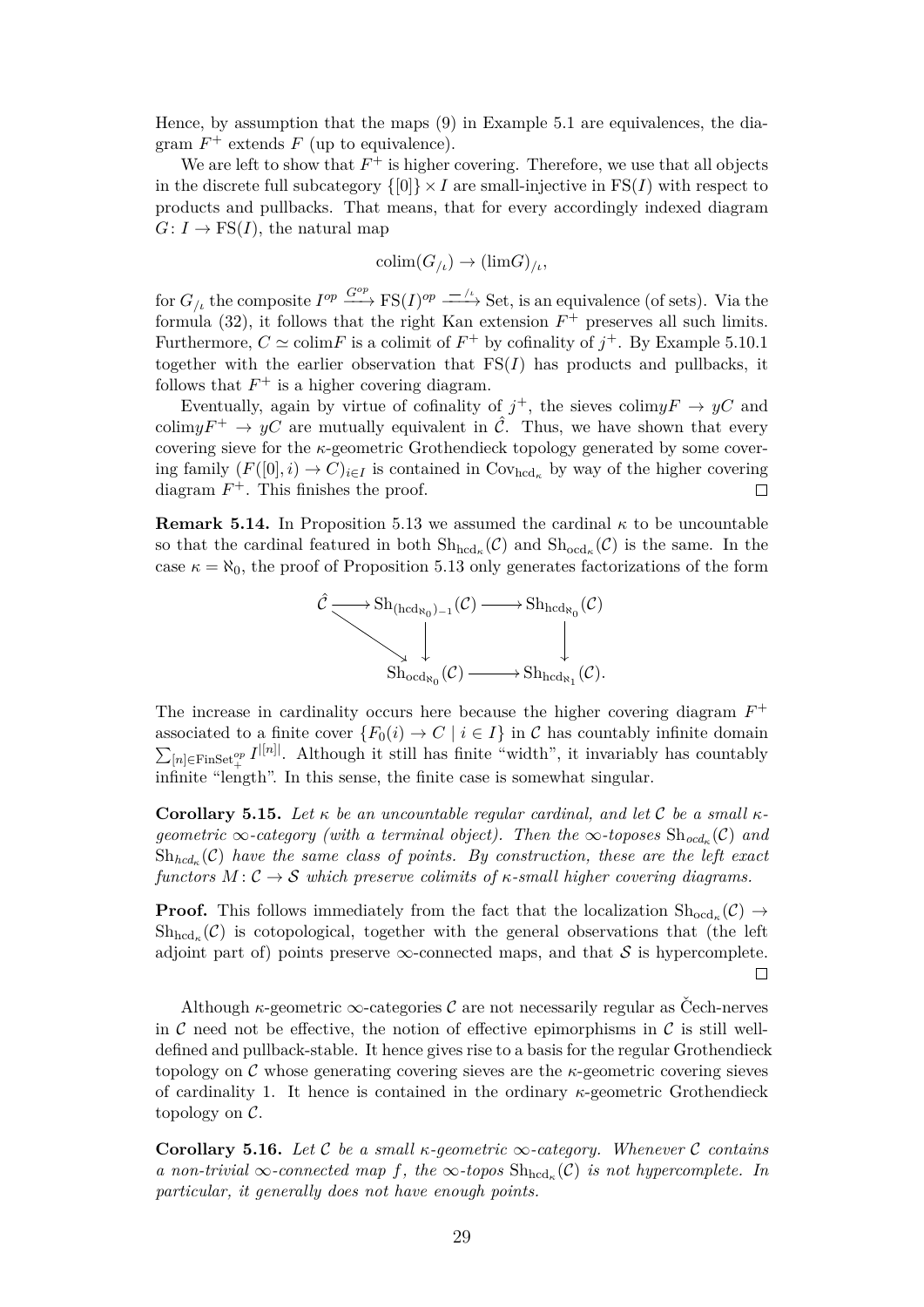**Proof.** The proof is essentially the same as the proof of Proposition [4.6.](#page-13-2)1. Given an effective epimorphism  $f: E \to B$  in C, the representable map  $y f \in \hat{\mathcal{C}}$  factors into an effective epimorphism followed by the regular (and hence ordinarily *κ*-geometric) covering sieve  $|y(\dot{C}(f))| \hookrightarrow yB$ , which is contained in Cov<sub>hcd<sub>k</sub></sub> by Proposition [5.13.](#page-26-0) It follows that the composite Yoneda embedding  $y: \mathcal{C} \to \mathrm{Sh}_{\mathrm{hcd}_\kappa}(\mathcal{C})$  preserves effective epimorphisms. In particular, since the higher diagonals are preserved as well, i.e.  $\Delta^{n}(y f) \simeq y(\Delta^{n}(f))$  for all  $n \geq 0$ , we see that  $C \stackrel{y}{\to} \text{Sh}_{\text{hcd}_{\kappa}}(\mathcal{C})$  preserves  $\infty$ -connected maps. Furthermore,  $yf \in Sh_{\text{hcd}_{\kappa}}(\mathcal{C})$  is an equivalence if and only if  $f \in \mathcal{C}$  is such, because  $\mathrm{Sh}_{\mathrm{hcd}_{\kappa}}(\mathcal{C})$  is sub-canonical as noted in Remark [5.12.](#page-26-2)1.  $\Box$ 

While it may appear complicated to determine whether a given diagram in a  $\kappa$ -geometric  $\infty$ -category C is higher covering, it is a perfectly redundant matter in the case that  $\mathcal C$  is a  $\kappa$ -logos.

<span id="page-29-0"></span>**Lemma 5.17.** *Suppose* C *is a small κ-logos and let I be a κ-small* ∞*-category with pullbacks. Then every pullback preserving functor*  $F: I \rightarrow C$  *is a higher covering diagram.*

**Proof.** Suppose  $F: I \to \mathcal{C}$  preserves pullbacks. The slice  $\mathcal{C}_{\text{colim}F}$  has descent for *κ*-small diagrams as well, and so we can apply Corollary [5.7](#page-22-0) to the diagram  $F: I \to \mathcal{C}_{\text{/colim}F}$ . Thus, the squares



are pullback squares. As *κ*-small colimits in C are universal, the right vertical map is an equivalence, and hence so are the left vertical maps. But these are exactly the maps in Definition [5.8](#page-23-0) for  $n = 0$ . The same argument applies to all precompositions of *F* with  $ev_{x_{n+1}}$ :  $Fun_p(D^{n+1}, I) \to I$  for  $n \geq 0$  and  $p: S^n \to I$  as in Definition [5.8.](#page-23-0) The recursive combinatorial structure of the spheres then again allows a proof by induction over  $n \geq 0$  showing that the maps in Definition [5.8](#page-23-0) are equivalences for all  $n \geq 0$ .

Indeed, we just verified that the map  $(24) \rightarrow (22)$  $(24) \rightarrow (22)$  $(24) \rightarrow (22)$  in Definition [5.8](#page-23-0) is an equivalence for  $n = 0$ . Assuming that it is an equivalence for all  $m \leq n$ , one computes that in the case  $n+1$  the map  $(24) \rightarrow (22)$  $(24) \rightarrow (22)$  $(24) \rightarrow (22)$  is equivalent to the natural map from the colimit of the sequence

$$
\mathrm{Fun}_{(p|_{\iota_x(D^n)}, p|_{\iota_y(D^n)})}(D^1, \mathrm{Fun}_{p|_{S^{n-1}}}(D^n, I)) \xrightarrow{\mathrm{ev}_{x_1}} \mathrm{Fun}_{p|_{S^{n-1}}}(D^n, I) \xrightarrow{F \circ \mathrm{ev}_{x_n}} \mathcal{C}
$$

into the pullback

$$
Fev_{x_n}(p|_{\iota_x(D^n)}) \times_{\text{colim}(Foev_{x_n})} Fev_{x_n}(p|_{\iota_y(D^n)}),
$$

where  $\iota_x, \iota_y: D^n \hookrightarrow S^n$  are the canonical embeddings with  $x_n \mapsto x_n$ , and  $x_n \mapsto y_n$ , respectively. So we can apply Corollary [5.7](#page-22-0) to the composition

$$
\operatorname{Fun}_{p|_{S^{n-1}}}(D^n,I) \xrightarrow{\operatorname{ev}_{x_n}} I \xrightarrow{F} \mathcal{C}
$$

as stated to show that  $(24) \rightarrow (22)$  $(24) \rightarrow (22)$  $(24) \rightarrow (22)$  is an equivalence in the case  $n + 1$  as well.  $\Box$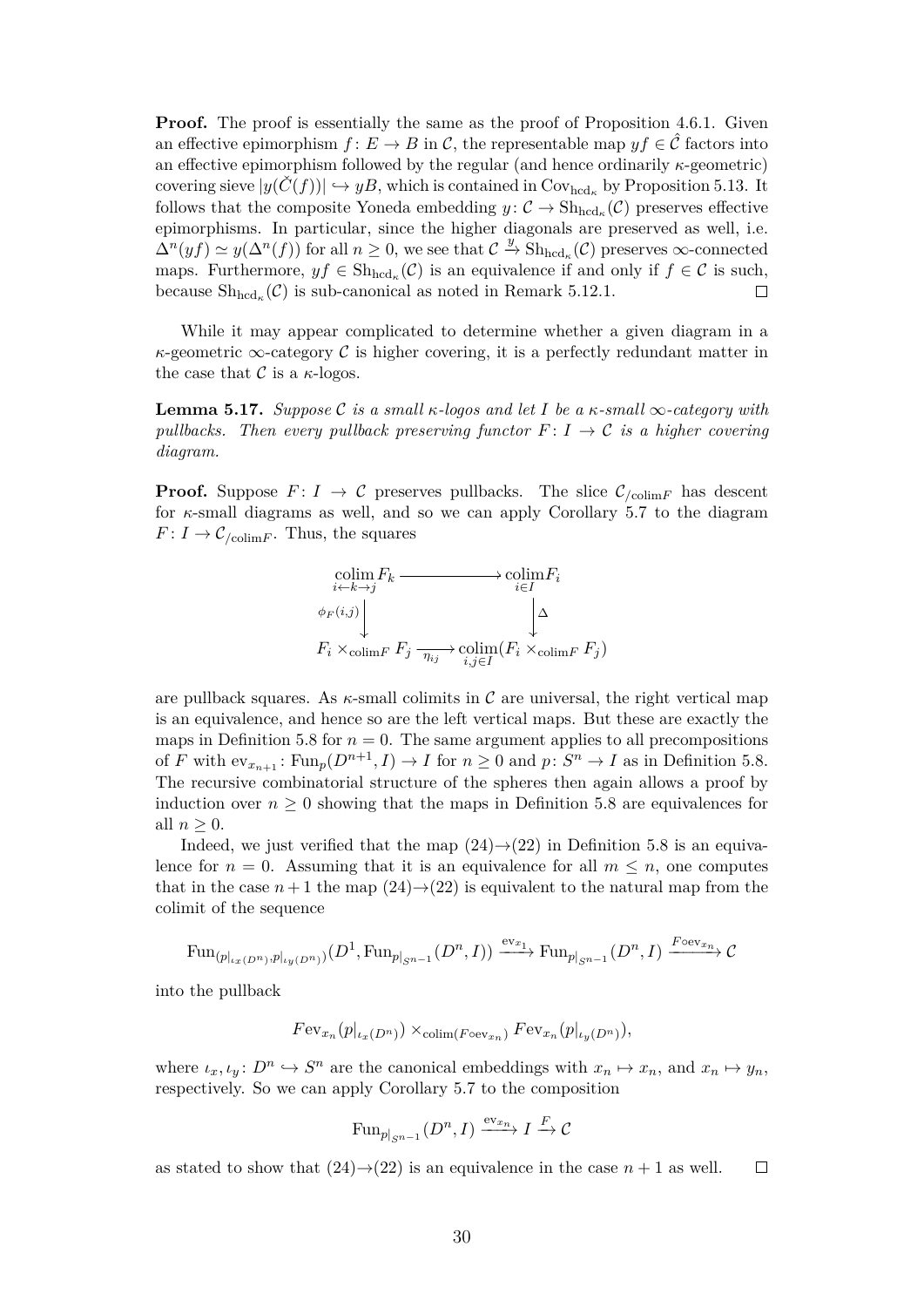Recall that every 1-topos is equivalent to the category of sheaves for the geometric site over itself ([\[10,](#page-35-12) Proposition C.2.2.7]). Accordingly, we have the following.

Say a (possibly large)  $\infty$ -category C is *(higher) geometric* if it is *κ*-geometric for all cardinals  $\kappa$ . Accordingly, a presheaf  $\mathcal{C}^{op} \to \mathcal{S}$  is *higher geometric* if it is higher *κ*-geometric for all cardinals *κ*. I.e. if it takes colimits of all small higher covering diagrams in C to limits in S. Let  $\text{Sh}_{\text{hcd}}(\mathcal{C}) \subset \text{Fun}(\mathcal{C}^{op}, \mathcal{S})$  denote the full  $\infty$ -subcategory of higher geometric sheaves on C.

Furthermore, whenever C is an  $\infty$ -topos, recall the notation  $\text{Sh}_{\mathcal{D}}(\mathcal{C})$  for the  $\infty$ category of small limit-preserving functors  $\mathcal{C}^{op} \to \mathcal{D}$  for an  $\infty$ -category  $\mathcal D$  from [\[14,](#page-35-6) Notation 6.3.5.16]. Lurie refers to such functors as D*-valued sheaves on the* ∞*-topos* C. We recover this sheaf condition over  $\infty$ -toposes as follows.

<span id="page-30-1"></span>**Proposition 5.18.** Let  $\mathcal{E}$  be an  $\infty$ -topos and  $\mathcal{D}$  be an  $\infty$ -category which admits all *small limits. Then a functor*  $\mathcal{E}^{op} \to \mathcal{D}$  *preserves all small limits if and only if it takes colimits of small higher covering diagrams in* E *to limits in* D*.*

**Proof.** One direction is trivial. We show the other direction in two steps. First, let C be a small  $\infty$ -category with pullbacks, and suppose  $\mathcal{E} \simeq \hat{\mathcal{C}}$ . For every  $X \in \hat{\mathcal{C}}$ , the canonical diagram

$$
\mathcal{C}_{/X}\twoheadrightarrow \mathcal{C}\xrightarrow{y}\hat{\mathcal{C}}
$$

comes with a colimiting cocone to *X*. It is a higher covering diagram by Lemma [5.17,](#page-29-0) because  $\mathcal{C}_{/X}$  has pullbacks, both functors  $\mathcal{C}_{/X} \to \mathcal{C}$  and  $y: \mathcal{C} \to \hat{\mathcal{C}}$  preserve pullbacks, and  $\hat{\mathcal{C}}$  has descent. Thus, whenever  $F: \hat{\mathcal{C}}^{op} \to \mathcal{D}$  takes colimits of small higher covering diagrams in  $\hat{\mathcal{C}}$  to limits in  $\mathcal{D}$ , it follows that *F* is the pointwise right Kan extension of its restriction along  $y: \mathcal{C}^{op} \to \hat{\mathcal{C}}^{op}$ . By [\[14,](#page-35-6) Lemma 5.1.5.5] it follows that *F* preserves all small limits.

Second, suppose  $\mathcal E$  is a general  $\infty$ -topos. By [\[14,](#page-35-6) Proposition 6.1.5.3] there is a small  $\infty$ -category C with pullbacks together with a left exact accessible localization functor  $L: \hat{\mathcal{C}} \to \mathcal{E}$ . Suppose  $F: \mathcal{E}^{op} \to \mathcal{D}$  takes colimits of small higher covering diagrams in  $\mathcal E$  to limits in  $\mathcal D$ . Since  $L: \hat{\mathcal C} \to \mathcal E$  preserves both pullbacks and colimits, every higher covering diagram  $G: I \to \hat{\mathcal{C}}$  yields a higher covering diagram  $L \circ G: I \to$  $\mathcal E$  by push forward along  $L$ . Thus, the composition

$$
F\circ L\colon \hat{\mathcal{C}}^{op}\to \mathcal{D}
$$

takes colimits of higher covering diagrams in  $\hat{\mathcal{C}}$  to limits in  $\mathcal{D}$ . By the first part of the proof it follows that  $F \circ L: \hat{C}^{op} \to \mathcal{D}$  preserves all small limits. By [\[14,](#page-35-6) Proposition 5.5.4.20] and fully faithfulness of the right adjoint  $\mathcal{E} \hookrightarrow \hat{\mathcal{C}}$ , it follows that  $F: \mathcal{E}^{op} \to \mathcal{D}$  is small limit preserving.  $\Box$ 

<span id="page-30-0"></span>**Theorem 5.19.** *Every* ∞*-topos is the* ∞*-category of higher geometric sheaves over itself.* More precisely, whenever  $\mathcal E$  is an  $\infty$ -topos, we have the following.

1. A presheaf  $\mathcal{E}^{op} \to \mathcal{S}$  (of small spaces) is higher geometric if and only if it is *representable. In particular, the Yoneda embedding*

$$
y: \mathcal{E} \to \mathrm{Sh}_{\mathrm{hcd}}(\mathcal{E}) = \mathrm{Sh}_{\mathcal{S}}(\mathcal{E})
$$

*is essentially surjective and hence an equivalence.*

2. Suppose  $\mathcal{E}$  is contained in some Grothendieck universe  $\mathcal{U}$ , and let  $S^+$  be the  $\infty$ -category of large spaces. Then a presheaf  $\mathcal{E}^{op} \to \mathcal{S}^+$  (of large spaces) is *higher geometric if and only if it preserves all*  $U$ -small limits. I.e.  $\text{Sh}_{S+}(\mathcal{E})$  *is the*  $\infty$ -category of large higher geometric sheaves on  $\mathcal{E}$ .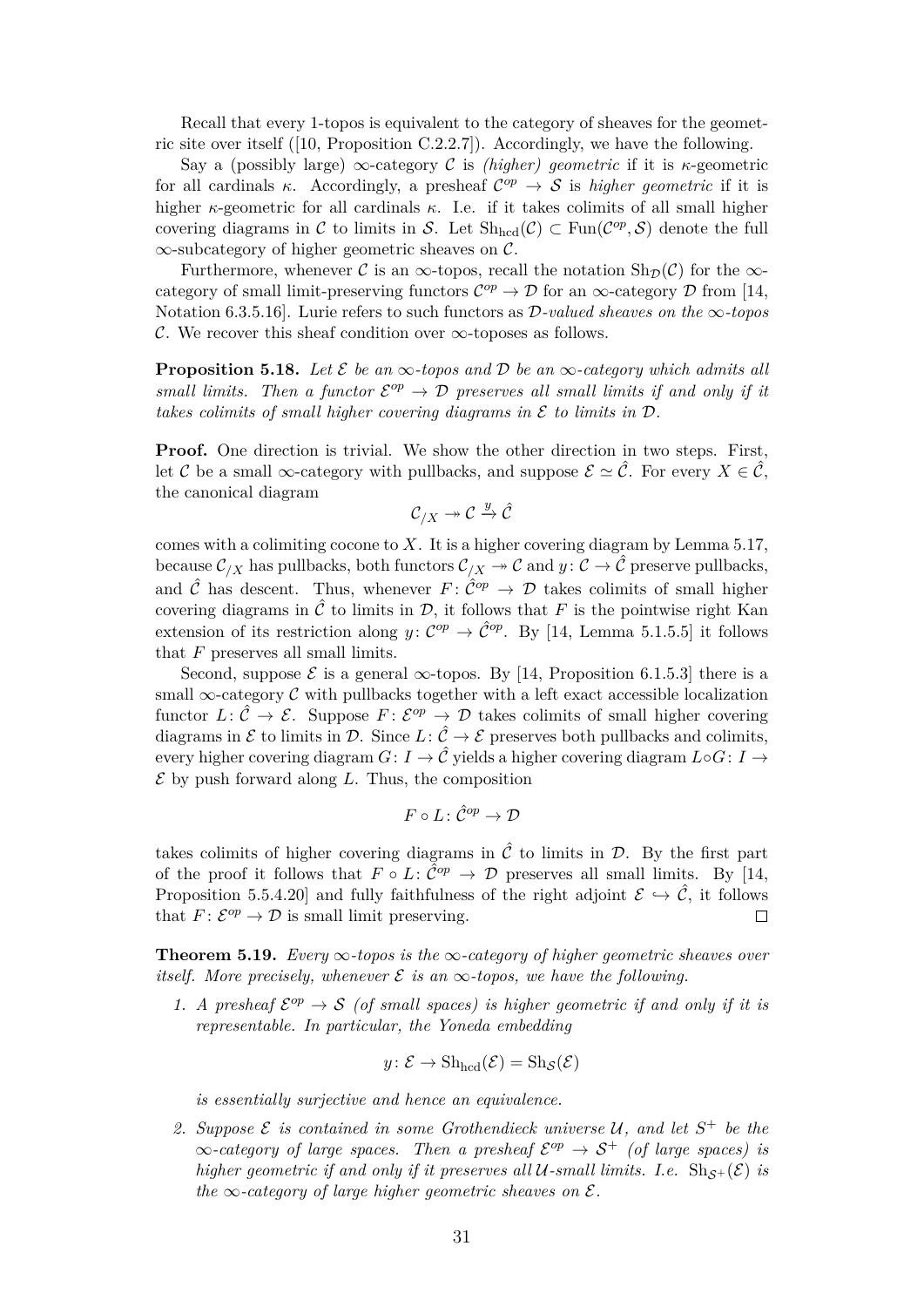**Proof.** Both statements follow from Proposition [5.18](#page-30-1) for  $\mathcal{D} = \mathcal{S}$  in the first case and  $\mathcal{D} = \mathcal{S}^+$  in the second.  $\Box$ 

We can use Lemma [5.17](#page-29-0) to construct examples of small  $\infty$ -categories whose ordinary geometric and higher geometric sheaf theories provably differ. We do so in the next proposition, which in particular will show that Theorem [5.19](#page-30-0) does not hold for the ordinary geometric sheaf theory over an  $\infty$ -topos. In that sense, it follows that the ordinary geometric Grothendieck topology on an  $\infty$ -topos  $\mathcal E$  is insufficient to recover  $\mathcal E$  as a sheaf theory over itself. Therefore, we first state and prove one more general lemma.

<span id="page-31-0"></span>**Lemma 5.20.** *Let*  $\mathcal{E}$  *be an* ∞*-topos. Then the hypercompletion endofunctor*  $\tau_{\infty}$ :  $\mathcal{E} \rightarrow$  $\mathcal{E}$  associated to the left exact localization  $\mathcal{E} \to \tau_{\infty}(\mathcal{E})$  ([\[14,](#page-35-6) 6.5.2]) preserves effective *epimorphisms and coproducts.*

**Proof.** First, to see that hypercompletion in an  $\infty$ -topos  $\mathcal E$  always preserves effective epimorphisms, let  $f: E \to B$  be an effective epimorphism in  $\mathcal{E}$ . We obtain the following map of hypercompletions in  $\mathcal{E}$ .



The map *f* is an effective epimorphism by assumption, the two vertical maps are ∞-connected and as such in particular effective epimorphisms as well. It follows that  $\tau_{\infty}(f)$  is an effective epimorphism by compositionality and right cancellability of effective epimorphisms ([\[14,](#page-35-6) Corollary 6.2.3.12]).

To see that  $\tau_{\infty}$  preserves coproducts, it suffices to show that the class of hypercomplete objects in  $\mathcal E$  is closed under coproducts. Therefore suppose that  $I$  is a set and that we are given a collection  $\{X_i | i \in I\}$  of hypercomplete objects in  $\mathcal{E}$ . Let *f* : *A*  $\rightarrow$  *B* be  $\infty$ -connected and *g* : *A*  $\rightarrow$  *X* for *X*  $\simeq \coprod_{i\in I} X_i$  be a map. We are to show that g lifts along f in essentially unique fashion. Therefore, note that since  $\mathcal E$ is extensive, for  $A_i \simeq A \times_X X_i$  we obtain a collection of maps  $g_i: A_i \to X_i$  for  $i \in I$ together with an equivalence



Furthermore, we obtain maps  $f_i: A_i \to B$  such that  $f \simeq (f_i)_{i \in I}$ . Since f is  $\infty$ connected, its 0-truncation

$$
\begin{array}{c}\n\coprod_{i \in I} A_i \xrightarrow{\eta_A^0} \tau_0(\coprod_{i \in I} A_i) \\
\downarrow \\
\downarrow \\
\downarrow \\
B \xrightarrow{\eta_B^0} \tau_0(B)\n\end{array}
$$

is an equivalence. Now, *n*-truncation  $\tau_n$  for  $n \geq 0$  preserves coproducts, because the localization  $\mathcal{E} \to \tau_n \mathcal{E}$  is generated by the tensors  $E \otimes \partial \Delta^{n+1} \to E \otimes \Delta^0$  for  $E \in \mathcal{E}$ ,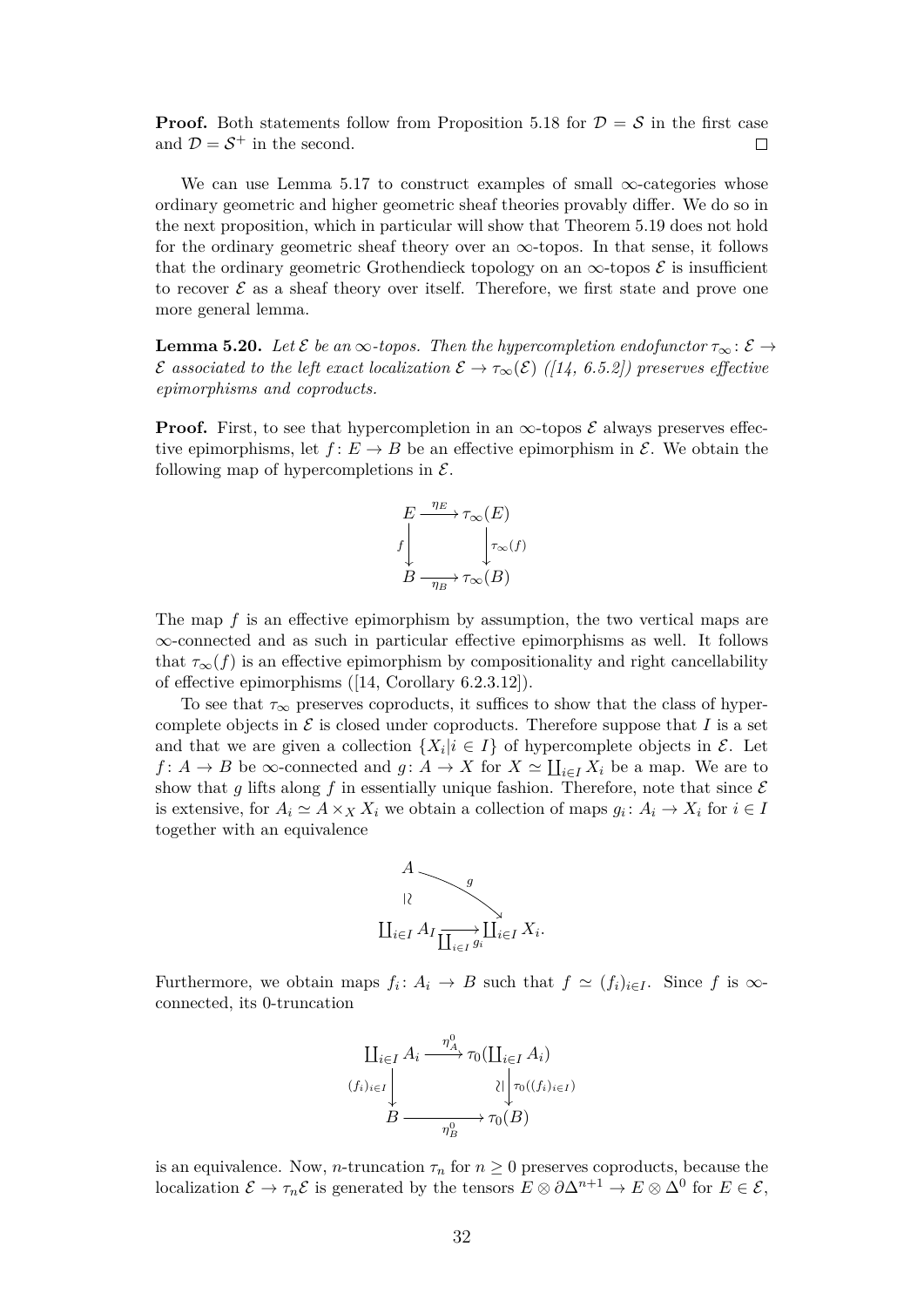and the  $(n + 1)$ -sphere for  $n \geq 0$  is connected ([\[14,](#page-35-6) Proposition 5.5.6.18]). Again using that  $\mathcal E$  is extensive, for  $B_i \simeq B \times_{\tau_0(B)} \tau_0(A_i)$  the map  $f: A \to B$  is equivalent to the coproduct  $\prod_{i\in I} f_i: \prod_{i\in I} A_i \to \prod_{i\in I} B_i$ . Since f is  $\infty$ -connected and the class of ∞-connected maps is closed under pullback, each  $f_i$  is ∞-connected as well. We thus are given a lifting problem of the form

$$
\coprod_{i \in I} A_i \xrightarrow{\coprod_{i \in I} g_i} \coprod_{i \in I} X_i.
$$

$$
\coprod_{i \in I} f_i
$$

$$
\coprod_{i \in I} B_i
$$

As each  $X_i$  is hypercomplete and each  $f_i$  is  $\infty$ -connected, this admits a solution. This solution is essentially unique whenever every map of type  $B_i \to X$  extending  $g_i: A_i \to X_i$  factors through the component  $X_i \hookrightarrow X$ . This indeed is satisfied, since the inclusion  $X_i \hookrightarrow \coprod_{i \in I} X_i$  is  $(-1)$ -truncated and  $f_i: A_i \to B_i$  is  $(-1)$ -connected, and so the square



exhibits a lift.

**Remark 5.21.** Although not needed here, the proof of Lemma [5.20](#page-31-0) applies not only to the hypercompletion endofunctor  $\tau_{\infty} : \mathcal{E} \to \mathcal{E}$ , but as well to the finite truncation functors  $\tau_{\leq n}$ :  $\mathcal{E} \to \mathcal{E}$  for every  $n \geq -1$  in the case of effective epimorphisms, and for every  $n \geq 0$  in the case of coproducts. For such natural numbers  $n < \infty$ , we only need that  $\mathcal E$  is presentable and regular for the first case, and furthermore extensive for the second case.

<span id="page-32-0"></span>**Proposition 5.22.** *There are*  $\infty$ *-toposes*  $\mathcal{E}$  *such that the cotopological localization* 

$$
Sh_{\mathrm{ocd}}(\mathcal{C}) \to Sh_{\mathrm{hcd}}(\mathcal{C})
$$

*is non-trivial. Accordingly, there are small κ-logoi* C *for some κ such that the cotopological localization*

$$
\mathrm{Sh}_{\mathrm{ocd}_{\kappa}}(\mathcal{C}) \to \mathrm{Sh}_{\mathrm{hcd}_{\kappa}}(\mathcal{C})
$$

*is non-trivial.*

**Proof.** Let  $\mathcal{E}$  be an  $\infty$ -topos with the following two properties.

- 1. E is generated by a set *G* of objects which is closed under fibre products and such that each  $g \in G$  is hypercomplete.
- 2.  $\mathcal{E}$  is not hypercomplete itself.

Let  $\kappa \geq |G|$  be a regular cardinal such that there is a  $\kappa$ -compact non-hypercomplete object  $E \in \mathcal{E}$ , and such that the  $\infty$ -category  $G \downarrow E$  is *κ*-small. Let  $\mu$  be a regular cardinal sharply larger than  $\kappa$  ([\[14,](#page-35-6) Definition 5.4.2.8]) such that the accessible endofunctor  $T_\infty$ :  $\mathcal{E} \to \mathcal{E}$  takes  $\mu$ -small objects to  $\mu$ -small objects ([\[19,](#page-35-16) Lemma 8.3.4]). Let  $\mathcal{C} \subset \mathcal{E}$  be the full  $\infty$ -subcategory of  $\mu$ -compact objects.

Then C is small,  $\kappa$ -closed, left exact, and has descent for  $\kappa$ -small diagrams. Hence, C is a  $\kappa$ -logos. Now, for every ordinary  $\kappa$ -geometric sheaf X on C, the precomposition  $X \circ T_{\infty}^{op} : C^{op} \to S$  with the endofunctor  $T_{\infty} : C \to C$  is an ordinary

 $\Box$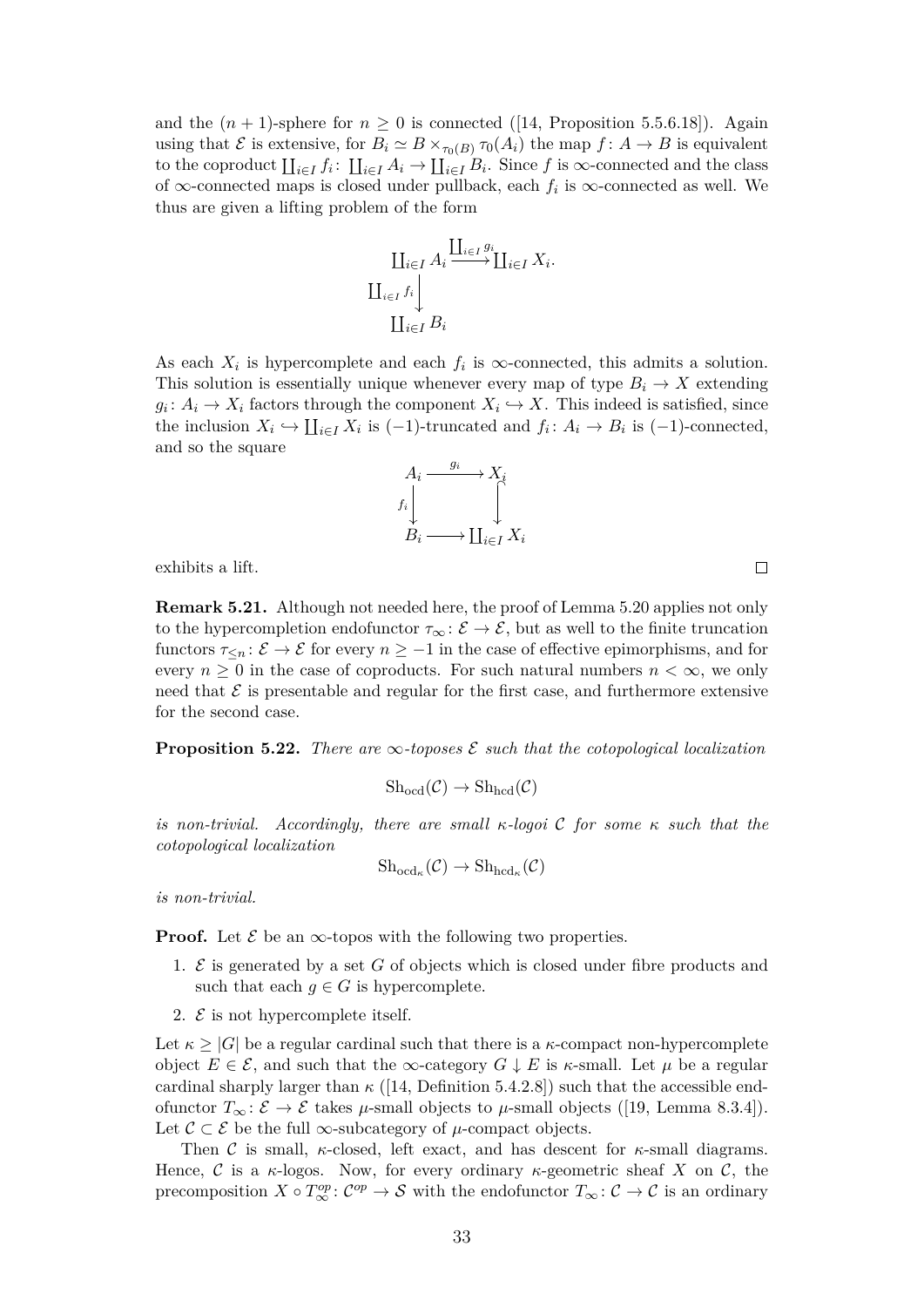*κ*-geometric sheaf again by Lemma [5.20](#page-31-0) and by the fact that  $T_{\infty}$ :  $\mathcal{C} \to \mathcal{C}$  preserves finite limits. In the following we show that the composition  $yE \circ T_{\infty}^{op}$  is not higher  $\kappa$ geometric. Since the representable *yE* however is ordinary *κ*-geometric, this proves the statement (assuming that the  $\infty$ -topos  $\mathcal E$  exists).

Therefore, we use that *E* is the canonical colimit of the generators  $\pi_E: G_{/E} \to \mathcal{C}$ , and consider the induced map

<span id="page-33-0"></span>
$$
\underset{g \in G/E}{\text{colim}} T_{\infty}(g) \to T_{\infty}(\underset{g \in G/E}{\text{colim}}(g)).\tag{33}
$$

As  $T_\infty(g) \simeq g$  for all  $g \in G$  by property 1., the domain of [\(33\)](#page-33-0) is equivalent to *E* itself, while its codomain is the hypercompletion of  $E$  in  $\mathcal E$  by construction.

If the representable *yE* applied to the map [\(33\)](#page-33-0) was an equivalence of spaces, we would obtain a retract to the map  $(33)$  in C. Since the collection of hypercomplete objects is closed under retracts, that would imply that *E* is hypercomplete as well, which is contrary to our assumption.

Since  $yE$  preserves colimits itself, it follows that the presheaf  $yE \circ T_{\infty} : C^{op} \to S$ does not preserve the colimit of the canonical functor  $\pi_E: G_{/E} \to \mathcal{C}$ . But the  $\infty$ category  $G_{/E}$  has pullbacks by property (1) which furthermore are preserved by *πE*. Since C has descent for *κ*-small diagrams and  $G$ <sub>/*E*</sub> is *κ*-small, it follows that  $\pi_E$  is a higher covering diagram by Lemma [5.17.](#page-29-0) It hence follows that the presheaf  $yE \circ T_{\infty}$  is not a higher *κ*-geometric sheaf. It yet is ordinarliy *κ*-geometric by the observations put forward at the beginning of the proof.

In order to finish the proof, we are therefore left to present an  $\infty$ -topos  $\mathcal E$  which has the properties listed in 1 and 2. Therefore, we simply note that the  $\infty$ -topos of sheaves  $\mathrm{Sh}_{\tau}(\mathcal{C})$  on any sub-canonical 1-site  $(\mathcal{C}, \tau)$  where  $\mathcal{C}$  has pullbacks satisfies property 1. Indeed, since it is sub-canonical, it is generated by the representables  $\mathcal{C} \stackrel{y}{\to} \hat{\mathcal{C}} \to Sh_{\tau}(\mathcal{C})$ . As  $\mathcal{C}$  is of finite homotopy type, each representable is of finite homotopy type and thus is in particular hypercomplete. An example of such an ∞-topos which is not hypercomplete is the localic Dugger-Hollander-Isaksen-topos we used for other examples as well ([\[16,](#page-35-13) 11.3]).  $\Box$ 

**Remark 5.23.** It follows from Proposition [5.22](#page-32-0) that the ordinary geometric Grothendieck topology on an  $\infty$ -topos  $\mathcal E$  is in general not canonical, in the sense that its associated sheaf theory  $\text{Sh}_{\text{odd}}(\mathcal{E})$  is not the smallest sub-canonical left exact accessible localization of  $\hat{\mathcal{E}}$ . Indeed, it follows from Theorem [5.19](#page-30-0) that  $\text{Sh}_{\text{hcd}}(\mathcal{E})$  is canonical instead: if  $\hat{\mathcal{E}} \to \mathcal{X}$  is a left exact accessible localization such that  $y \colon \mathcal{E} \to \hat{\mathcal{E}}$ factors through  $\mathcal{X} \hookrightarrow \hat{\mathcal{E}}$ , then the essential image  $\text{Sh}_{\text{hcd}}(\mathcal{E})$  of *y* is clearly contained in  $\mathcal{X}$ .

#### **5.3 The** ∞**-category of** *κ***-geometric** ∞**-categories**

In this section we define the ∞-category of *κ*-geometric ∞-categories and relate it to the  $\infty$ -categories of  $\infty$ -toposes. Following the 1-categorical tradition captured by [\[5,](#page-35-1) Proposition 1.4.8], we define *κ*-geometric functors to be the left exact functors which preserves *κ*-geometric covers.

**Definition 5.24.** A functor  $F: \mathcal{C} \to \mathcal{D}$  between *κ*-geometric  $\infty$ -categories is *κgeometric* if it is left exact and preserves colimits of *κ*-small higher covering diagrams. The  $\infty$ -category GeoCat<sub>*k*</sub>  $\subset$  Cat is the  $\infty$ -subcategory of *κ*-geometric ∞-categories, *κ*-geometric functors and all higher cells. The same applies for the ∞-category GeoCat of geometric ∞-categories and geometric functors.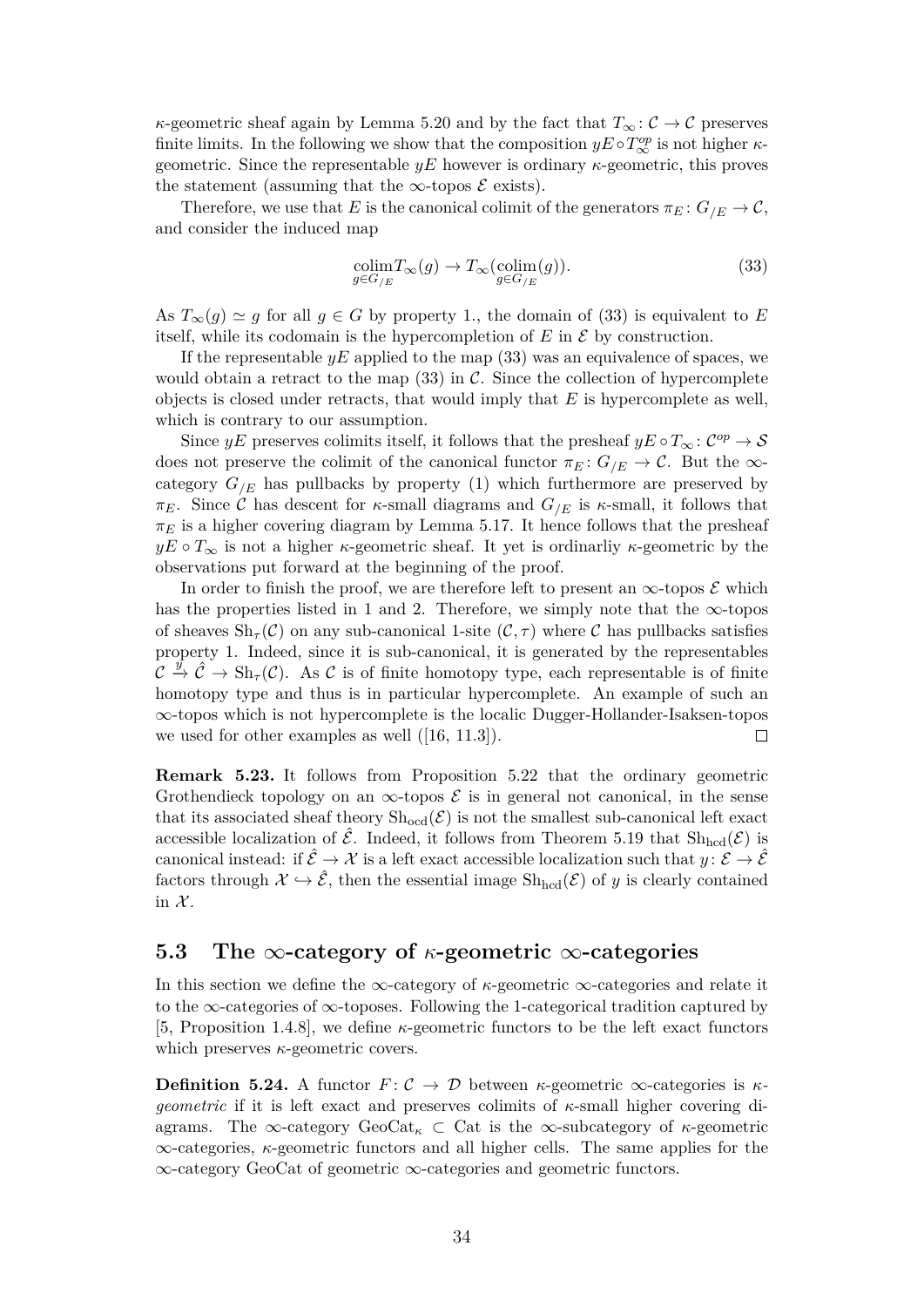Let LTop denote the (superlarge)  $\infty$ -category of  $\infty$ -toposes and left exact left adjoints ([\[14,](#page-35-6) Definition 6.3.1.5]). Basically by construction we obtain the following right adjoint embedding.

<span id="page-34-2"></span>**Proposition 5.25.** *For every regular*  $\kappa$  *(including*  $\kappa = |Ord|$ *), the forgetful functor* 

$$
U\colon\mathrm{LTop}\to\mathrm{GeoCat}_\kappa,
$$

*has a left adjoint which is given on a*  $\kappa$ -geometric  $\infty$ -category C by  $\mathrm{Sh}_{\mathrm{hcd}_{\kappa}}(\mathcal{C})$ . Fur*thermore, the forgetful functor*

$$
U: \text{LTop} \rightarrow \text{GeoCat}
$$

*is fully faithful, i.e. the notion of geometric morphism between*  $\infty$ *-toposes is unambiguous.*

**Proof.** Given a  $\kappa$ -geometric  $\infty$ -category C and an  $\infty$ -topos E, the equivalence Fun( $\mathcal{C}, \mathcal{E}$ )  $\simeq$  LTop( $\hat{\mathcal{C}}, \mathcal{E}$ ) given by left Kan extension along  $y: \mathcal{C} \to \hat{\mathcal{C}}$  restricts to an equivalence between  $\text{Geom}_{\kappa}(\mathcal{C}, \mathcal{E})$  and the full  $\infty$ -subcategory of  $\text{LTop}(\hat{\mathcal{C}}, \mathcal{E})$  given by those functors which map each arrow in the class  $Cov_{hcd_{\kappa}}$  to an equivalence in E. This in turn is up to equivalence the space  $\text{LTop}(\text{Sh}_{\text{hcd}_{\kappa}}(\mathcal{C}), \mathcal{E})$ . This shows that the embedding  $y: \mathcal{C} \to \text{Sh}_{\text{hcd}_{\kappa}}(\mathcal{C})$  is initial in  $\mathcal{C} \downarrow$  LTop and hence a unit for an adjunction with right adjoint *U*.

The fact that  $U: \text{LTop} \to \text{GeoCat}$  is fully faithful can be shown in the same way as Proposition [5.18:](#page-30-1) one shows that a left exact functor  $f: \mathcal{E} \to \mathcal{D}$  from an  $\infty$ -topos  $\mathcal E$  into a cocomplete  $\infty$ -category  $\mathcal D$  preserves all small colimits if and only if it preserves colimits of small higher covering diagrams.  $\Box$ 

In this sense,  $\mathrm{Sh}_{\mathrm{hcd}_{\kappa}}(\mathcal{C})$  is the free  $\infty$ -topos generated by a  $\kappa$ -geometric  $\infty$ category  $C$ . Proposition [5.25](#page-34-2) also implies Theorem [5.19.](#page-30-0)1 directly.

**Remark 5.26.** It may appear awkward to obtain a definition of GeoCat which requires all *κ*-small colimits to exist in each of its objects, but whose functors are required only to be preserve a chosen few of them (although, as we have seen, this discrepancy vanishes at least in the case of ∞-toposes). However, the definition of a geometric functor is imposed by the covers for the associated sheaf theories, and it follows from the first Example in the Motivation of the Introduction that a notion of cover which enfolds all small colimits in a geometric ∞-category cannot yield a sheaf theory for geometric  $\infty$ -categories which are not  $\infty$ -toposes themselves.

In this context it may be worth to point out that throughout this section we could get away with the assumption of the existence of colimits of  $\kappa$ -small higher covering diagrams in  $\kappa$ -geometric  $\infty$ -categories only, if it was not the very definition of higher covering diagram already using the existence of colimits in the first place.

# **References**

- <span id="page-34-1"></span>[1] M. Anel, *Descent & univalence*, [https://www.uwo.ca/math/faculty/](https://www.uwo.ca/math/faculty/kapulkin/seminars/hottestfiles/Anel-2019-05-2-HoTTEST.pdf) [kapulkin/seminars/hottestfiles/Anel-2019-05-2-HoTTEST.pdf](https://www.uwo.ca/math/faculty/kapulkin/seminars/hottestfiles/Anel-2019-05-2-HoTTEST.pdf), 2nd May 2019, Slides from the talk at the HoTTesT-Series.
- <span id="page-34-0"></span>[2] M. Anel and A. Joyal, *Topo-logie*, New Spaces in Mathematics: Formal and Conceptual Reflections (G. Catren M. Anel, ed.), Cambridge University Press, 2021, pp. 155–257.